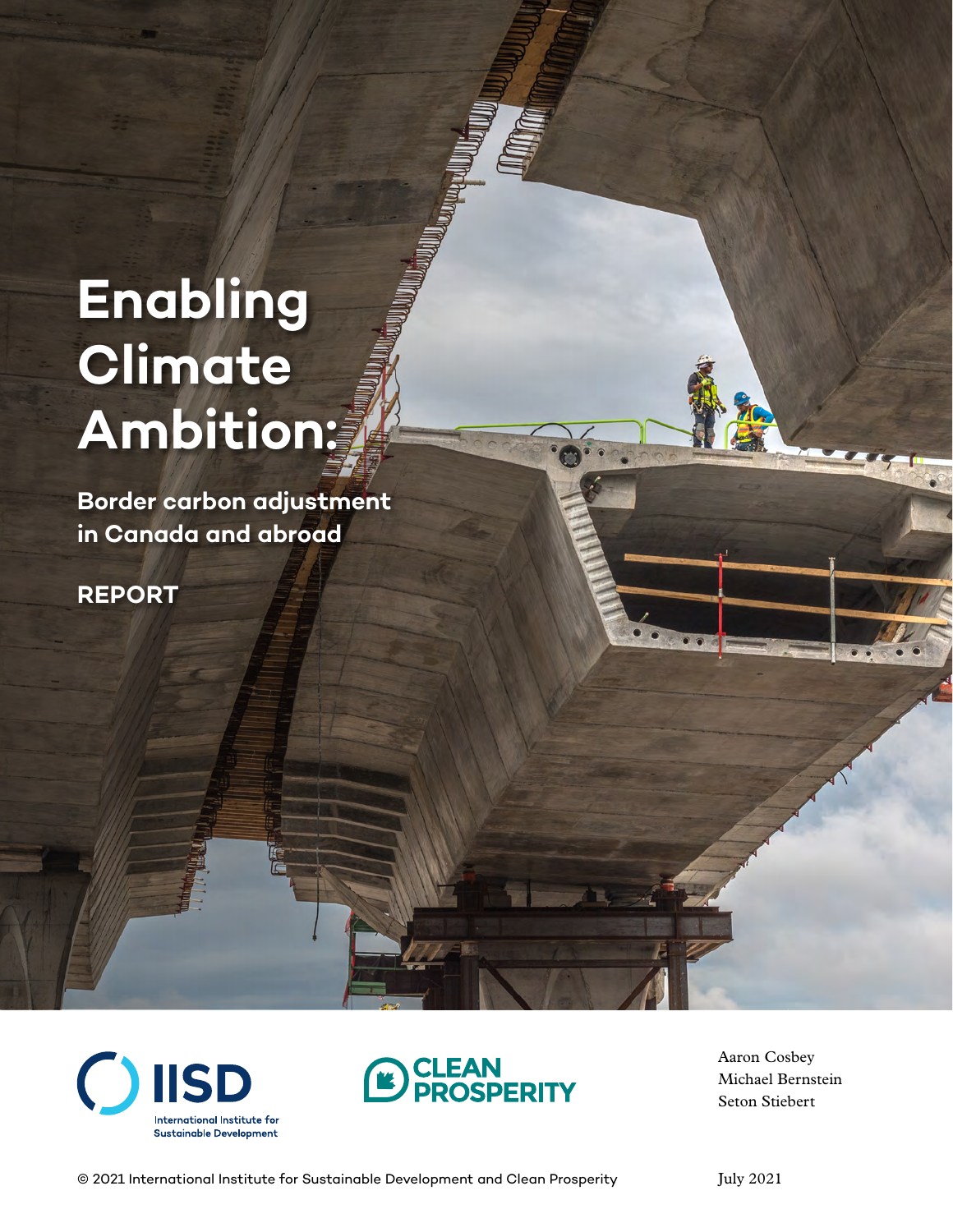© 2021 International Institute for Sustainable Development and Clean Prosperity Published by the International Institute for Sustainable Development This publication is licensed under a [Creative Commons Attribution-](https://creativecommons.org/licenses/by-nc-sa/4.0/)[NonCommercial-ShareAlike 4.0 International License](https://creativecommons.org/licenses/by-nc-sa/4.0/).

#### **Enabling Climate Ambition: Border carbon adjustment in Canada and abroad**

July 2021

Written by Aaron Cosbey, Michael Bernstein, and Seton Stiebert.

#### **Acknowledgements**

The authors wish to express their deep gratitude to those that helped make this report possible. At various stages of the research we were fortunate enough to receive input from peer reviewers including: Catherine Cobden, Eddy Perez, Shuting Pomerleau, Matthew Porterfield, Katie Sullivan, Stewart Trew, and Todd Tucker.

The report was made possible by the generous support of Clean Prosperity and the Chisholm Thomson Family Foundation.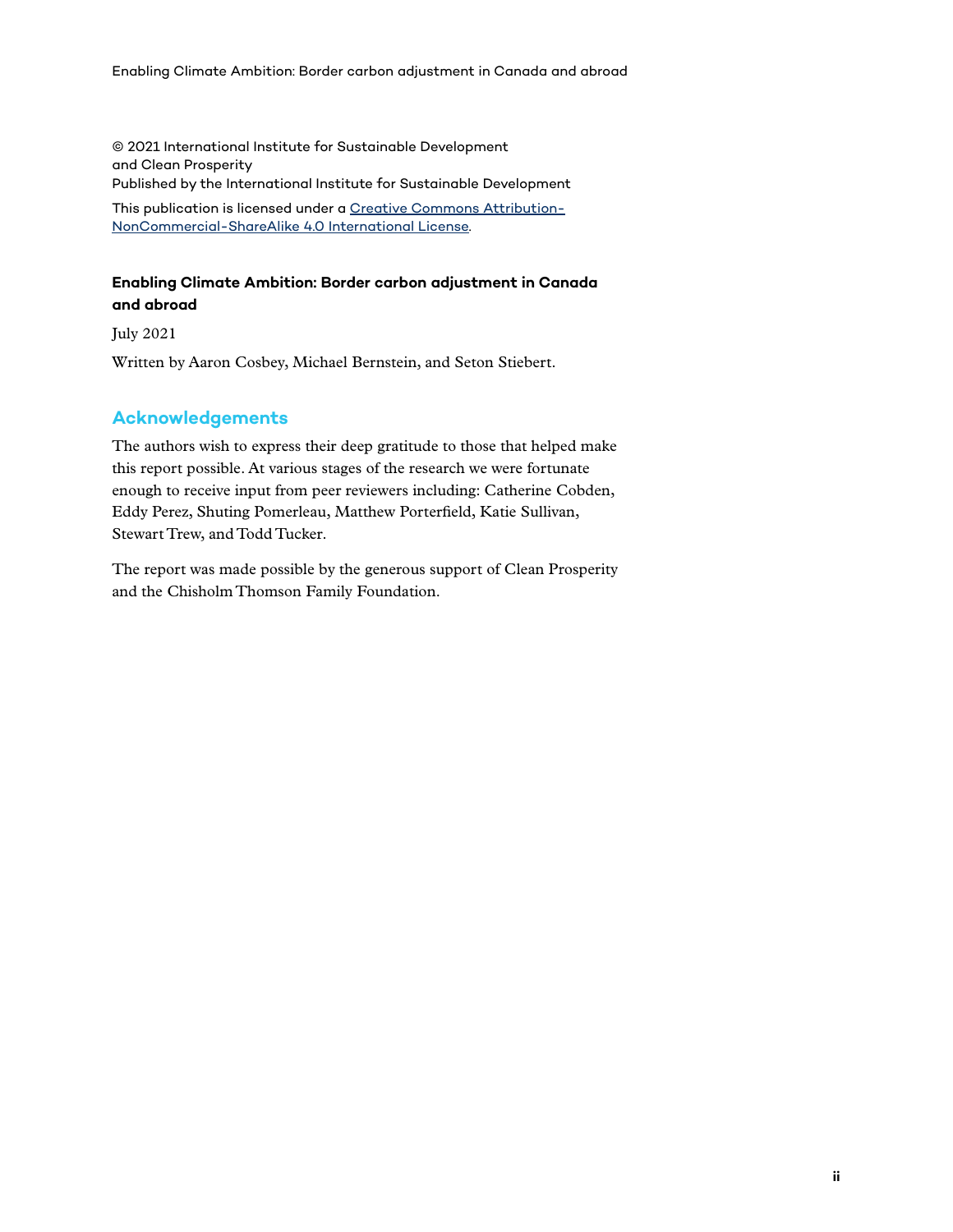#### **International Institute for Sustainable Development**

The International Institute for Sustainable Development (IISD) is an award-winning independent think tank working to accelerate solutions for a stable climate, sustainable resource management, and fair economies. Our work inspires better decisions and sparks meaningful action to help people and the planet thrive. We shine a light on what can be achieved when governments, businesses, non-profits, and communities come together. IISD's staff of more than 120 people, plus over 150 associates and consultants, come from across the globe and from many disciplines. With offices in Winnipeg, Geneva, Ottawa, and Toronto, our work affects lives in nearly 100 countries.

IISD is a registered charitable organization in Canada and has  $501(c)(3)$ status in the United States. IISD receives core operating support from the Province of Manitoba and project funding from governments inside and outside Canada, United Nations agencies, foundations, the private sector, and individuals.

#### **Clean Prosperity**

Clean Prosperity works towards a world in which a strong economy coexists with a sustainable environment, so that everyone can enjoy clean prosperity.

Clean Prosperity advocates for smart Canadian climate policy that uses market-based solutions to reduce greenhouse gas emissions, foster inclusive economic growth and competitiveness, and catalyze global climate action.

We believe that Canada should achieve net-zero emissions by 2050. We advocate for carbon pricing as a central feature of a net-zero plan. We also advocate for carbon dioxide removal solutions, and for regulations and investment that complement carbon pricing.

We highlight the economic and political case for climate action. Clean Prosperity researches cost-effective solutions to the climate challenge. And we collect data on Canadians' attitudes towards the climate crisis.

We work at both the federal and provincial levels. Our activities include public education campaigns, discussions with elected officials, research, and media relations.

We are a non-profit non-partisan organization, funded by individual donors and private foundations.

#### **Head Office**

111 Lombard Avenue, Suite 325 Winnipeg, Manitoba Canada R3B 0T4

**Tel:** +1 (204) 958-7700 **Website:** iisd.org **Twitter:** @IISD\_news

#### **Head Office**

1 Yonge Street, Suite 1801 Toronto, Ontario Canada M5E 1W7

**Website:** cleanprosperity.ca **Twitter:** @CleanProsperity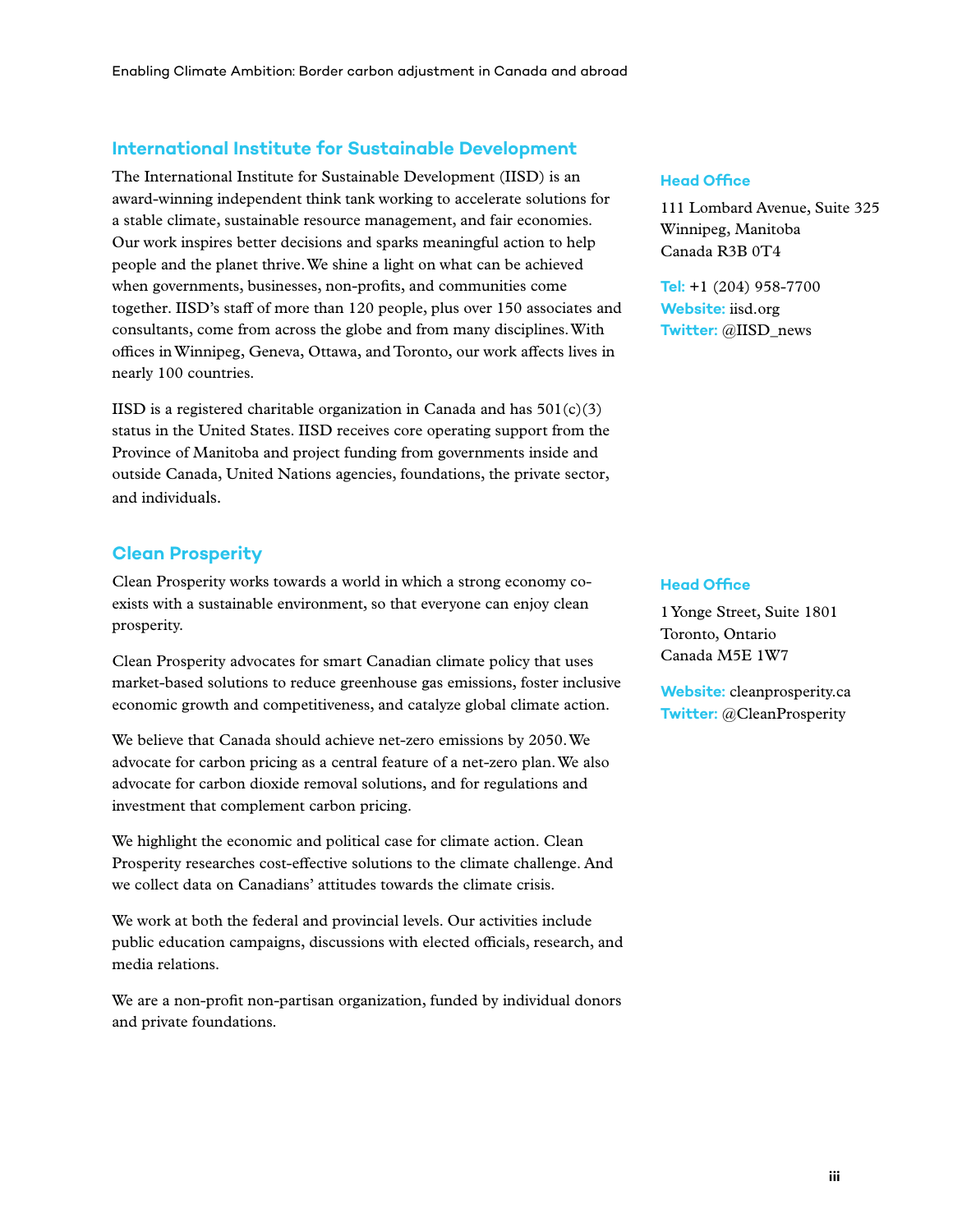# **Executive Summary**

#### **Introduction**

As climate ambition ramps up in Canada and around the world, one of the key challenges governments face is how to impose meaningful carbon prices on domestic industries when not all trading partners are similarly ambitious. In countries that are pursuing ambitious climate policies there has been increasing interest in an instrument that could help enable that ambition: border carbon adjustment (BCA).

Without BCA, there is a risk that strong domestic environmental policies in Canada will simply displace greenhouse gas (GHG) emissions to other countries, as unregulated foreign goods outcompete costlier Canadian ones. This is called leakage, and it is particularly problematic for a small group of sectors that are emissions-intensive and trade-exposed (EITE)—sectors such as steel, aluminum, petrochemicals, cement, nitrate fertilizers, and refined fuels.

Canada currently addresses leakage by requiring firms to pay only for emissions that exceed a sectorally-determined free allocation level, and granting them tradeable surplus credits for emissions below that level. But at some point along the path to net-zero, EITEs will have to experience more than the muted carbon price they're now subject to.

The combination of increasing climate ambition and concerns about leakage and competitiveness has sparked a growing international interest in BCA. The European Union has a mandate to implement a BCA system by 2023, and the United States, the United Kingdom, and Canada have all committed to exploring or implementing BCA. This paper explores what a Canadian BCA might look like, given our regulatory and economic circumstances, and how Canada might anticipate, respond to, and coordinate with similar regimes contemplated in the United States and the European Union.

We explore options for an instrument that is focused on leakage prevention, though BCA has also been discussed as a means to increase domestic firms' competitiveness, and to incentivize foreign producers and governments to reduce emissions. We are also guided by Canada's legal obligations under the World Trade Organization (WTO). That said, we do not aim for complete certainty that a Canadian BCA would comply with WTO law; such a BCA regime could be imagined, but it would have to sacrifice too much in terms of leakage protection.

## **The Shape of a Canadian BCA**

#### The Policy Instrument Connected to a BCA

BCA is not an independent instrument; it is an add-on to climate policy that puts a cost on carbon. Its job is to ensure that the costs of that climate policy do not disadvantage regulated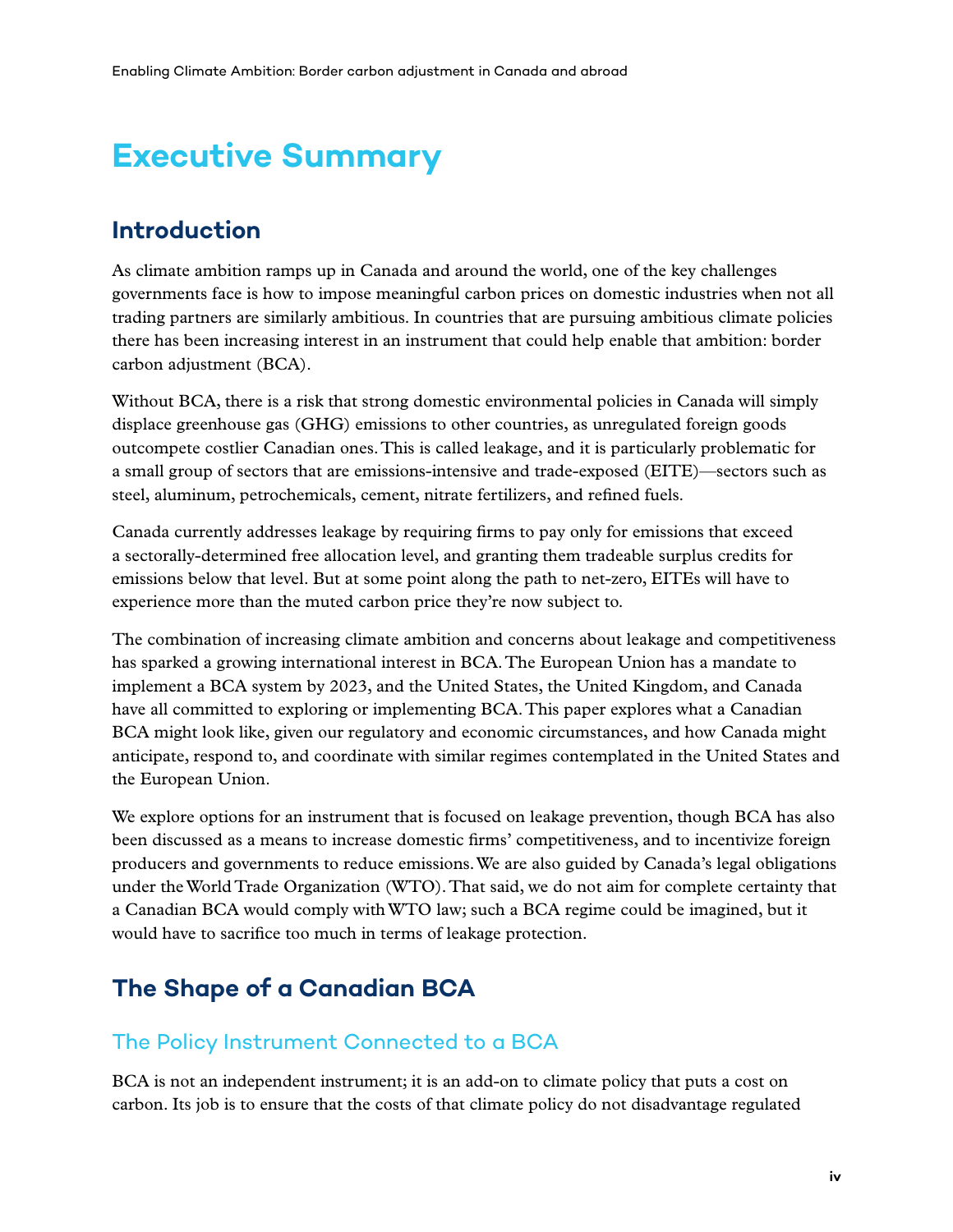domestic firms vis-à-vis less strictly regulated foreign firms. So what form of climate policy would a Canadian BCA accompany?

There are two different possibilities. A **tax-based BCA** would accompany a carbon tax, adjusting at the border to ensure that imports face the same charges as goods produced domestically. Legally, this would be like existing GST border adjustments. A r**egulation-based BCA** would accompany some climate-related regulation that puts a cost on carbon. It would simply be an extension of the internal regulation to also cover imports.

If a Canadian BCA were to accompany our existing climate regime, it would probably be designed to extend the output-based pricing system (OBPS) at the border. The OBPS is a regulation; it is the federal backstop regime for large emitters vulnerable to leakage, covering 11 sectors and 38 industrial activities.

There are a few complications to extending the OBPS to the border, including that the federal backstop doesn't apply in all provinces, though we argue that it is probably legally safe to use it as if it did. Another complication is that firms covered under the OBPS don't always pay the federal carbon price; they can also pay by using offsets, or credits they've bought from other firms. And output-based allocation means they only pay for emissions above their sectoral benchmarks. One way to address these complexities would be to treat foreign firms just like domestic ones: they would only be obliged to pay for carbon intensity above the sectoral benchmark, they could receive credit for lower GHG intensity, and they could participate in the buying and selling of credits. This kind of equivalent treatment would be complicated, but would go a long way to satisfying WTO non-discrimination requirements.

A second option for BCA design is as an accompaniment to a carbon tax, for example in the event that we transitioned the output-based pricing system to a full carbon tax on industry. In this case, the BCA would be an adjustment at the border, in the amount of the tax; non-discrimination would not be as big an issue. The key legal question would be whether a carbon tax could legally be adjusted in the same way we adjust value-added taxes like the GST. Some of the pros and cons of tax versus regulation-based BCAs are further described below.

#### Coverage of Trade Flows

If it were paired with a fully-priced carbon tax on industry, a Canadian BCA could legally rebate the carbon tax to exporters, meaning Canadian carbon costs would not render our exports uncompetitive in foreign markets. In contrast, one of the key challenges to a BCA accompanying a regulation like the OBPS is the fact that WTO law does not allow for rebates of the cost of these kinds of regulations. This would be a problem for many of the covered sectors in the OBPS; producers of crude oil and pulp and paper, for example, export more than 50% of their production.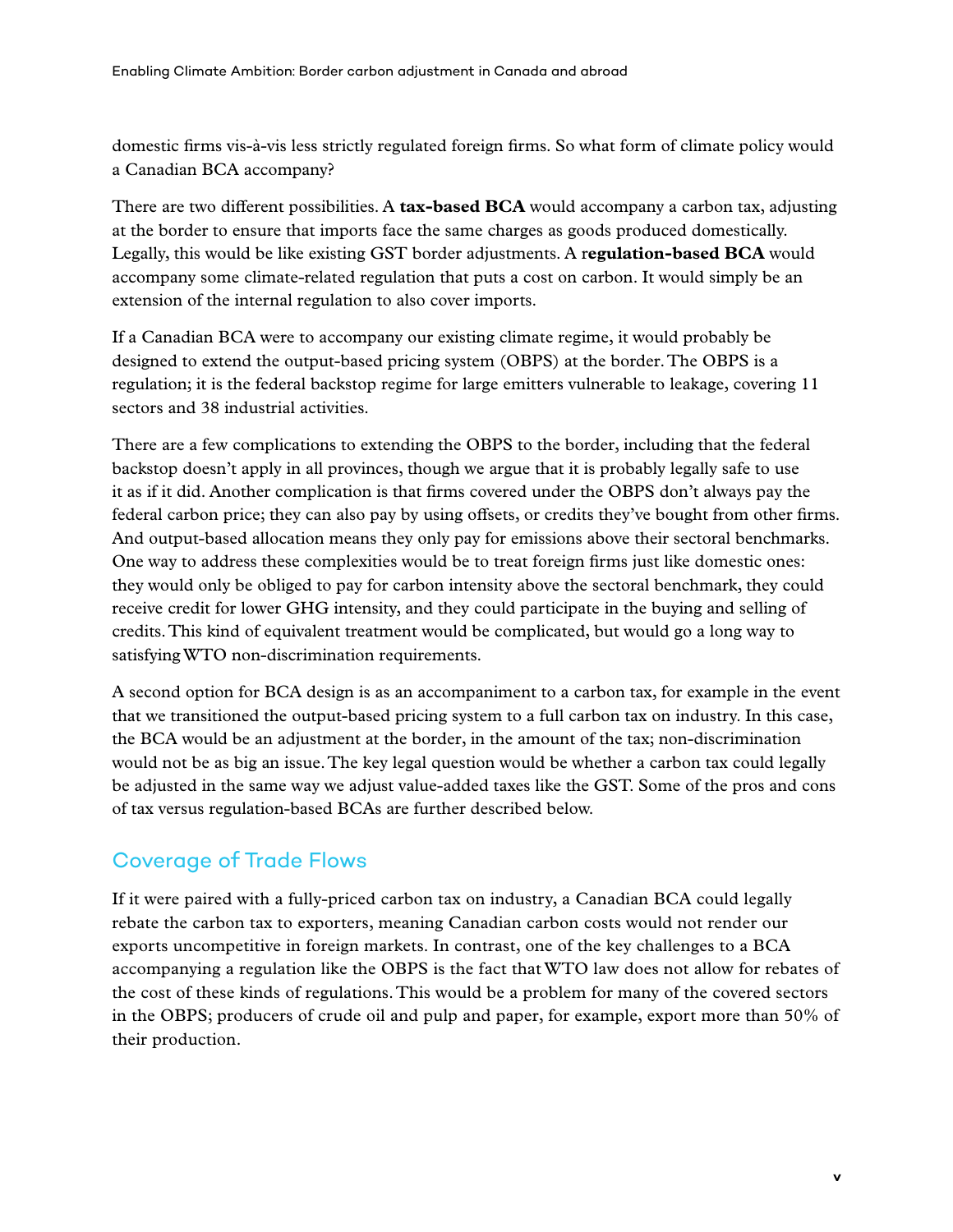#### Geographic Scope

Should a Canadian BCA exclude entire countries from coverage? It might, for example, exclude least developed countries, since they contributed very little to the climate crisis, and have limited means to address it. It might also exclude countries that Canada feels have sufficiently ambitious climate policies.

A least-developed country exemption might work, using a special WTO provision for poorer countries. A policy-based exemption very likely would not—it would violate core WTO nondiscrimination provisions. Moreover, it would involve Canada making a unilateral determination of the adequacy of other countries' climate efforts, which would seem to be in conflict with the spirit of the Paris Agreement. Any national exemptions would also have to find a means to address illegal trans-shipment from non-exempt countries through exempt countries.

#### Sectoral Scope

A BCA should only cover those sectors at risk of leakage. Leakage is a particularly acute issue for sectors that are GHG-intensive—where carbon costs are high—and trade-exposed, meaning they can't pass those costs along to their customers or they will be undercut by competitors from jurisdictions with less climate ambition.

A Canadian BCA should probably cover the same sectors covered under the OBPS, especially if it aims to mirror the OBPS at the border. A challenge in setting the scope for any given sector is deciding how far down the value chain to stop the coverage. If steelmakers are covered but steel pipe makers are not, for example, this simply shifts the risk of leakage further down the value chain.

#### Emissions Scope

The OBPS only covers direct emissions—those emissions that are produced on site. It doesn't cover emissions embodied in purchased electricity; it doesn't need to, since electricity is one of the sectors covered by the OBPS. And it doesn't cover emissions embodied in input goods. For example when assessing the emissions from steel pipe making, it does not include the emissions embodied in the steel those pipes are made from—those emissions are counted at the level of steelmaking.

A BCA is supposed to only adjust for the costs of emissions covered by the domestic policy instrument it accompanies. But it could be argued that electricity costs are indirectly covered in the current OBPS system—i.e., a steel pipe maker might not directly pay carbon costs on electricity, but that electricity is regulated under the OBPS so carbon costs that utilities pay are likely passed on to steel pipe makers (and all other electricity customers). It could similarly be argued that BCA coverage should be extended to emissions embodied in the input goods that covered sectors buy. This is a complex determination, legally and environmentally, and is bound up with the entire discussion about scope of coverage. But if both those arguments prevailed, a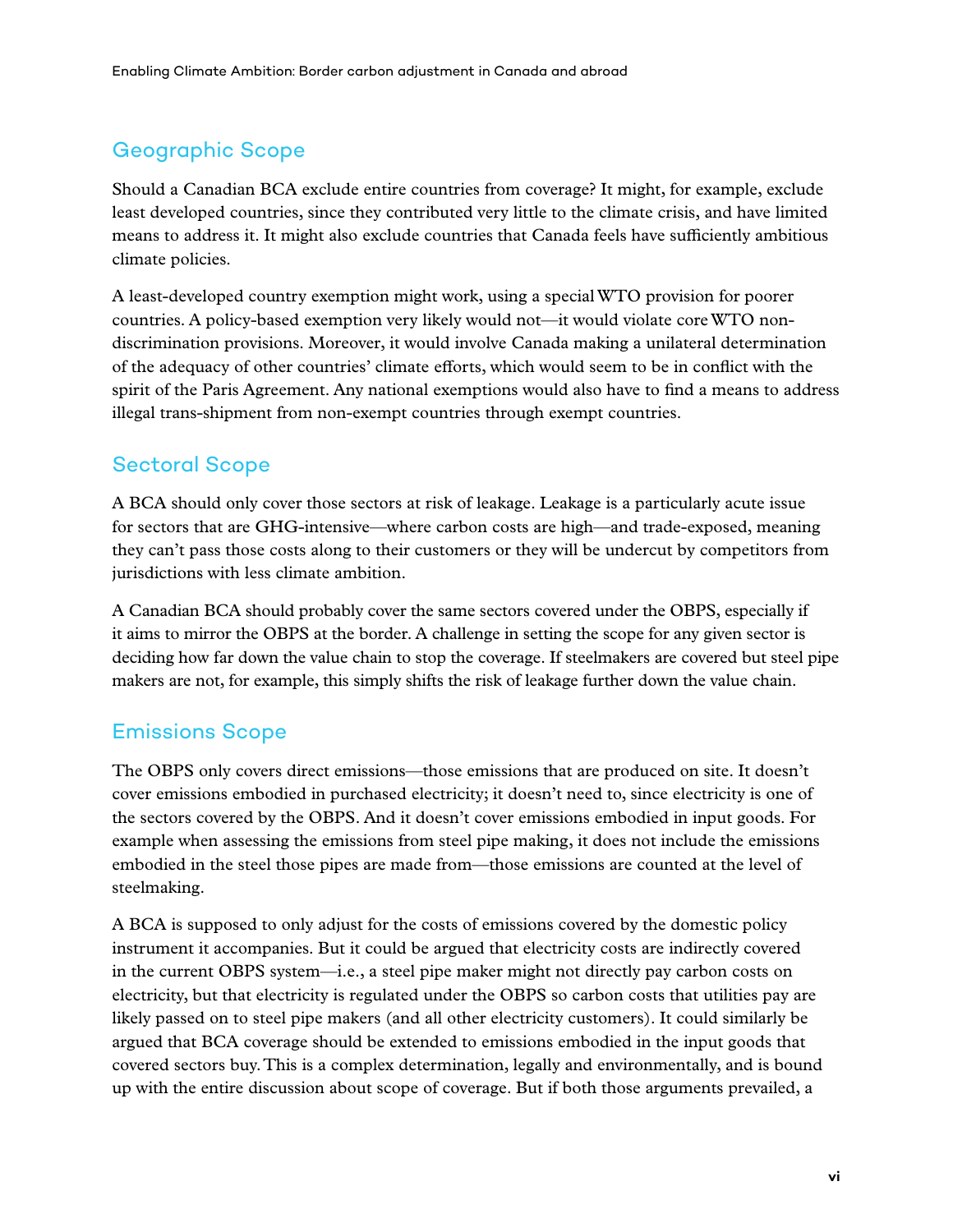Canadian BCA would charge imports for emissions embodied in both the electricity and input goods used in their production.

#### Calculating Embedded Emissions

Goods that show up at the Canadian border probably wouldn't be forced to account for exactly how much carbon was emitted during their production; this would be unduly onerous. Instead, Canada should use a default value for foreign goods, for example, equivalent to the Canadian average GHG emissions intensity for that sector. To be fair to low-carbon producers, they could be offered the ability to challenge the default with third-party verified data.

Using the Canadian average would be looked on favourably by the WTO, but would offer less protection over time as Canada's industries decarbonized. Using a (presumably more GHGintense) global average would be more punitive, and would offer better protection against leakage. But doing so would involve a risk that the BCA regime would be deemed unfairly discriminatory under WTO rules.

#### Crediting for Foreign Policies

If a foreign producer has been assessed a carbon price in its home country, a Canadian BCA should probably credit for that price, though it might be a complex calculation. What about foreign producers from a country that has ambitious climate policies but neither a carbon tax nor a regulatory price like an OBPS or a cap-and-trade scheme? These should not be credited. A BCA is an adjustment for a carbon price in the home country, so if we credit for non-pricebased policies, we should also start charging an adjustment for the costs Canadian producers bear under non-price-based policies (which would be WTO-illegal). It would be a daunting challenge to calculate the price equivalent of regulations like, for example, environmental impact assessment requirements.

#### Use of Revenues

Whatever form a BCA takes, if it is effective it will almost certainly violate some WTO law and will need to be saved by exceptions in that law for environmental measures. One element that would be taken into account: where do the BCA revenues go? If the revenues go to Canadian firms to help them decarbonize, that doesn't help make the argument that the BCA is environmental; it looks more like protectionism. From a WTO legal perspective, giving the revenues to foreign countries to help them decarbonize would be best, and would help defray the impacts of the BCA on developing country exporters. But political reality probably dictates that the money will stay in Canada.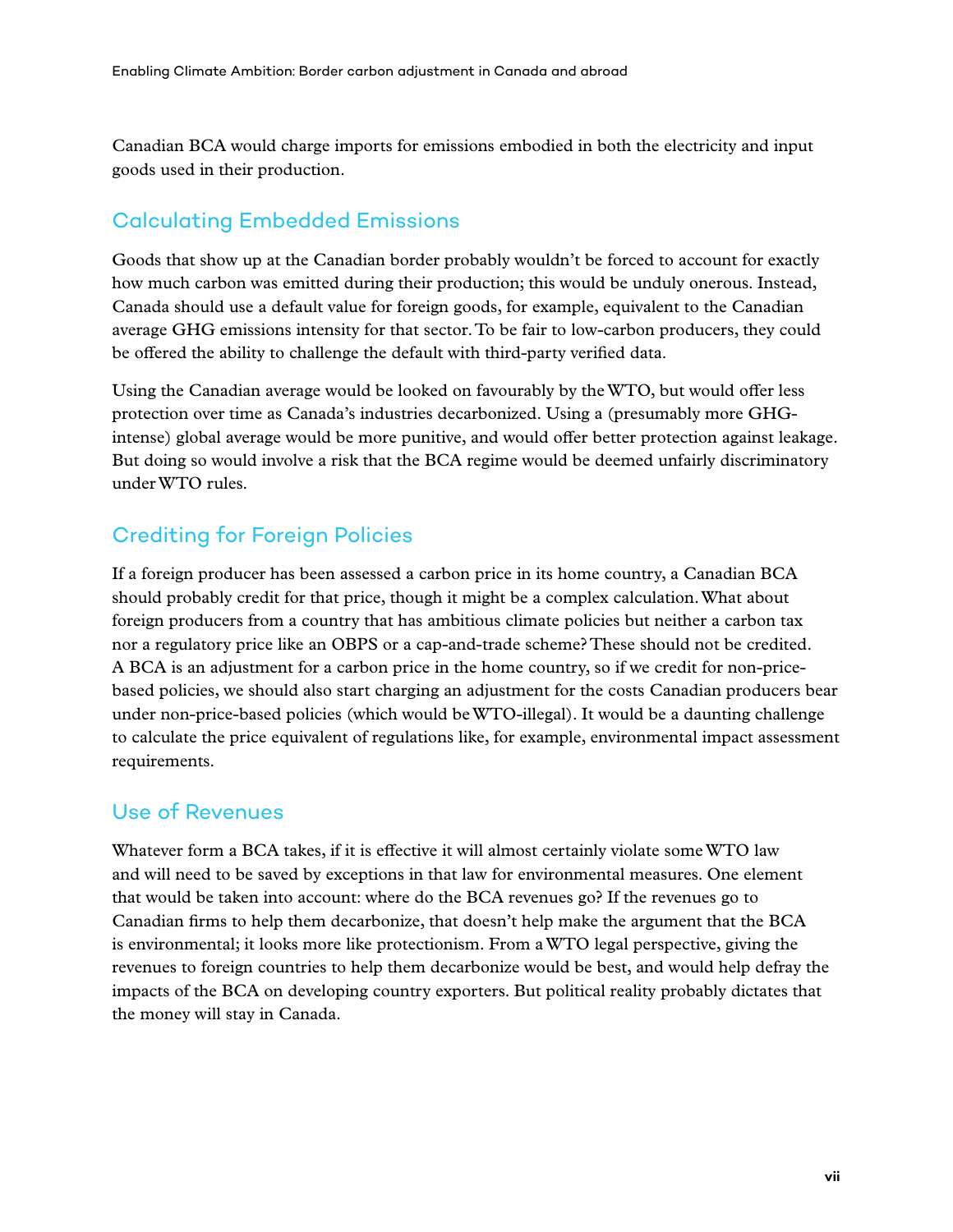## **Canada's EITEs**

We calculated the leakage potential of the sectors covered under the OBPS to see which sectors and activities are most at risk of leakage. Bitumen extraction faced by far the highest leakage risk, followed by pulp and paper, basic chemicals, synthetic crude oil, and conventional crude oil production. The 11 product categories we identified at highest risk of leakage comprise 34% of Canada's GHG emissions, and account for 18% of exports, but account for only 4.5% of Canada's total GDP.

While it would be useful to know how exposed Canada's sectors are to BCA in other countries, it is extremely difficult to compare Canadian and foreign emissions intensity in EITEs. For one thing, even when the data are available for other countries, they are at a highly aggregated level (e.g., chemicals and chemical products). Those sectoral averages mask all the important variations in GHG intensity among the many sub-categories of products. The few sectors we were able to compare to similar sectors in the European Union showed that, if foreign BCAs are designed to account for Canada's carbon pricing, many of our exports will not be significantly affected.

### **BCAs in the United States**

The Biden administration has repeatedly called for an instrument like a BCA to accompany its climate ambition but, to date, there's been no indication that it is planning to implement anything that looks like a carbon price. So it is not clear what a U.S. BCA could look like, given that it is supposed to adjust for an internal carbon price (in the form of either a carbon tax or price-based regulation like the OBPS).

A few regulations might increase costs for U.S. EITEs: restrictions on oil and gas production, tougher standards for the petrochemicals sector, and a clean electricity standard. But, as noted above, adjusting at the border for the equivalent cost of non-price regulations is methodologically difficult and probably illegal under WTO law.

The U.S. might adopt low-carbon standards for goods like steel, which would also apply at the border and would probably be WTO-legal, but such a tool would not protect U.S. exports in foreign markets. The U.S. and Canada might find a collaborative way forward by harmonizing such standards.

Some in the U.S. have suggested the use of Section 232 tariffs, which assess a levy on imports based on national security grounds, arguing that climate change is a security threat. This would be a controversial use of an already-controversial tool.

If the U.S. does not ultimately find a way to enact a BCA, could Canada do so unilaterally, given our special economic and political relationship? While acting without our largest trading partner would be challenging, not acting comes with its own problems. It is hard to imagine Canada continuing to increase its climate ambition without effective policies to address leakage and competitiveness concerns, particularly in the event that the U.S. policies surveyed above do not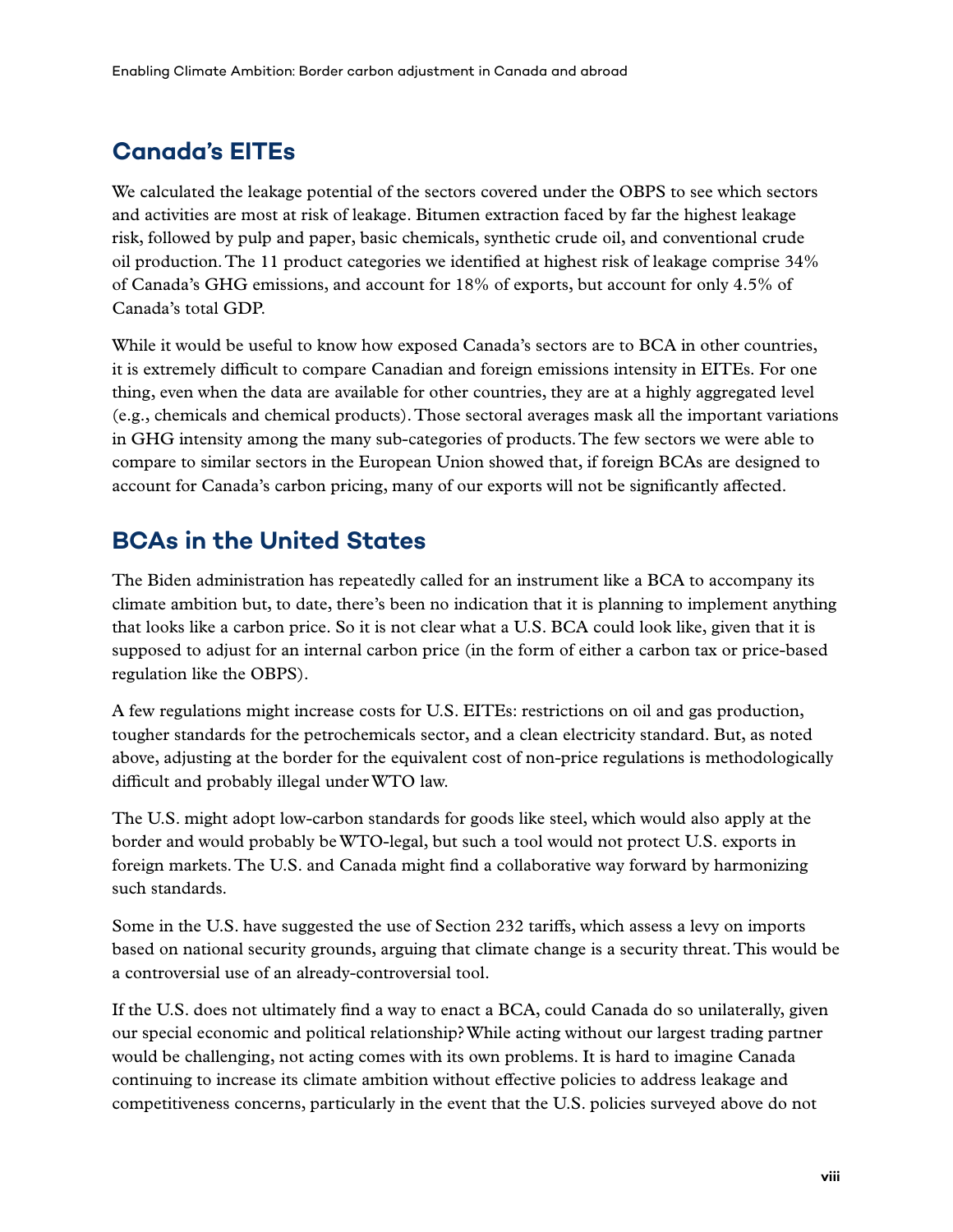impose much in the way of carbon costs on U.S. producers. In a go-it-alone scenario, Canada would need to find ways to engage our American counterparts so as to reduce strain on the overall economic relationship.

### **The EU CBAM**

The European Commission has proposed a BCA (called a carbon border adjustment mechanism, or CBAM) to come into force by 2023. It will likely be an extension of the European cap-andtrade scheme, with importers required to buy allowances on the same terms offered to domestic producers (but from a virtual pool of allowances). The CBAM is a central plank of a broader climate package that sees the European Union reducing its GHG emissions by 55% below 1990 levels by 2030—a highly ambitious goal.

The Commission is due to present a proposal for the CBAM in the summer of 2021, which will then be subject to negotiated agreement with the European Parliament and the European Council. As of this writing we do not know what the proposal will look like, but a widely circulated leaked draft of the proposal has it covering only five sectors in a two-year pilot phase. Key issues include the inability of the CBAM to protect exports, the question of whether to retain free allocation of allowances along with a CBAM (risking double protection), and whether to cover emissions from electricity (indirect emissions).

From Canada's perspective, there are three critical issues going forward:

- Ensuring that any CBAM is fairly elaborated, in ways that do not unduly penalize foreign producers (for example, by allowing challenges to the default values for embedded emissions in foreign goods, and crediting carbon pricing).
- The opportunity to work toward agreement with the European Union on principles and best practice in areas like calculating embodied emissions, setting benchmarks, and avoiding double protection.
- Preparing Canada's EITEs for the entry into force of the CBAM, with technical support and consultation.

#### **Recommendations**

**Coordinate with key trade partners:** Given the relatively small size of the Canadian economy and our reliance on trade with both the United States (in particular) and the European Union, Canada should collaborate closely with both of them, working to influence their policy development and looking for ways to coordinate approaches.

**Consult broadly:** It is essential that the federal government consult with industry and other stakeholder groups as it designs its policy, ensuring that the final result accounts for the various sectors' unique circumstances. They should also consult with provincial governments, as well as all major federal political parties.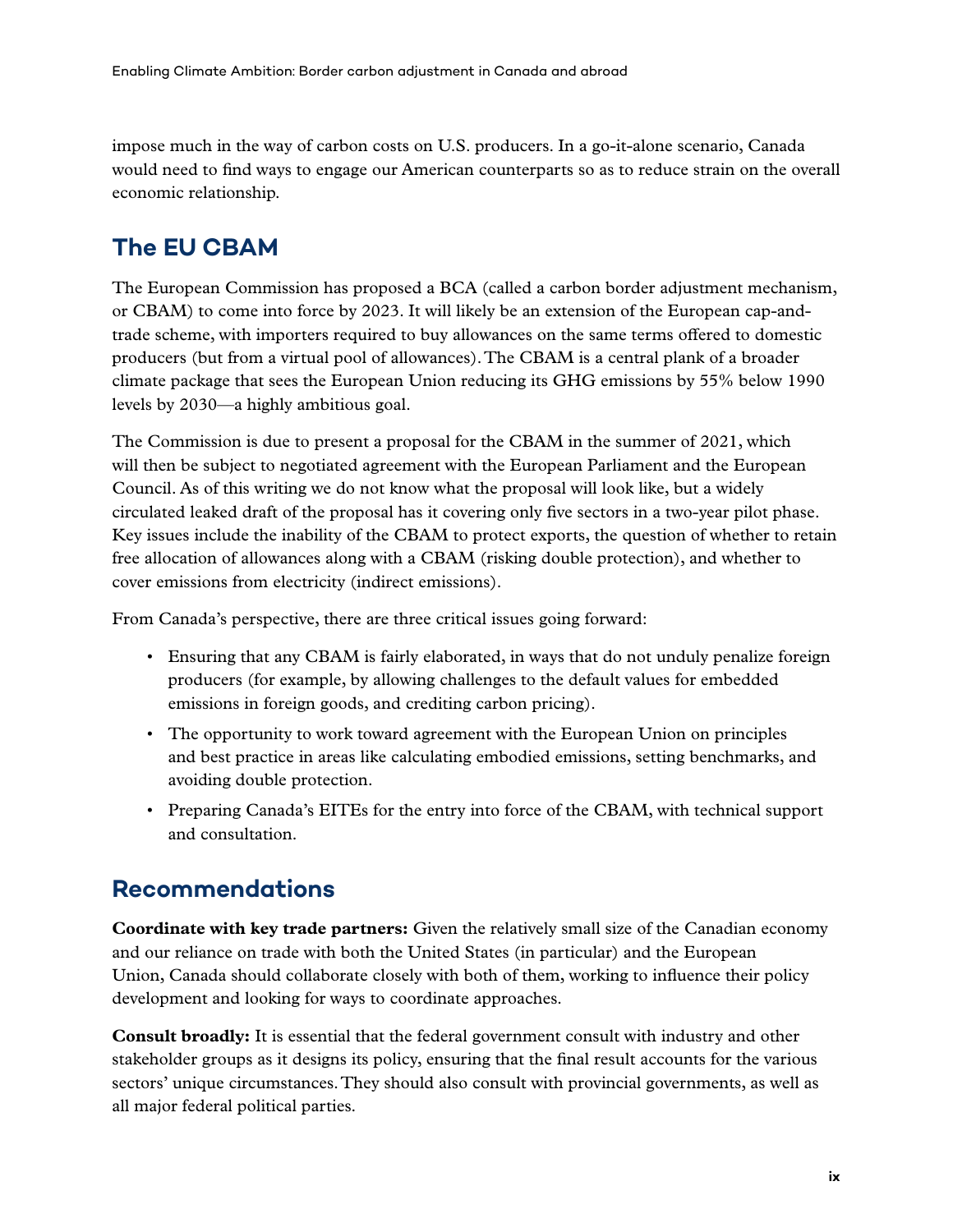**Simplify where possible:** A BCA involves many complex design choices. The need to satisfy a wide array of stakeholders will create the temptation to design bespoke rules for each industry, or even each trading partner. Where possible, that temptation should be resisted.

**Future-proof the design:** Any BCA should be designed to accommodate potential changes in the domestic carbon pricing system. In particular, the system should be designed to work both with the OBPS that exists today as well as the likely future scenario in which industrial emitters face the full carbon price in combination with a BCA.

**Start now:** Designing a BCA will take several years, and the carbon pricing regime that BCA would support is already moving ahead on its own ambitious timetable. Furthermore, the European Union is aiming to have its BCA in place by 2023, with international consultations starting in mid-2021. There is little time to waste.

## **Conclusions**

Canada's climate ambition, with a net-zero target for 2050 and a roadmap to a significant carbon price, means that sooner or later we will have to grapple with how best to reduce emissions while avoiding leakage and maintaining competitiveness. BCA is one obvious choice for trying to meet these objectives.

A BCA is a powerful tool, but it is no silver bullet. This report aims to help policymakers be clear-eyed about the complex policy decisions that lie ahead in designing a BCA, and the importance of clarifying and balancing potentially competing objectives. Even the best-designed BCA should be seen as one tool in a suite of policies and measures that aim to prevent leakage and prevent competitiveness impacts. Depending on the policy objective, a BCA will need to be complemented by other policies to support competitiveness, such as government procurement, financial support, and investments in research, development, and deployment of low-carbon technologies and processes.

If Canada acts wisely, and coordinates with its international peers, it can help to accelerate the day when enough major economies have established domestic carbon pricing, or its equivalent, to make concerns about leakage and competitiveness insignificant. But in the meantime, Canada needs to both explore its own options for enabling high climate ambition, and be prepared for others to do the same.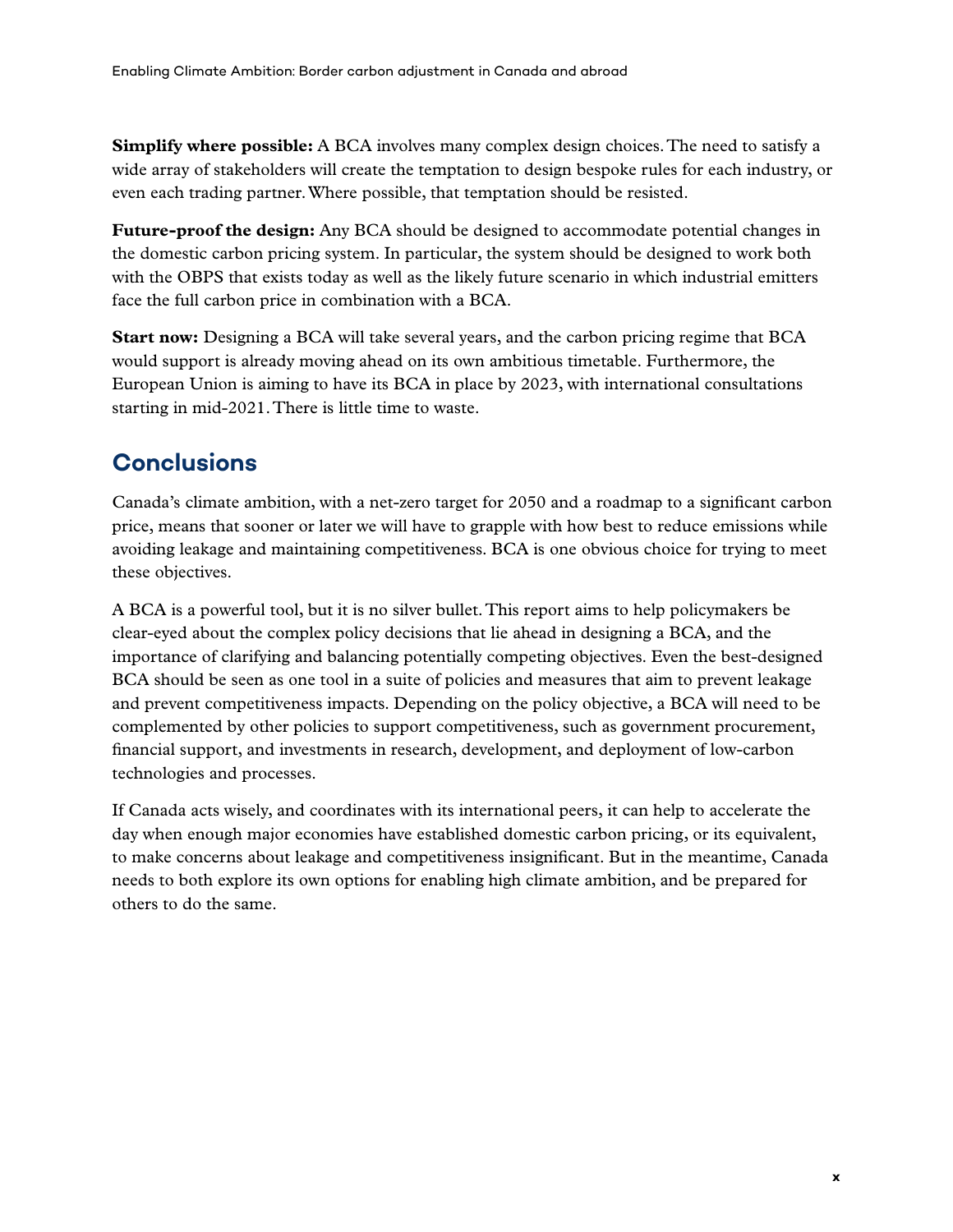# **Table of Contents**

| 5.2 What Does U.S. Climate Policy Imply for Policies to Protect Against Leakage and |  |
|-------------------------------------------------------------------------------------|--|
|                                                                                     |  |
|                                                                                     |  |
|                                                                                     |  |
|                                                                                     |  |
|                                                                                     |  |
|                                                                                     |  |
|                                                                                     |  |
|                                                                                     |  |
|                                                                                     |  |
|                                                                                     |  |
|                                                                                     |  |
|                                                                                     |  |
|                                                                                     |  |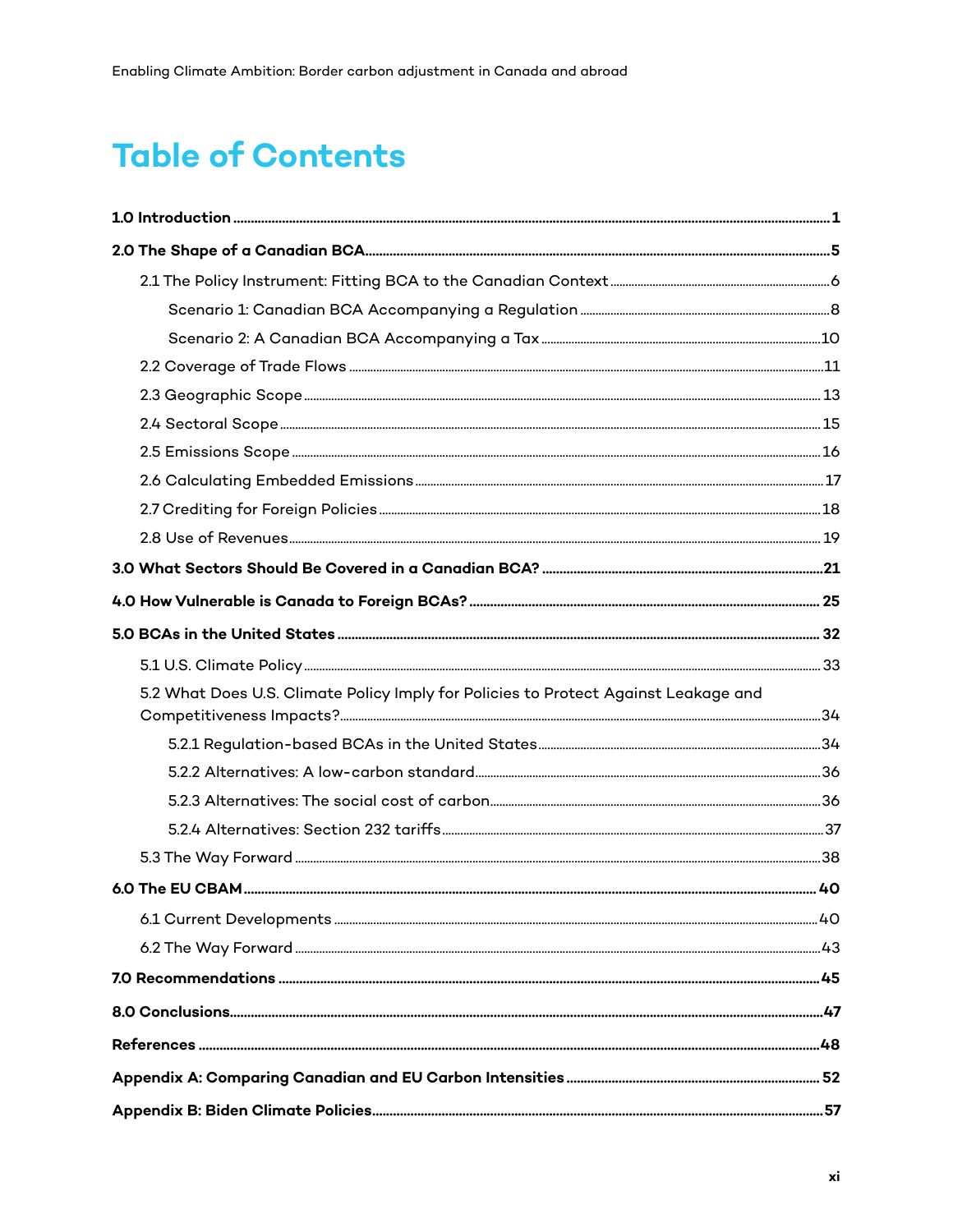# <span id="page-11-0"></span>**1.0 Introduction**

The release of Canada's strengthened climate plan (Government of Canada, 2020b) in December 2020 marks the first time a Canadian government has laid out a credible plan for climate ambition.

As climate ambition ramps up in Canada and around the world, one of the key challenges governments face is how to impose meaningful carbon prices on domestic industries when not all trading partners are similarly ambitious. In countries that are pursuing ambitious climate policies there has been increasing interest in an instrument that could help enable that ambition: border carbon adjustment (BCA). At its simplest (and the analysis below makes it clear it is anything but simple), BCA levels the playing field by charging imports as if they had been subject to the same carbon pricing that domestic goods face in the implementing country. It can also involve rebating carbon pricing for exports.

Without BCA, there is a risk of leakage. Leakage is a phenomenon that undermines domestic environmental policies by simply displacing greenhouse gas (GHG) emissions to other countries, rather than reducing them overall. It can take several forms, but in the context of BCAs leakage involves three possible channels:

- Foreign firms facing lower effective carbon prices (and thus being more carbon-intense) taking domestic and global market share from domestic firms.
- Domestic firms relocating their operations to jurisdictions with lower effective carbon prices (and thus avoiding reducing emissions).
- Investment in new productive capacity being made by preference in jurisdictions with lower effective carbon prices.

Leakage is mostly a problem for a small group of sectors that are emissions-intensive and trade exposed (EITE)—sectors such as steel, aluminum, petrochemicals, cement, nitrate fertilizers, and refined fuels. Being energy-intensive, these sectors will be most directly affected by any sort of carbon pricing, absent any protection. And being highly traded, they will be limited in their ability to pass any increased costs on to their customers, since their international competitors can easily take their market share in their domestic and global markets.

To prevent carbon leakage, Canada's carbon pricing policy for EITEs currently includes outputbased allocation. Explained in greater detail below, this involves requiring firms to pay for all emissions in excess of a sectorally-determined free allocation level, and being granted tradeable surplus credits for emissions below that level. The result is that firms still have incentives to reduce their emissions—to lower payments due from carbon pricing, and to gain more tradable surplus credits—but they are also sheltered from the full impacts of carbon pricing, and thus less vulnerable to the kind of competition that gives rise to leakage.

Such systems work well at moderate levels of climate ambition. The European Union, for example, has successfully used a similar sort of free allocation to shelter its EITEs through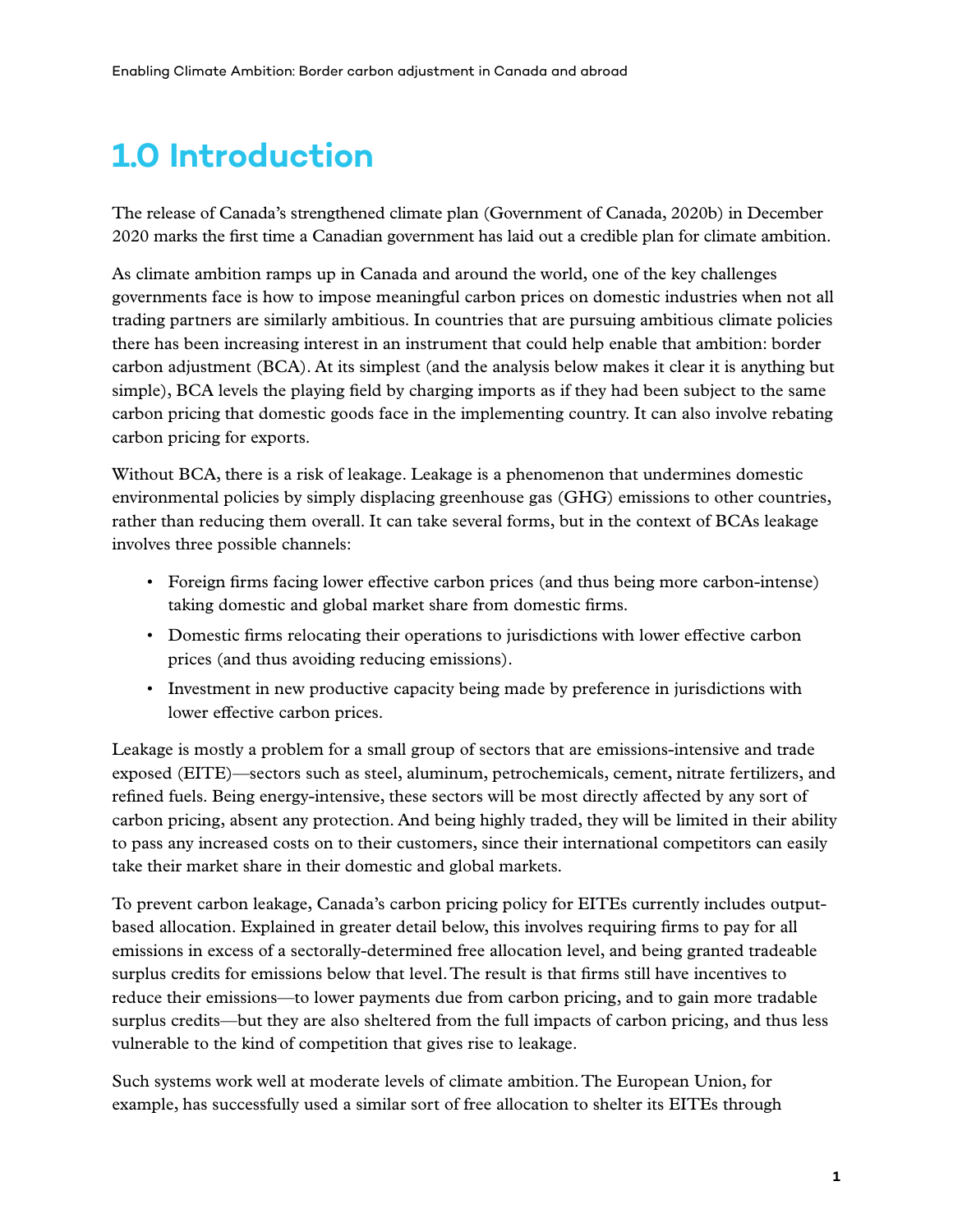three full phases of its emissions trading system, from 2005–2020 (see Section 6). But the pathway to net-zero by 2050 will eventually involve significant changes in how goods like steel, petrochemicals, and fertilizers are made, and the muting of the carbon price under output-based allocation will almost certainly make that price insufficient to motivate the necessary investment in R&D and new capital. At some point along the path to net-zero, EITEs will have to experience more than the muted carbon price they're now subject to.

Even under the existing regime, more significant carbon pricing will happen in the next 10 years. Canada's carbon price is set to rise from the current CAD 40/tonne to CAD 170/tonne by 2030. The per-unit cost of production increases that entails for the various EITEs will depend on their emissions profiles, but even at muted prices it will be significant for most, and will increase the risk of leakage and competitiveness impacts.

While leakage is a key motivator for BCAs—and the primary focus of this paper—there are other reasons that decision-makers might consider pursuing BCAs.

First, a BCA enables more ambitious domestic climate policy to decarbonize industry because it can reduce the economic impact on industry. Second, a BCA is a method for one country, or a bloc of countries, to incentivize other jurisdictions to adopt domestic carbon pricing. By enacting a border carbon adjustment in Country A on products being imported from any jurisdiction that doesn't have its own carbon price, Country A has now motivated Country B to adopt carbon pricing. After all, Country B would surely rather collect the money from their own businesses, instead of allowing that money to flow to Country A. Of course, among the challenges with this objective, using a BCA in this way risks creating significant adverse impacts for developing countries, who did little to contribute to the climate crisis and who have the least means by which to address it.

While more controversial than the objectives listed below, another motivation for some policymakers is to protect domestic industry and workers from foreign competition that they feel to be "unfair" for a variety of reasons including, but not limited to, lax environmental standards. While such a rationale for a BCA is clearly illegal under the WTO and is fraught with many other challenges, we mention it here only to acknowledge that there appears to be some political salience for BCAs that extend beyond the traditional considerations of leakage, competitiveness, and climate ambition.

Given all this, it's perhaps not surprising that there is growing momentum for border carbon adjustments. The European Union is leading the way. The European Commission is expected to release a detailed proposal for a Carbon Border Adjustment Mechanism (CBAM) in July of this year, with a target of implementing it by 2023. Other countries look keen to follow suit. British Prime Minister Boris Johnson has declared his intention to make border carbon adjustments a priority for his chairmanship of the G7 in 2021. U.S. President Biden has made several statements—including in a joint communique with Prime Minister Justin Trudeau indicating that he supports a form of border carbon adjustments (See Section 5). And the Canadian federal government has expressed strong interest in exploring BCA in multiple policy statements (see text box).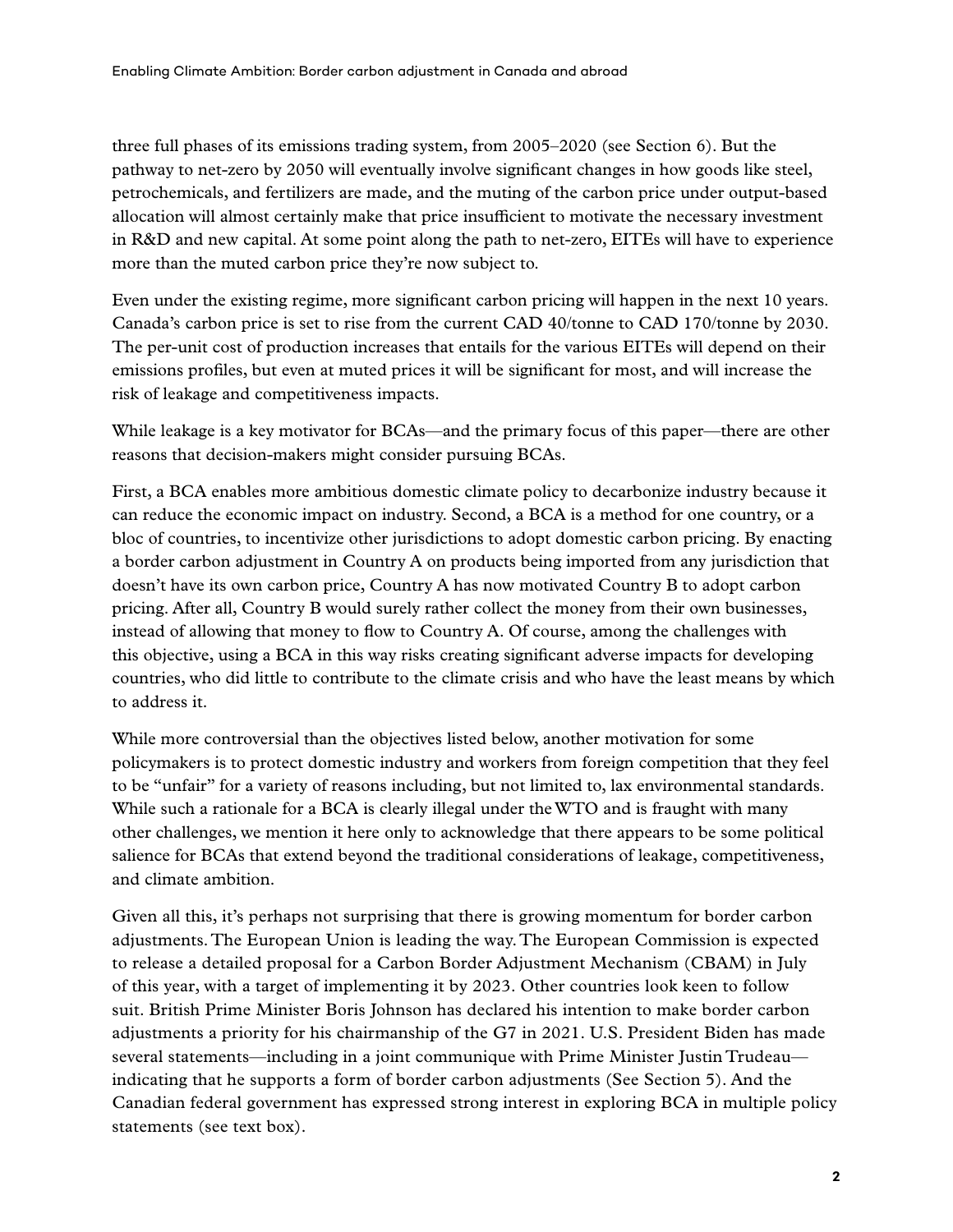#### **Box 1. Federal Interest in Canadian BCA**

The federal government has repeatedly raised the prospect of Canadian BCAs since the fall of 2020.

The 2020 Fall Economic Statement, in a section titled "Border Carbon Adjustments" (Government of Canada, 2020a):

"The government will work with like-minded economies, including the European Union and our North American partners, to consider how this approach could fit into a broader strategy to meet climate targets while ensuring a fair environment for businesses."

The December 2020 Strengthened Climate Plan in a section titled: "Maintaining Competitiveness and Managing against Carbon Leakage" (Government of Canada, 2020b):

"The Government of Canada is committed to ensuring that Canada's transition to a low-carbon economy is achieved in a way that is fair and predictable for businesses, and supports Canada's international competitiveness. To this end, the Government is exploring the potential of border carbon adjustments, and will be discussing this issue with its international partners. The Government of Canada will work with like-minded economies – including the European Union and Canada's North American partners – to consider how this approach could fit into the broader strategy to meet climate targets while ensuring a fair environment for businesses."

The roadmap for cooperation that resulted from the first head of state summit between Canada and the United States following the 2020 U.S. elections, in the section titled: "Accelerating Climate Ambitions" (Government of Canada, 2021a):

"The President also restated his commitment to holding polluters accountable for their actions. Both the President and the Prime Minister agreed to work together to protect businesses, workers and communities in both countries from unfair trade by countries failing to take strong climate action."

Formal consultations on BCA were announced in Canada's 2021 Budget (Government of Canada, 2021b):

"The government intends to launch a consultation process on border carbon adjustments in the coming weeks. This consultation process will begin in the summer with targeted discussions, including with provinces and territories, importers, and exporters—especially those who deal in emissions-intensive goods. The broader public will be engaged this fall. Throughout this process, the government intends to continue its international engagement with like-minded partners."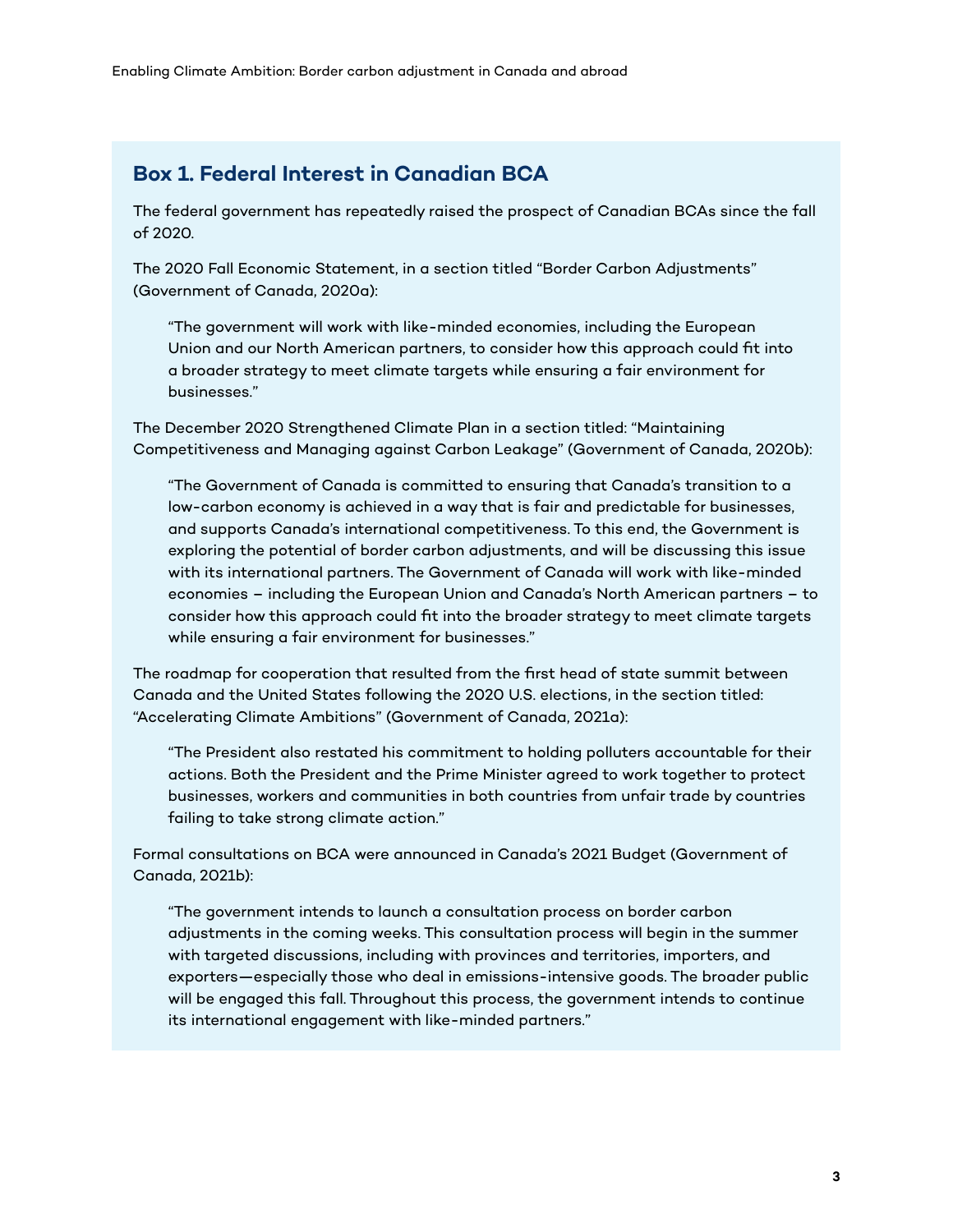While there is clear interest in the subject, and a clear need to address leakage and competitiveness concerns in the near term, too little has been written about how Canada could design a BCA, or about how the federal government might coordinate its efforts in this space with those of the other two major jurisdictions considering BCA: the United States and the European Union. This report aims to contribute to the discussion, by deepening the understanding of Canada's options. Section 2 describes what a BCA adapted to the Canadian context might look like, going through each of the various design elements that would define the final shape of such a tool. Section 3 then focuses on which Canadian sectors/goods might be most appropriate for coverage under a BCA. Section 4 considers the complexities involved in comparing Canadian producers to their international counterparts on the basis of GHG intensity. Sections 5 and 6 look at what shape a BCA might take in the United States and the European Union respectively, and consider how Canada might best coordinate efforts with those two. Sections 7 and 8 offer closing thoughts on the way forward.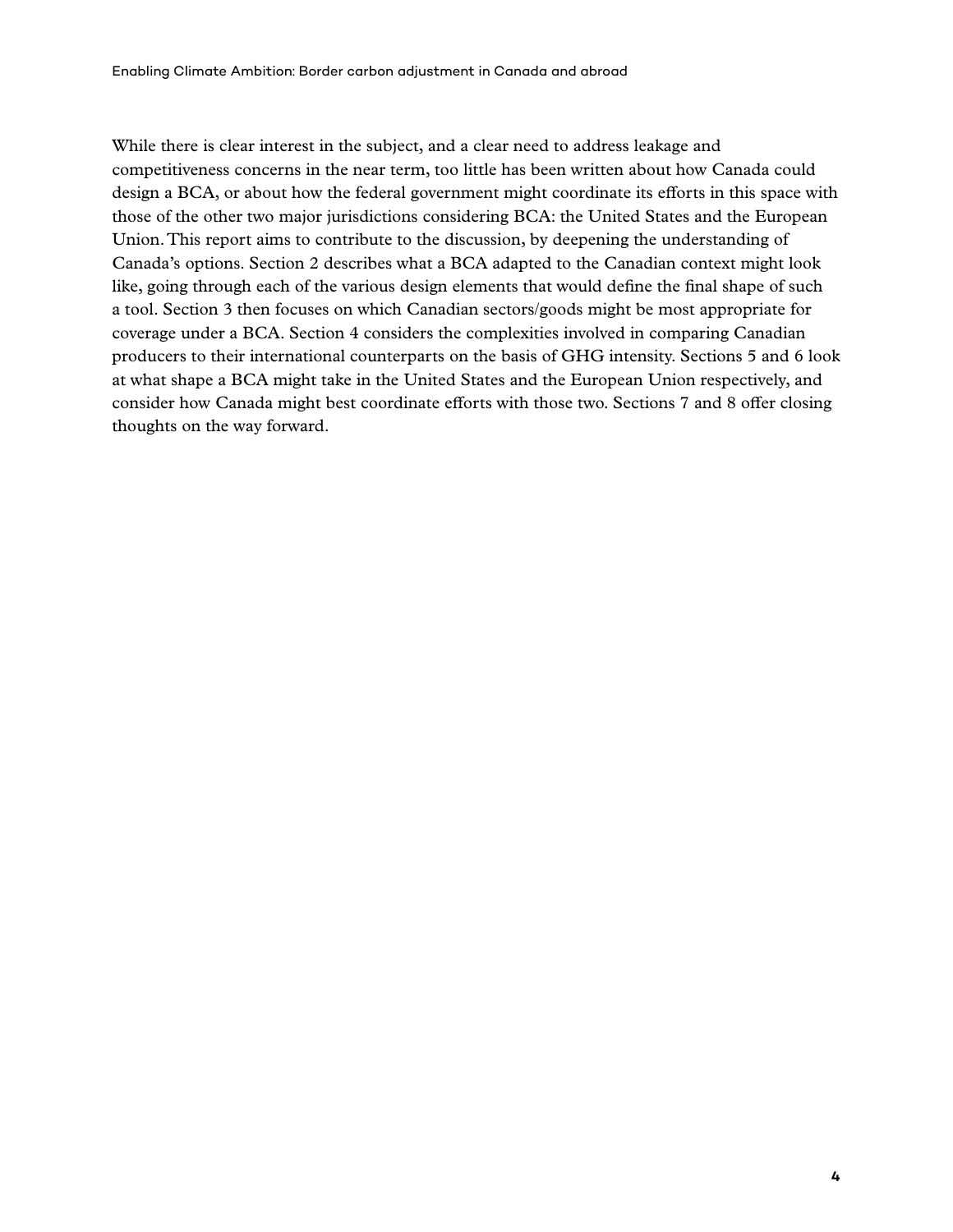# <span id="page-15-0"></span>**2.0 The Shape of a Canadian BCA**

A BCA is not a single well-defined instrument. It is more like a decision tree; at multiple junctures, the designers must make choices that fundamentally alter the final shape of the tool. This section explores the decisions to be made in the Canadian context, framing them around eight design elements (Marcu, Mehling, et al., 2020):

- The underlying policy instrument
- Coverage of trade flows
- Geographic scope
- Sectoral scope
- Emissions scope
- Calculating embedded emissions
- Crediting for foreign policies
- Use of revenues

The final shape of any BCA will be fundamentally altered depending on the underlying objectives of the policy. As described in the introduction, a BCA may be intended to prevent leakage, increase competitiveness, and/or raise climate ambition domestically or abroad. A BCA focused on changing trading partner behaviour, for example, would grant country-based exemptions based on ambitious foreign climate policies. A BCA focused on preventing leakage would not—it would focus instead on the goods coming from those countries, granting preferential treatment (if any) to those goods with the lowest GHG intensities, regardless of national policies in their countries of origin.

In what follows, we assume the objective for a Canadian BCA would be to prevent carbon leakage. We do so partly because a BCA focused on leakage prevention is more legitimately an environmental measure, partly because such a measure would raise fewer objections from Canada's trading partners, and partly because measures aimed at either of the other two objectives would very likely be found illegal under the rules of the World Trade Organization (WTO) (Cosbey et al., 2012; OECD, 2020a).

All that said, in many respects competitiveness and leakage prevention are two sides of the same coin. That is, for the most part preventing leakage also serves the objective of preserving the competitiveness of domestic producers in the face of domestic climate ambition that runs ahead of ambition from trading partners.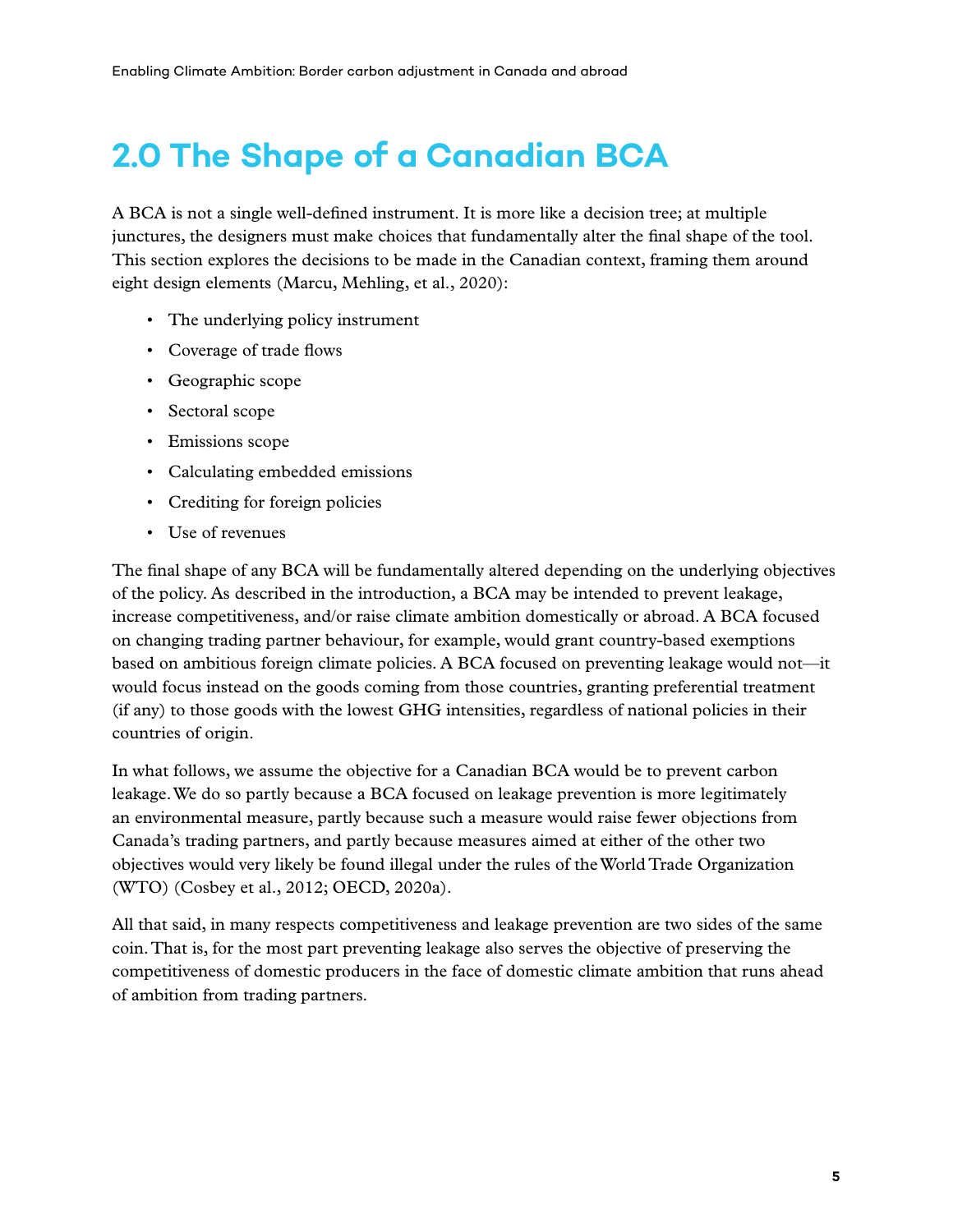#### <span id="page-16-0"></span>**Box 2. Some Context on WTO Law**

WTO law is one of the primary restricting considerations in choosing design options for a BCA. Canada has long been a champion of a multilateral rules-based trading system, and would no doubt seek to craft a BCA that respected its international obligations as a WTO member. The options described in this paper are guided by the same principle. But to be clear, the approach taken here does not strive for complete certainty about the WTO legality of a BCA, which could only be achieved at an unacceptable cost in terms of effectiveness. As noted below, some of the BCA options described here risk being found in violation of General Agreement on Tarrifs and Trade (GATT) provisions on nondiscrimination because they treat foreign goods less favourably than like Canadian goods. But they can nonetheless be designed so as to have good odds of being saved by GATT's Article XX exceptions, which allow GATT provisions to be breached for certain agreed goals such as environmental protection. Good odds, though, are not the same as certainty.

The WTO's Appellate Body has declared WTO law to be situated in the larger body of international law, including accords such as the United Nations Framework Convention on Climate Change (UNFCCC) and the Paris Agreement. And it has over the years found ways to make the law as written relevant to the circumstances of the day—including circumstances like climate change that were not foreseen at the time of drafting. Climate change is an existential threat—certainly among the most important threats facing humanity today—that requires extraordinary measures. We can expect that this fact would not be lost on any dispute settlement body constituted to rule on a Canadian BCA.

It is worth noting that any measure challenged in the WTO is not in immediate danger of being rescinded. An appealed case in the WTO would take several years to come to conclusion (more, in more complex cases).<sup>1</sup> In the event of a loss, Canada would have the choice to remove the measure, or just those parts of it found in breach, or to retain it and suffer trade retaliation from the complaining WTO members in the form of penalizing tariffs on Canadian exports.

#### **2.1 The Policy Instrument: Fitting BCA to the Canadian Context**

BCA is not an independent instrument. It is an accompaniment to some form of climate ambition, meant to adjust at the border so that the costs of that climate ambition do not result in cost differentials between regulated domestic firms and less strictly regulated foreign firms. So the first design question is: what form of climate ambition, what domestic policy instrument, is the BCA accompanying?

 $<sup>1</sup>$  As of this writing, the WTO has no functioning Appellate Body, so technically could not hear appeals, but that</sup> problem will likely be resolved some time in the next year or so.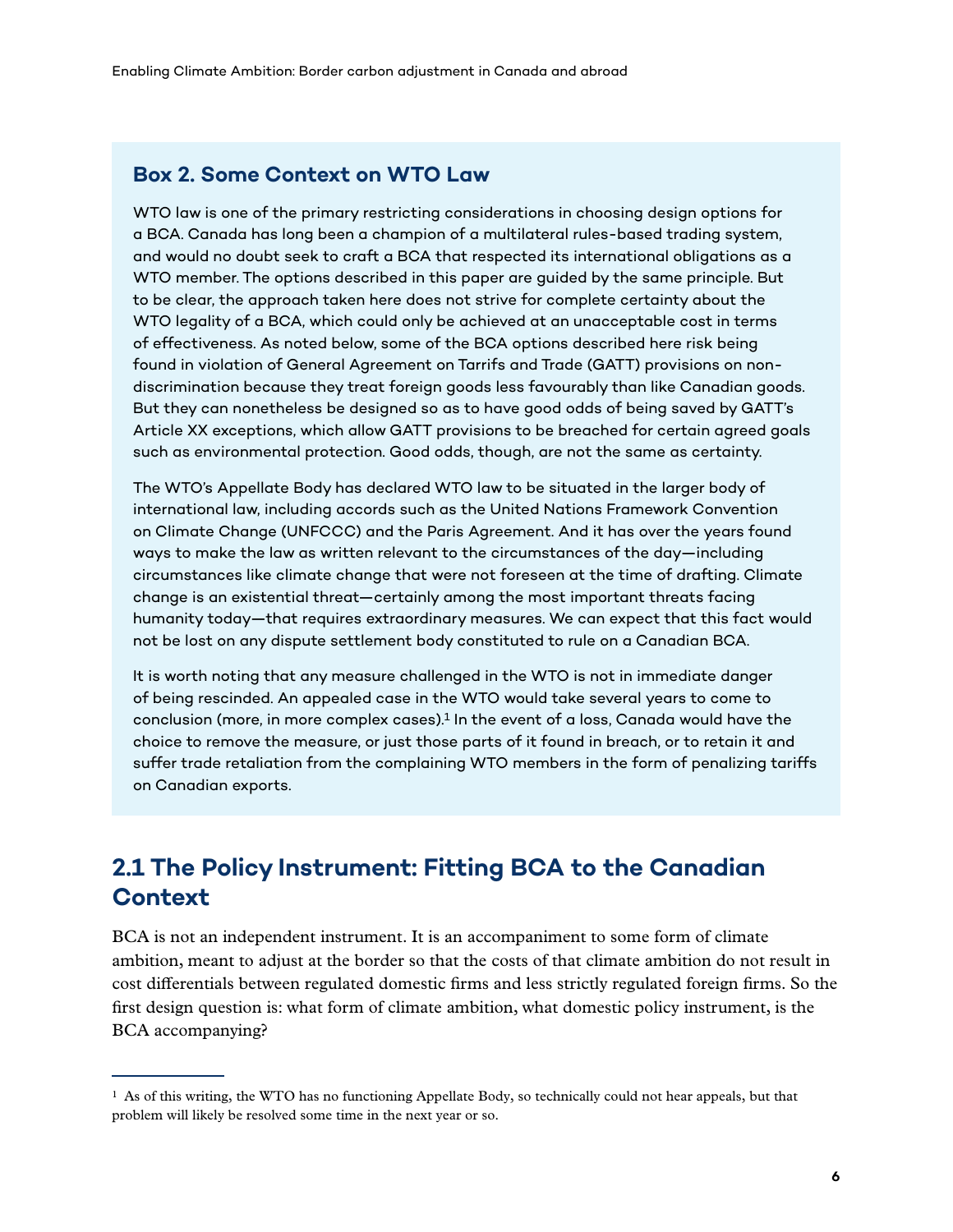There are two fundamentally different possibilities for BCA. One is tax-based, and the other is regulation-based. A tax-based BCA would accompany a carbon tax, and would function as a separate instrument from that tax, adjusting at the border to ensure that imports face the same charges as the internal charges assessed under the carbon tax. The legal space for such an adjustment in the WTO is GATT's Article  $II:2(a)$ —the same provision that allows for adjustment of value-added taxes like Canada's Goods and Service Tax (GST). It is not clear that a carbon tax would be treated like a value-added tax under WTO law, though most observers believe it would be (Holzer, 2014).

A regulation-based BCA would accompany some climate-related regulation. But it would not in fact be an entirely separate instrument. It would, rather, be an extension of the internal regulation to also cover imports. So, for example, the European Union is contemplating an extension of its emissions trading system to force importers to surrender emission allowances in the same way as domestic firms must. This form—extension of an existing internal regulation—is the only way such an "adjustment" could be legally performed under WTO rules. GATT's ad Article III allows that internal regulations that are applied at the border can be treated as regulations under GATT Article III as opposed to being treated as illegal border measures (e.g., excess tariffs, or quantitative restrictions). But it notes first that only regulations described in GATT Article III:1 are eligible for such treatment, and second that any such regulations must accord with GATT's Article III:4, which demands that ultimately foreign goods be treated no less favourably than domestic ones.

The first requirement, per GATT Article III:1 means that not all regulations are adjustable, or able to be applied at the border. To be eligible, the regulations in question should affect the internal sale, offering for sale, purchase, transportation, distribution or use of products. That means they should be internally focused, and not triggered solely by the fact of importation. A mandatory low-carbon standard for cement, for example, would in effect be applied like a ban at the border, but would fundamentally be an internal regulation governing the conditions under which cement could be sold in Canada. It also means the regulations in question should affect treatment of *products*. Worker safety regulations, aimed at producers rather than products, would not be eligible for application at the border under Article III:4.

In Canada's case, the policy instrument that complements a BCA could either be the existing output-based pricing system (OBPS), or it could be a carbon tax that replaced that system.

The OBPS, along with fossil fuel charges, is a pillar of the carbon pricing regimes established under the Greenhouse Gas Pollution Pricing Act (GGPPA). It applies to Canada's large final emitters, covering 38 industrial activities under the headings:

- Oil and gas production
- Mineral processing
- Chemicals
- Pharmaceuticals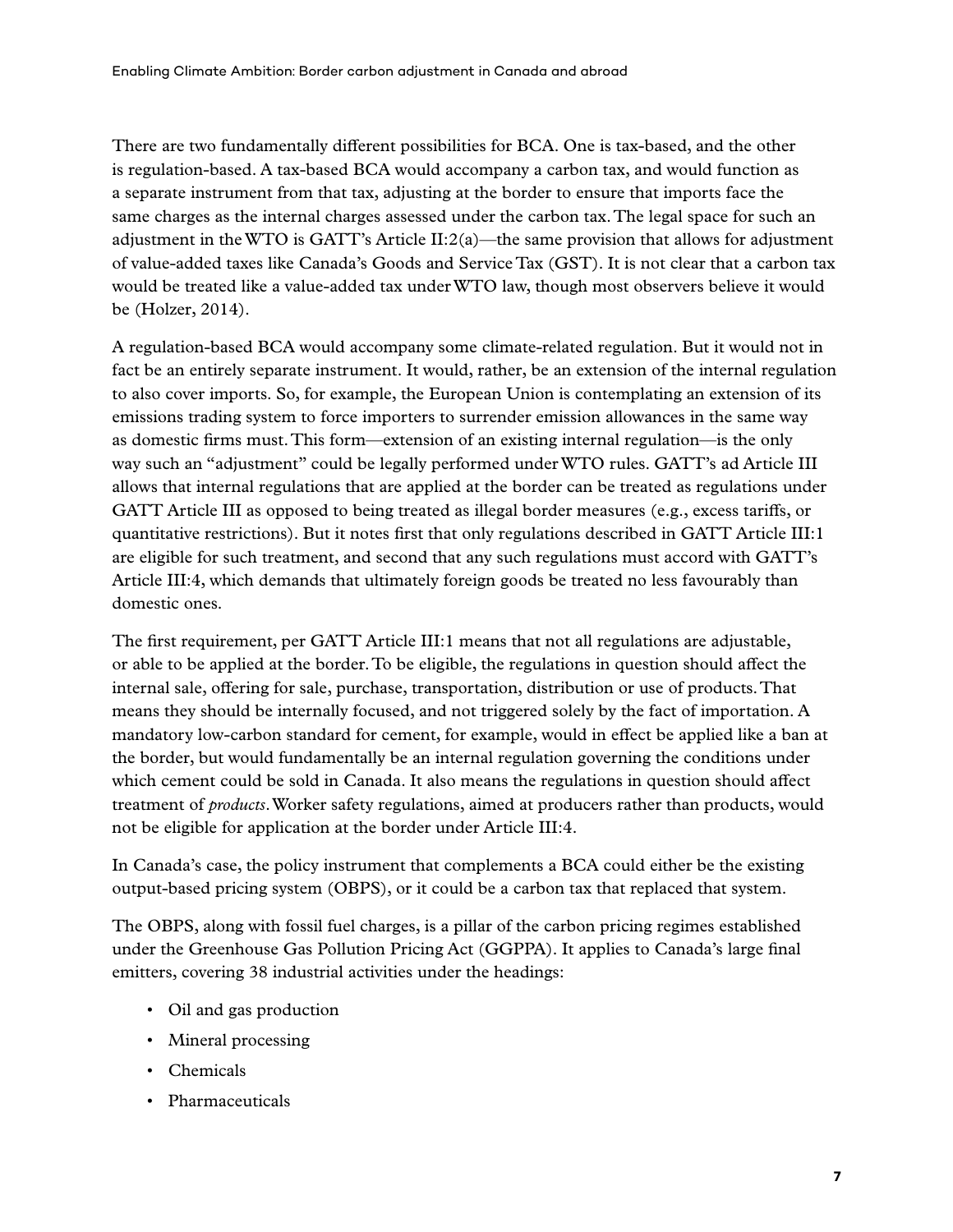- <span id="page-18-0"></span>• Iron, steel and metal tubes
- Mining and ore processing
- Nitrogen fertilizers
- Food processing
- Pulp and paper
- Automotive
- Electricity generation

Covered facilities in these sectors are those that have emitted 50 ktCO<sub>2</sub>e or more per year, and are located in provinces or territories that do not have equivalent regimes in place ("backstop jurisdictions").2 As of April 2021, this includes only 4 of the 13 provinces and territories, the others having implemented their own versions of OBPS or cap-and-trade. It is worth noting that while those schemes are assumed to be equivalent to the federal OBPS, they have different coverage, different thresholds for inclusion, and different ways of setting the benchmark.

The OBPS requires covered facilities to compensate for any emissions above a limit determined by the facility's output multiplied by a standard equal to some percentage of the sector's average emissions intensity. For example, the standard for styrene is 0.925 tonnes of  $CO<sub>2</sub>$ e per tonne of styrene, so a facility producing 100,000 tonnes of styrene would have a limit of 92,500 tonnes of  $CO<sub>2</sub>e$ . For most sectors, the standard is set at 80% of the sectoral average emissions intensity, but for a few sectors at high risk of leakage, it is set at up to 95%. The granting of those 80%–95% credits toward compliance is called output-based allocation (OBA). Those facilities that emit less than their limit are granted tradable surplus credits. Compensation for emissions above the standard can be in cash, surplus credits, or offsets (though the offset regime is not yet operational). Cash payments (an "excess emissions charge payment") would be at the prevailing carbon price under the GGPPA, currently slated to rise to \$170/tonne by 2030.

#### Scenario 1: Canadian BCA Accompanying a Regulation

The starting question in thinking about BCA design is whether the underlying instrument is a carbon tax or a regulation. If the instrument is the OBPS, then from a Canadian legal perspective the answer is clear; the Supreme Court of Canada in March 2021 ruled that the GGPPA was a regulation, not a tax (Supreme Court of Canada, 2021). That ruling does not necessarily mean the WTO would find similarly; the Supreme Court of Canada made its distinction based on Canadian constitutional law, and the WTO would make its distinction based on its own body of law (primarily GATT). But any WTO dispute proceedings would consider the Canadian ruling, and it would undoubtedly be influential. For the purposes of the analysis going forward, this paper assumes that the GGPPA is in fact a regulation under WTO law. The next section considers the

<sup>&</sup>lt;sup>2</sup> As well, facilities emitting 10 kt/year of  $CO<sub>2</sub>e$  or more, in sectors at risk of leakage, can voluntarily opt in to the OBPS.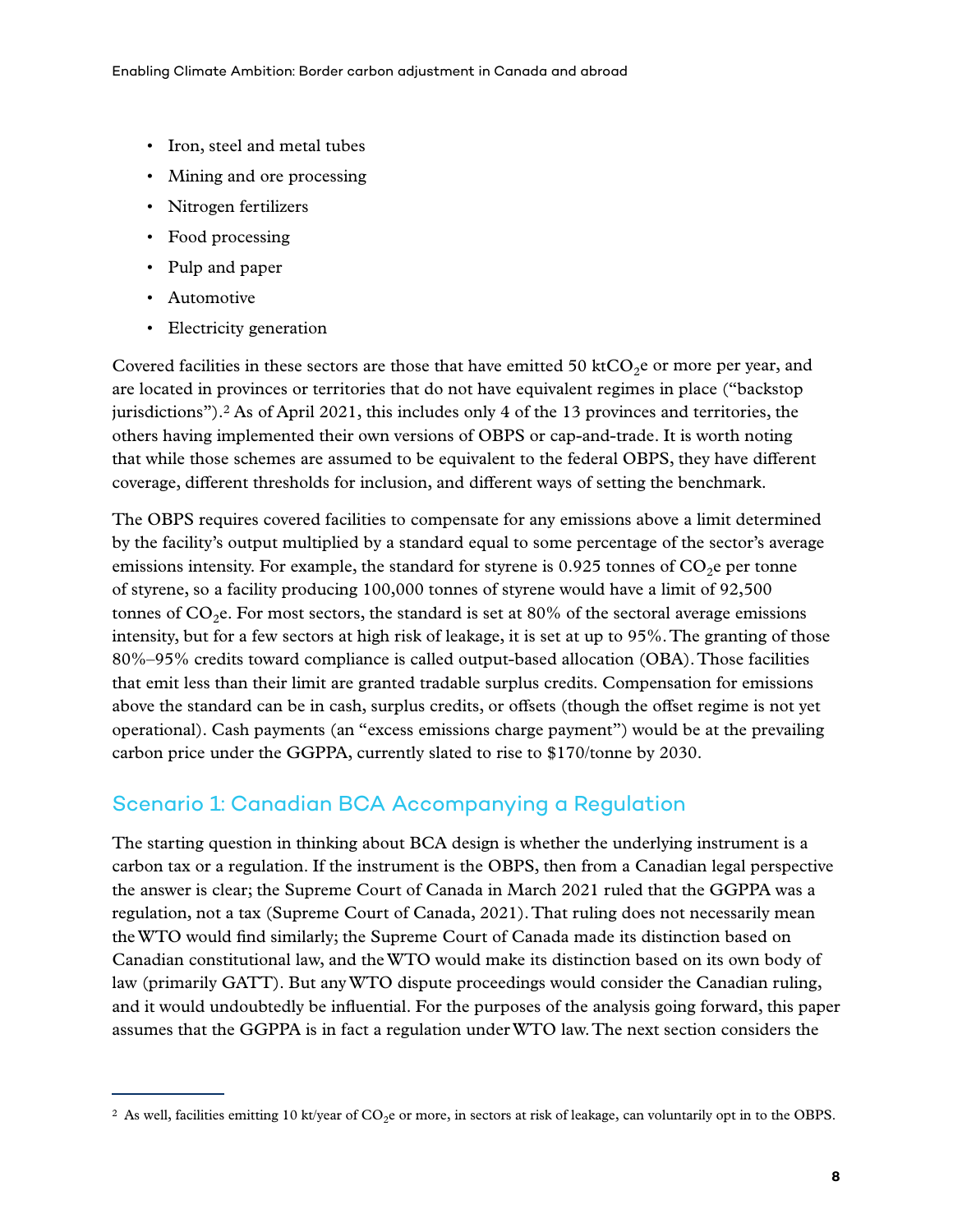implications for BCA of the underlying policy instrument being a tax, whether it be the existing OBPS interpreted as such, or a carbon tax as an alternative to the OBPS.

A Canadian BCA based on the existing regime would therefore be an extension of the OBPS, an internal regulation, to imports. It would aim to treat those imports similarly to the way in which Canadian goods are treated. Importers would have to compensate at the border for the emissions embodied in their goods. How to estimate the quantity of those emissions is considered in Section 2.6. Here we will consider the price and manner of compensation due from importers in an extension of the OBPS to imported goods.

There are a few complications. The first is that the OBPS doesn't apply across all of Canada, but rather applies only in the backstop provinces and territories. However, the reasoning behind not applying the OBPS in other provinces and territories is that their regimes are deemed equivalent in effect to the federal regime. While we know that this is not always the case, the presumption is reasonable enough to allow the federal benchmark price to be used as the basis for a national BCA. If it came to a WTO challenge, this presumption would probably be considered necessary to make the regime workable, and not disproportionately distortive.

The second complication is that domestic firms will not always pay for their excess tonnes at the full benchmark carbon price. Their compensation can be in cash, surplus credits, or offsets, and presumably the use of those last two will involve savings over the benchmark carbon price. So what per-tonne  $CO<sub>2</sub>e$  price should be used in calculating the burden that should be borne by foreign firms? The simplest and least accurate option is just to use the full benchmark carbon price. This would make the regime much more burdensome for imports, however. More accurate options would try to build in actual prices, for example a weighted average of the previous year's compensation values, whether at the carbon price, or at the prices paid for surrendered offsets or surplus credits.

Another option would be an "equivalency" solution: allow importers to participate in trading of surplus credits and purchasing of offsets on the domestic market, on the same terms available to domestic firms. They could be assigned allocation based not on total output, but shipment by shipment. Presumably such an option would also see importers of relatively clean foreign goods granted tradeable surplus credits if they beat the OBPS standards. The increased demand for domestically generated offsets would raise prices, which sellers would welcome and buyers would curse. The increased demand for and supply of tradeable surplus credits would be a complication; there would need to be an assessment of what this would do to prices. While such an arrangement would go a long way toward satisfying GATT national treatment requirements, it would greatly complicate the regime. By itself, however, administrative complication is not a justification for discrimination.3

The third complication is that domestic firms, while they pay fully for exceeding the standard, also get an output-based allocation that reduces their average cost of carbon. This would not

<sup>3</sup> WTO. *United States – Gasoline.* Panel Report WT/DS2/R, adopted 20 May, 1996, paras. 6.26 and 6.28.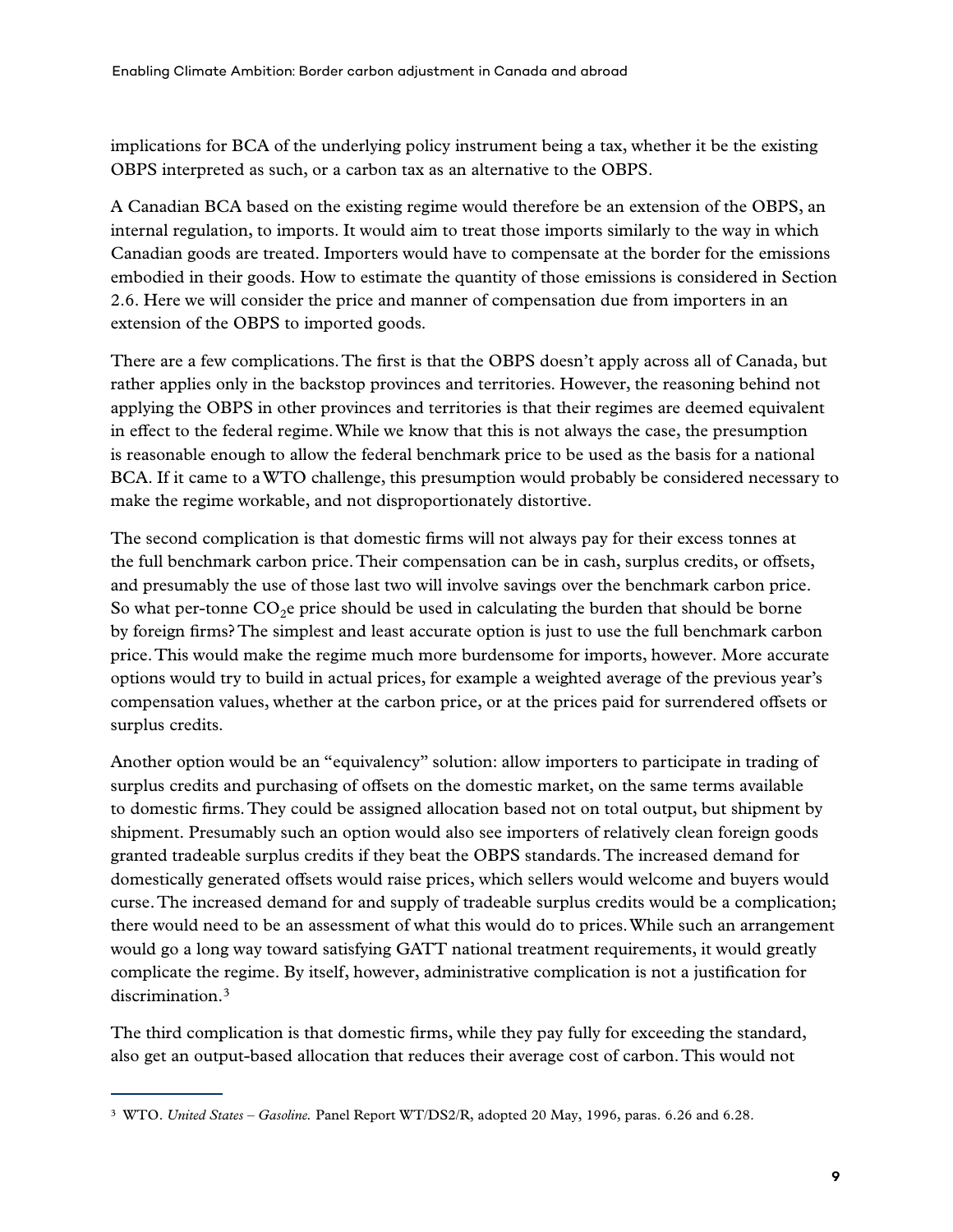<span id="page-20-0"></span>be an issue if foreign firms were participating in the OBPS as described in the "equivalency" solution above, since foreign firms too would receive output-based allocation, but it would be a concern if they were instead being assessed a calculated charge. The regime couldn't charge foreign producers the *marginal* cost of carbon (the benchmark carbon price, or some variation of it as suggested above) when domestic firms are facing a much lower *average* cost, with OBA factored in. One option would take the previous year's total firms' compensation for a given good (whether at full benchmark carbon price or at an estimate of actual prices, as above) and divide by the previous year's sectoral emissions for that good, yielding the average per-tonne assessment imposed on the makers of that good.4 This would be the amount of the basic adjustment that importers of that good would have to pay at the border. Because of OBA, the per-tonne adjustments would be well below the prevailing carbon price, but as OBA was ramped down in the run-up to net-zero, the BCA would ramp up accordingly.

The most straightforward option for a BCA accompanying the OBPS, avoiding the complications broached above, would be to use the BCA to completely replace OBA—that is, retain outputbased pricing, but replace output-based allocation with BCA. Both are instruments designed to protect against risk of leakage and competitiveness impacts, and so at a conceptual level they could be substituted. They are not perfect substitutes; for example, as discussed below, a Canadian BCA probably could not protect export market shares as OBA does because export rebates would probably be WTO-illegal. But while they might be roughly comparable as instruments for leakage protection, the two instruments are completely different on another criterion: the OBA mutes the carbon price for covered sectors, while BCA would see them exposed to the full benchmark carbon price.

#### Scenario 2: A Canadian BCA Accompanying a Tax

If Canada were at some point to transition from its current regulatory regime for carbon pricing to a full carbon tax, it would make applying BCA more straightforward. From a legal perspective, there is less concern about treating foreign producers no less favourably; they would simply be charged the prevailing tax, the same way imports are charged Canada's value-added tax: the GST.

The only legal questions remaining would be whether a carbon tax was adjustable in the first place. There is clear legal allowance under GATT Article II:2(a) for a tax adjustment on value added taxes such as GST, but some uncertainty on whether a carbon tax is legally like a value added tax. While border tax adjustment can be imposed on a product's inputs, carbon is not exactly like the input steel that goes into a steel pipe—it is not present in the final product. Furthermore, only some types of taxes are adjustable: those "indirect" taxes that are imposed on the products or inputs, like GST. So social security charges levied on producers are not adjustable, for example, and neither is corporate income tax; these are "direct" taxes. Again, it's not clear where carbon taxes would fall in this dichotomy. The only real guidance from the WTO

<sup>4</sup> In practice, the delay in compiling the previous year's data would mean that such a system could not be in effect on January 1.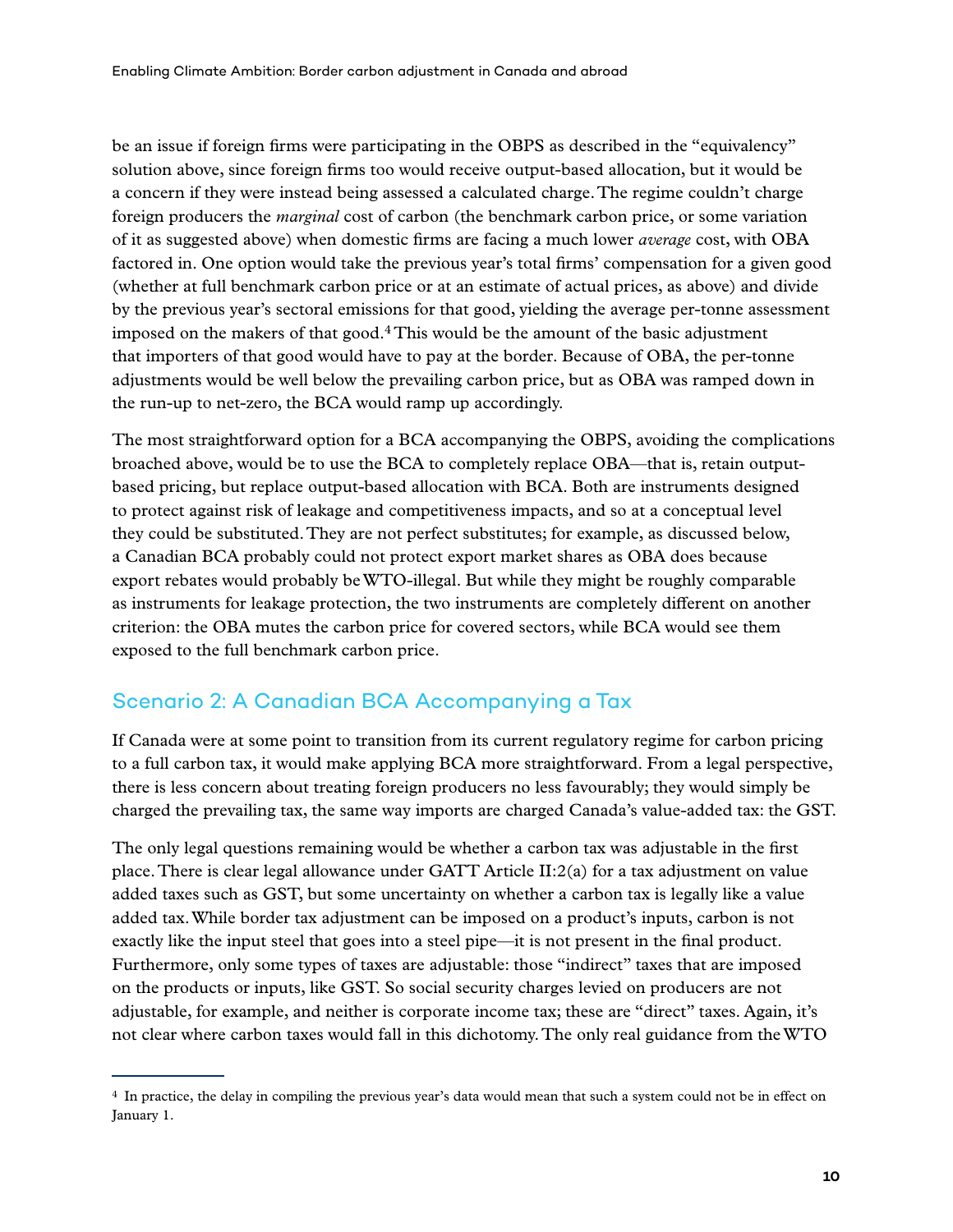<span id="page-21-0"></span>on this question is a 1970 Working Party convened to look at border tax adjustment, and it did not definitively answer either of these questions (WTO, 1970).

It is our opinion that, in this day and age, if a WTO dispute settlement body were to reject a BCA it would not be on these grounds, over these sorts of unclear legal boundaries. While the WTO panel and Appellate Body decisions technically don't respond to political realities, their interpretation of the law does take into account the broader international legal and policy context, and they have appeared in the past to search hard for an interpretation that did not directly pit the WTO against the reality that climate action of *some* sort is necessary (Cosbey & Mavroidis, 2014).

On the export side, a tax is legally much easier to handle than a regulation. If it is in fact an adjustable tax, a carbon tax could be rebated to exporters in the same way GST is currently rebated. The main concern would be that any rebate cannot exceed the actual tax borne, so account would have to be made for any free allocation Canadian producers received.

| <b>Full Carbon Price</b>                                                                                                                                                                                                                                                                                                                                                                                                                                                     | <b>Output-based Allocation</b>                                                                                                                                                                                                                                  |
|------------------------------------------------------------------------------------------------------------------------------------------------------------------------------------------------------------------------------------------------------------------------------------------------------------------------------------------------------------------------------------------------------------------------------------------------------------------------------|-----------------------------------------------------------------------------------------------------------------------------------------------------------------------------------------------------------------------------------------------------------------|
| $\cdot$ Greater incentive to decarbonize<br>• More likely to have a WTO compliant path<br>to rebate exports<br>• More straightforward to apply the same<br>measure to imports as being levied on<br>domestic production, especially since<br>all goods would face a similar pricing<br>structure<br>• Provides flexibility to cover a greater<br>number of goods (not just those in the<br>OBPS system)<br>• May reduce risk that foreign BCAs could<br>be levied against us | • Leakage risk needing to be addressed is<br>lower<br>• More established system so less likely to<br>have unintended economic impact in the<br>short-term<br>• More likely to allow scope 2 (and scope<br>3) emissions to be included from a WTO<br>perspective |

**Table 1.** A BCA with an output-based allocation versus a full carbon price.

#### **2.2 Coverage of Trade Flows**

All BCA proposals cover imports. The question is: would a Canadian BCA also cover exports? That is, would it rebate the costs of climate pricing in Canada to goods as they exit the country?

As noted above, such a feature would be legally easier for Canada if its regime were considered a carbon tax, or if Canada at some point in the future replaced the OBPS with a carbon tax. However, given that the OBPS has been found by the Supreme Court of Canada to be a regulation, and assuming that the WTO would agree with that assessment (an uncertain prospect), there is no obvious legal way for it to "adjust" at the point of export. Footnote 1 of the Agreement on Subsidies and Countervailing Measures (SCM Agreement) allows for the exemption of exports from some taxes borne by like domestic products, or the rebate of such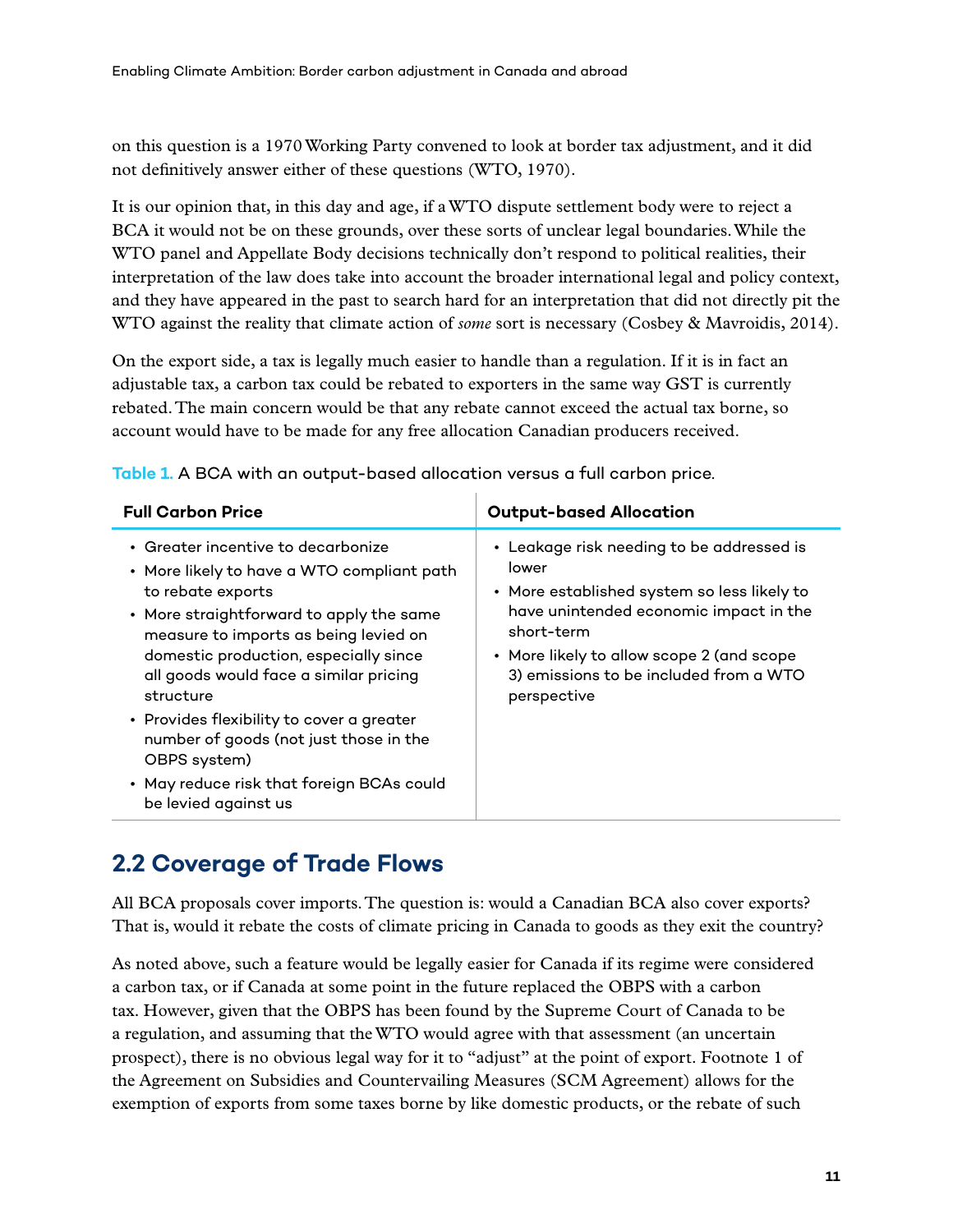taxes, specifying that they should not be deemed export subsidies.5 But there is no similar provision exempting exports from the cost of internal regulations. Any rebates of that sort would almost certainly be deemed prohibited export subsidies.

From an environmental perspective, it's not clear whether export coverage is a good idea in the first place. If the rebate were calculated to represent the specific tax burden borne by a product, and a given producer had facilities with varied emissions intensity, export rebates would encourage "dirty" production to be routed for export and "clean" production to be routed to domestic markets. If the rebate instead was calculated as the average tax burden, aligned with the option proposed above for imports, then those incentives would not exist.

There is also the concern that Canada might be sending goods shorn of any carbon pricing to jurisdictions where the domestic firms do bear the costs of such pricing. If those jurisdictions did not impose carbon pricing at the border, Canadian goods would erode the market share of those low-carbon high-cost foreign producers. It would be challenging to address this problem by rebating the cost of carbon to exports only destined for some countries (i.e., those that have no carbon pricing). Such a regime would be easily circumvented by traders importing Canadian goods in countries with no carbon price and then trans-shipping them to countries with carbon pricing. The only obvious solution to this problem is for other high-ambition jurisdictions to also adopt BCA, all adjusting on import and export, in the same way most countries now handle value added taxes. The problem would be getting from here to there, and the history of international adoption of value added taxes is instructive as to the transitional pain involved.

How important would it be to Canadian firms to have exports covered by a BCA? If the sectors covered by the OBPS export significant shares of their production, then from a competitiveness perspective it is important. As Table 2 shows, in many of the key sectors exports are a significant share of total Canadian production.

<sup>5</sup> WTO case law has made clear that these taxes must be indirect, so the distinction and uncertainty raised above apply on the export side as well.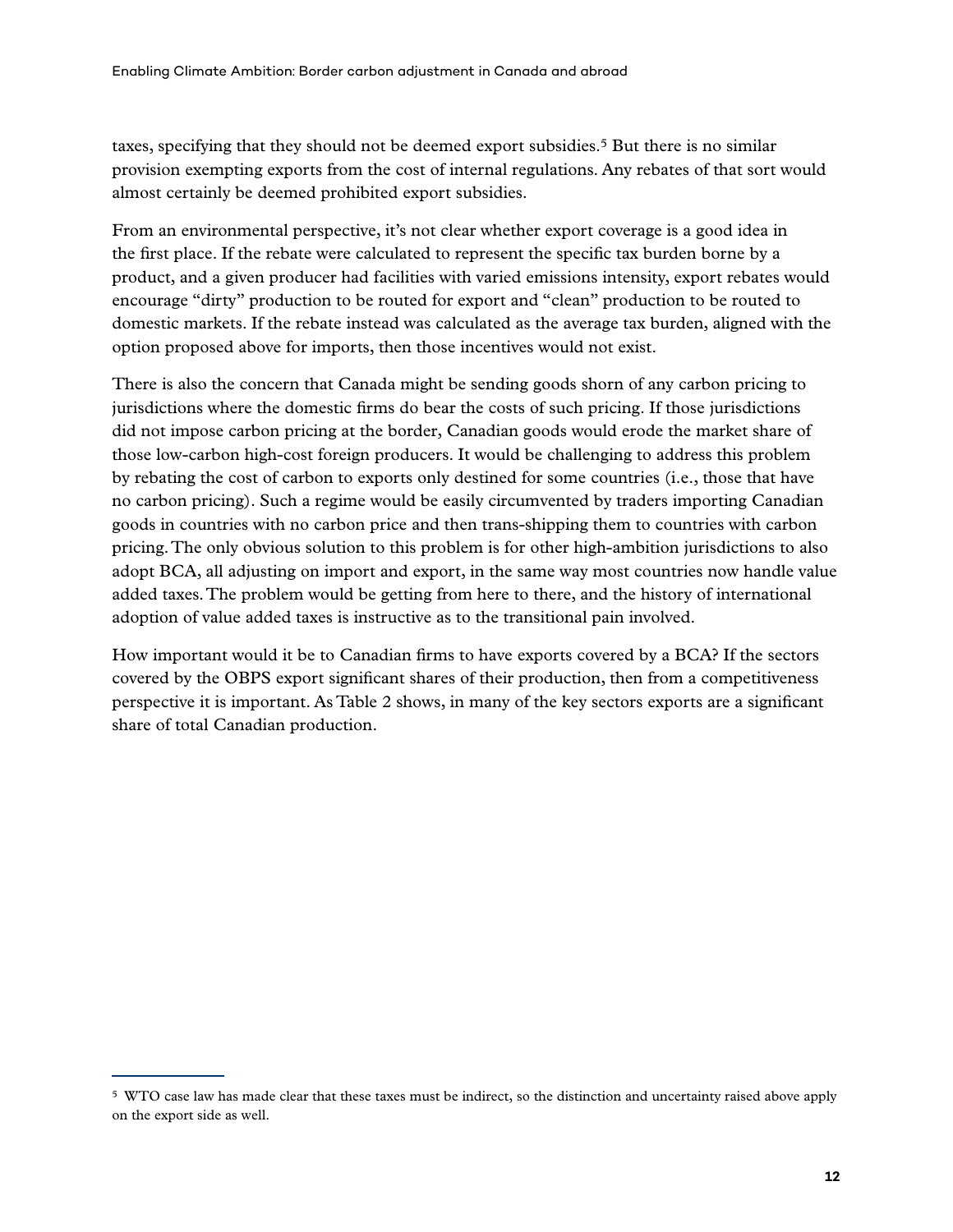| <b>Sector</b>                                                          | Exports, as a % of total production |
|------------------------------------------------------------------------|-------------------------------------|
| Oil sands extraction (non-conventional)                                | 78%                                 |
| Pulp, paper, and paperboard mills                                      | 65%                                 |
| Oil and gas extraction (conventional)                                  | 39%                                 |
| Basic chemical manufacturing                                           | 29%                                 |
| Iron and steel mills                                                   | 23%                                 |
| Petroleum refineries                                                   | 19%                                 |
| Pesticide, fertilizer and other agricultural<br>chemical manufacturing | 13%                                 |
| Cement and concrete product manufacturing                              | 7%                                  |

<span id="page-23-0"></span>**Table 2.** Export profiles of major Canadian EITE Sectors.

Source: authors' own calculation, based on Canada's 2017 input-output table and including only the major emission-intensive products within each sector.

From an environmental perspective, however, again the answer is not as clear. If Canadian producers of a particular good were relatively cleaner than the foreign production that would displace them in the event of no rebates, then we would be talking about leakage, and there would be an environmental argument for export coverage. If the Canadian goods were relatively more GHG-intense, on the other hand, there is an environmental argument for no coverage. The challenge is that, as Table 4 shows, the answer varies by individual goods, and by trading partners. It would be challenging to try to construct a BCA regime that addresses this challenge by rebating only for some goods and some export destinations, with those parameters dynamically changing over time.

### **2.3 Geographic Scope**

This design element boils down to the question: will the BCA contain country-wide exemptions? Those exemptions could be based on any number of criteria, but two of the most likely would be:

- Exemptions for least-developed countries, who have contributed very little to climate change. This would be in line with the UNFCCC principle of common but differentiated responsibilities and respective capabilities.
- Exemptions for countries that have effective and ambitious climate policies.

To be clear, we are not talking here about crediting for foreign policies—in effect adjusting the adjustment to take account of carbon pricing abroad (dealt with below). We are talking about full exemption from the coverage of a BCA for select countries.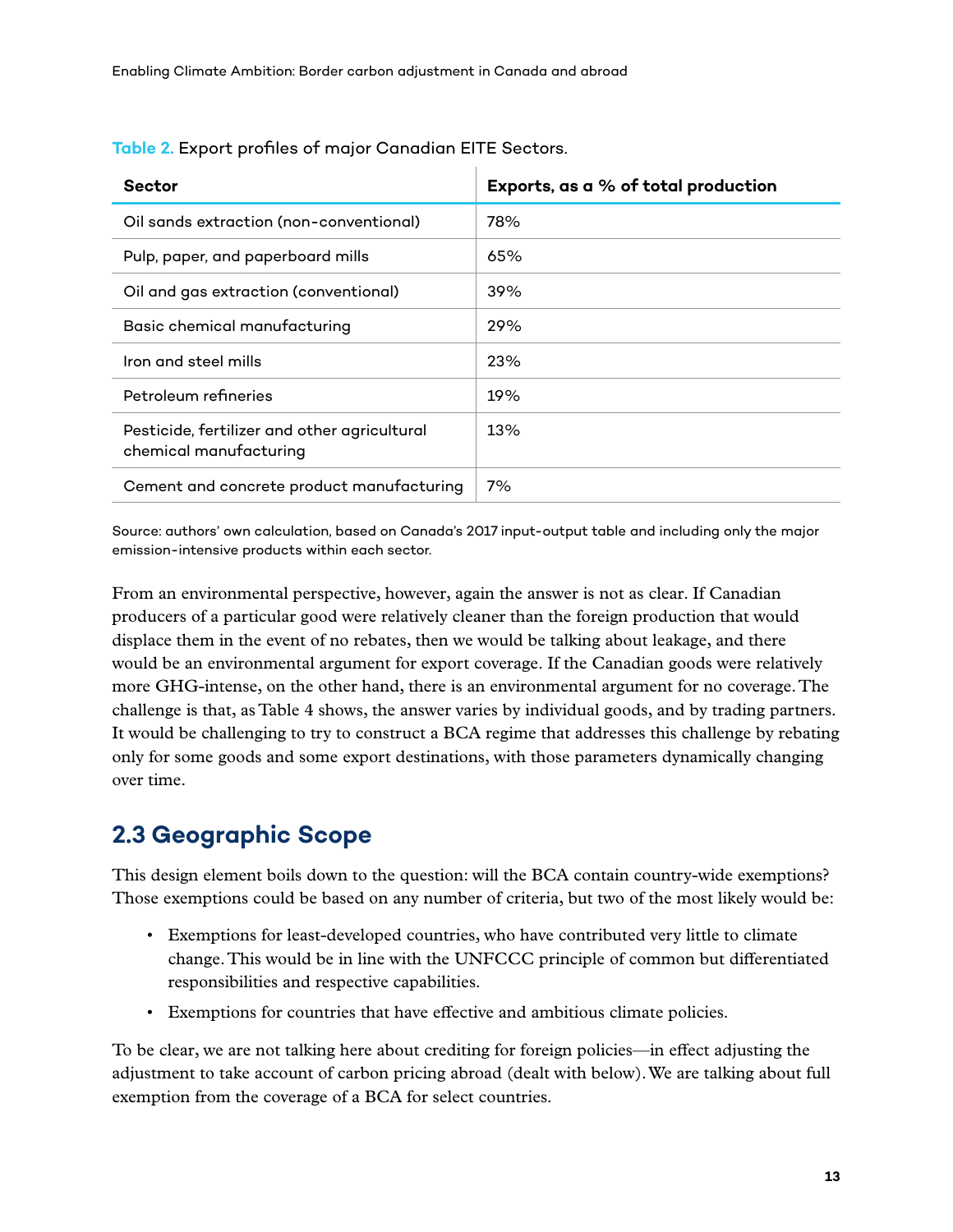One challenge for such a design element is legal. GATT Article I (most-favoured-nation) obliges members not to discriminate among like products on the basis of country of origin. One might argue that a tonne of steel from a climate laggard is not legally "like" a tonne of steel from a climate leader, but that's a hard argument to make if the basis of the exemption is national policy as opposed to the specifics of the product. There may well be low-carbon steel produced in countries that we'd label climate laggards. For that reason, such a measure might have a tough time defending the breach of Article I under the GATT's General Exceptions (Article XX), which allows breach of other GATT disciplines in the pursuit of specific agreed objectives, including environmental objectives. Two hurdles in such a defence would be demonstrating that the measure is purely environmental in its intent and application, and demonstrating that the measure is not arbitrary in its application. Neither would be easy for national-based exemptions.

It is possible that an exemption for least-developed countries might be saved by another GATT exemption, embodied in the so-called Enabling Clause, as long as the criteria for exemption are based exclusively on development indicators, and countries in similar conditions are treated the same way.<sup>6</sup>

Beyond the legal difficulties, a national exemption based on climate policies might face serious political opposition from trading partners. It would put Canada in the position of unilaterally determining whether a given country's climate policies were, in some sense, adequate. Such a determination runs completely counter to the principles of the Paris Agreement—the premier international venue for climate cooperation—in which commitments are nationally determined and are never judged for adequacy.7

There would also be methodological difficulties. What if a country's climate policies were very strong in most sectors but not in forestry? Would we ignore the potential for leakage in pulp and paper and still issue a blanket exemption? More fundamentally, what would be the criteria for assessing climate ambition?

Finally, any national exemptions would give rise to the challenge of trans-shipment. Producers in non-exempt countries would have incentives to route their goods through exempt countries and present them as products of those countries. Any national exemptions would need to be accompanied by strong regimes of monitoring and enforcement—similar to the institutions to enforce rules of origin in free trade areas—to prevent such gaming of the system.

<sup>6</sup> The WTO's Enabling Clause is a 1979 agreement that allows developed-country members of the WTO to give developing-country members more favourable treatment. Such treatment would otherwise be a violation of the Most-Favoured Nation obligation not to discriminate among goods on the basis of country of origin.

<sup>7</sup> This might become a legal problem as well, if sidestepping international law on climate action was seen as arbitrary or anti-environmental in the course of an Article XX defence.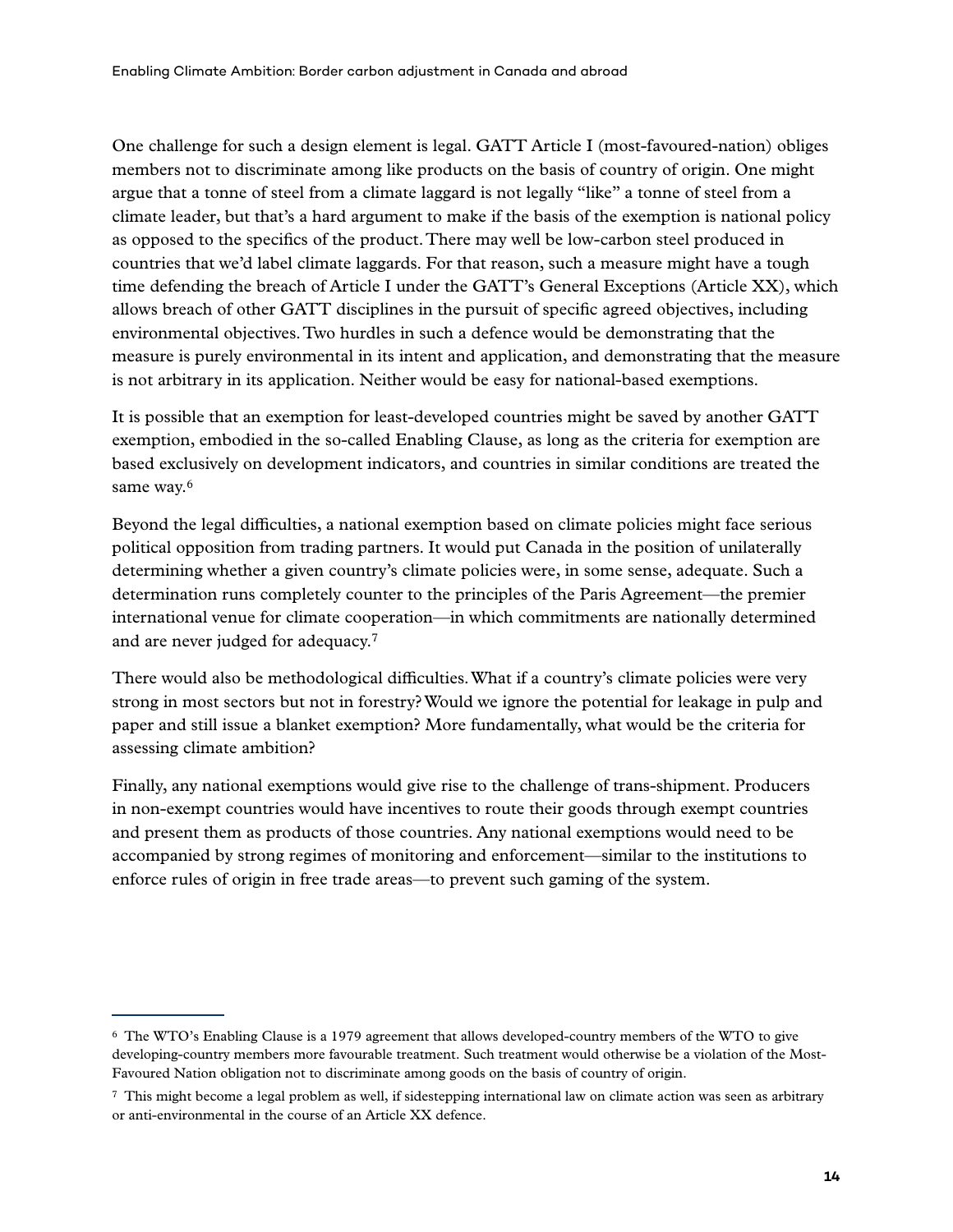### <span id="page-25-0"></span>**2.4 Sectoral Scope**

What sectors or goods would most appropriately be covered by a Canadian BCA? If the objective of the BCA is to prevent leakage, then the answer is: those sectors or goods that are most vulnerable to leakage. Two characteristics are important in defining that vulnerability: emissions intensity and trade exposure.

Emissions intensity, for the purpose of assessing leakage potential, is usually measured in terms of GHG emissions per unit of gross value added. Trade exposure is typically a measure of how much a good is exported and imported, derived with the formula:

> (value of exports + imports) (value of domestic production + imports)

Emissions intensity is important because the higher it is, the more impact any domestic carbon pricing will have on costs. Trade intensity is important because the higher this is, the less able a sector is to pass through those increased costs to consumers; if it tries, it will be undercut by foreign competitors.

The European Union's ETS uses these two statistics to decide whether an activity is vulnerable to leakage. Canada's list of covered sectors was chosen on the basis of scale of emissions; those where at least one facility emits 50 kt or more were deemed to be emissions-intensive and tradeexposed. Special treatment in that list of covered sectors is accorded to those with particularly high potential for leakage.

All this helps answer the question of sectoral coverage. Those upstream basic material producers in sectors like steel and chemicals all score high in both emissions intensity and trade exposure (although basic chemicals and basic steel are not so highly traded internationally as downstream products). As we go further down the value chain to processed goods like steel pipes and basic plastics, the emissions-intensity scores are still high, but not as much so; there is more value-added and less energy-intensive production. Further down the value chain to manufactured final goods like automobiles and children's toys, the GHG-intensity per gross value added is quite low. As such, the risk of leakage is also reduced. The ratio of environmental benefit to administrative effort becomes very low as well; it is not a simple matter to calculate the embodied emissions in an automobile. As such, there are clear advantages to staying relatively upstream on the value chain.

But setting the actual threshold is a thankless task. Any processing industries downstream of the cut-off are buying more costly inputs, but receiving none of the protection afforded to the makers of those inputs. Steel pipe makers, for example, would be purchasing more costly steel from domestic and foreign steelmakers because of the domestic carbon price and the BCA. But if they are not covered by BCA they are competing against foreign steel pipe makers that can buy cheaper steel, and whose exports don't face a BCA at the Canadian border. The risk—especially in sectors with long and complex downstream value chains like chemicals, steel, and pulp and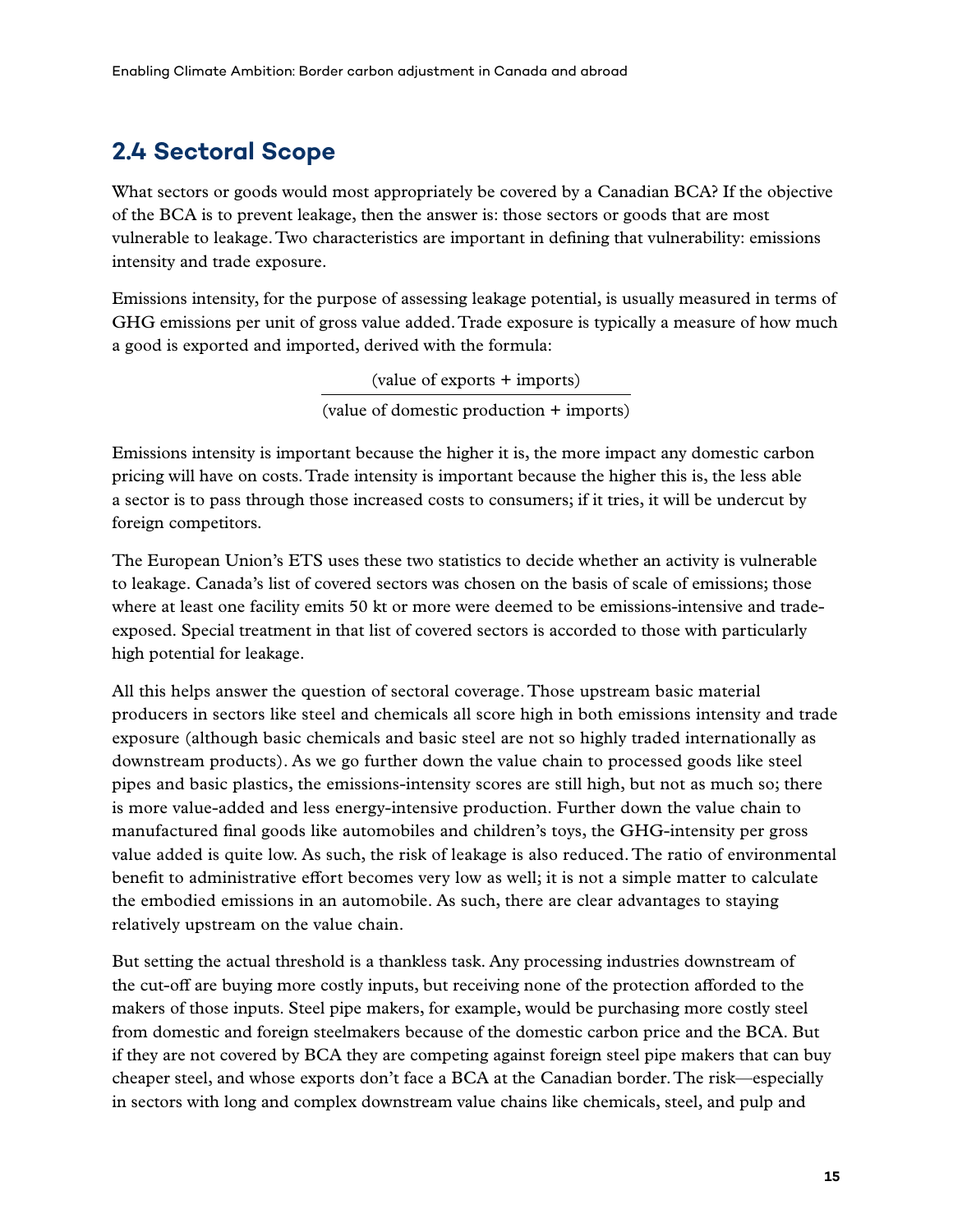<span id="page-26-0"></span>paper—is that the downstream manufacturing, even if it is at less risk of leakage, will still suffer some leakage and competitiveness impacts.

### **2.5 Emissions Scope**

There are three kinds of emissions associated with all goods:<sup>8</sup>

- **Scope 1:** These are direct emissions, the result of the processes owned and controlled by the facility: stationary combustion like furnace heat, mobile combustion like trucks, fugitive emissions like methane leaks, and process emissions like the nitrous oxide created in the chemical process for making nitrate fertilizers.
- **Scope 2:** These are a form of indirect emissions, specifically those from the production of any purchased electricity, steam, heat or cooling.
- **Scope 3:** These are all other indirect emissions, and there are a lot of them. Some of the biggest categories include emissions from the final consumption of goods (e.g., combustion of products like gasoline), emissions embodied in the intermediate goods purchased (e.g., in basic steel, if you're a makers of pipes), in corporate operations (including business travel), in the transport and storage of goods going to market, etc.

Any BCA scheme would cover at least scope 1 emissions. That is, it would impose a carbon price at the border on imported goods' embodied scope 1 emissions, and perhaps would rebate those costs for exports. The question is whether any other emissions would also be covered.

In answering that question, we first need to know what emissions are covered by the domestic policy instrument. A tax-based BCA is supposed to be adjusting for the costs imposed by that instrument, and a regulation-based BCA is supposed to mirror that instrument at the border. In Canada's case, the instrument would be the output-based pricing system, which just covers direct emissions.9 Electricity generation has its own standard under the OBPS, so emissions associated with electricity are not covered in the standards of other industrial activities. As such, if the BCA were strictly mirroring the underlying policy instrument, it would only cover direct (scope 1) emissions. An argument could be made, however, that the OBPS does (indirectly) impose the costs of scope 2 emissions on producers, by dint of including electricity generation in the OBPS. This would probably be irrelevant in the case of a carbon tax—those kinds of costs would not be considered an adjustable tax—but including scope 2 costs might be defendable in the case of a regulation.

Excluding scope 2 and 3 emissions from coverage has potential downsides. First, excluding scope 2 emissions means that in sectors where such emissions are high, producers will face high costs

<sup>8</sup> This taxonomy is standard for talking about embodied emissions. It is set out in the widely used *GHG Protocol,* a joint product of the World Resources Institute and the World Business Council for Sustainable Development. See [https://ghgprotocol.org/.](https://ghgprotocol.org/)

<sup>9</sup> It also includes a small element of scope 2 emissions: industrial steam and heat, even if they are generated off site.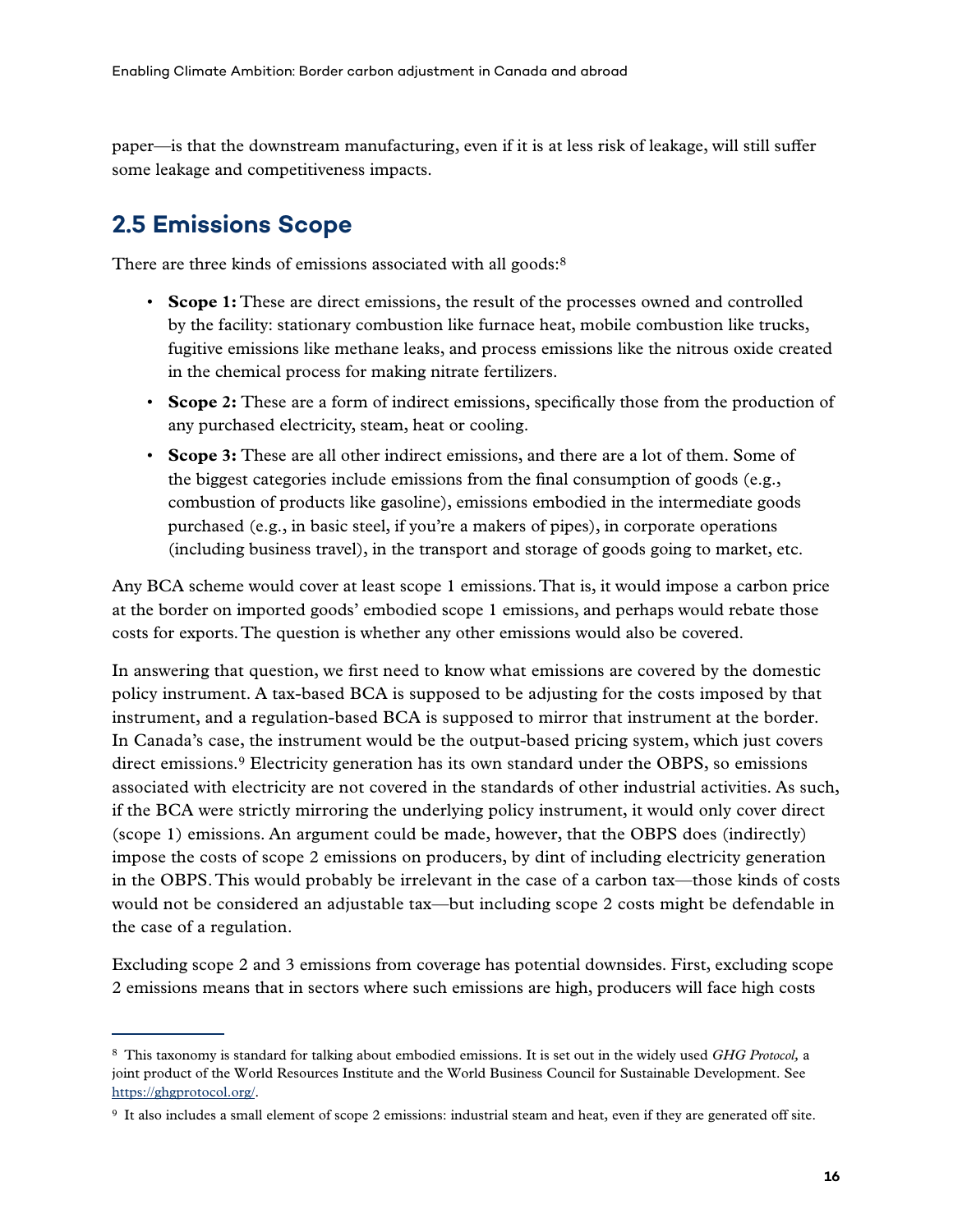<span id="page-27-0"></span>of electricity (which in Canada is covered under the OBPS) but would only be protected by BCA for a fraction of their products' increased costs: those coming from direct emissions. In sectors using large amounts of electricity this means producers would be at risk of leakage and loss of competitiveness. Most provinces in Canada have a relatively clean electricity regime, so this isn't as acute a concern as it would be in other countries.

Excluding scope 3 emissions—specifically, emissions embodied in input goods—would create problems in sectors like chemicals and steel that are part of long and complex value chains. Primary (upstream) producers, at the most emissions-intensive part of the value chain, would be protected by BCA for cost increases. Downstream producers, who buy basic steel and chemicals and transform them into finished and semi-finished products, would pay higher costs for their basic inputs, but would be protected by BCA (if they were covered) only for cost increases related to their direct emissions. In other words, as argued in the discussion on sectoral scope, the risks of leakage and competitiveness impacts just get shifted down the value chain to processors and manufacturers—adders of value.

It is an empirical question which sectors specifically are subject to this kind of risk; not all are. Not all sectors have complex downstream value chains. For those that do, the risk of leakage gets diluted as we move down the value chain since, as noted above, the costs of carbon keep shrinking relative to gross value added. As well, the further down the value chain we go, the more goods are differentiated, and compete on more than just price.

An effective BCA for Canada would require an assessment of the actual risk of leakage downstream in the covered sectors, and in producers with high shares of indirect emissions. Where indirect emissions are high, and including scope 2 was deemed too legally risky, BCA might be accompanied by a compensatory mechanism for high indirect costs, similar to the instrument used in the European Union by some member states in the context of the ETS. Where there is a high level of emissions embodied in input goods, BCA might consider special treatment such as allowing coverage of those scope 3 emissions, but only if the OBPS were amended to allow such coverage.

### **2.6 Calculating Embedded Emissions**

How might a Canadian BCA estimate the carbon embodied in goods that show up at the border? There are two basic options. The first is product-based; this approach would demand data on the actual emissions associated with each shipment, or associated with the products of a particular facility over time. The second is benchmark-based; this approach would set a default value for carbon in a tonne of imported material, based on a standard benchmark for that good or that sector. The benchmark could reference Canadian practice (e.g., average emissions intensity for Canadian production), or global practice, or practice in the country of origin. It could be set at average emissions intensity, or any percentile along that spectrum.

A product-based approach demands data that may not exist in some exporting countries, and would need rigorous regimes of accountability stretching to other countries, involving certification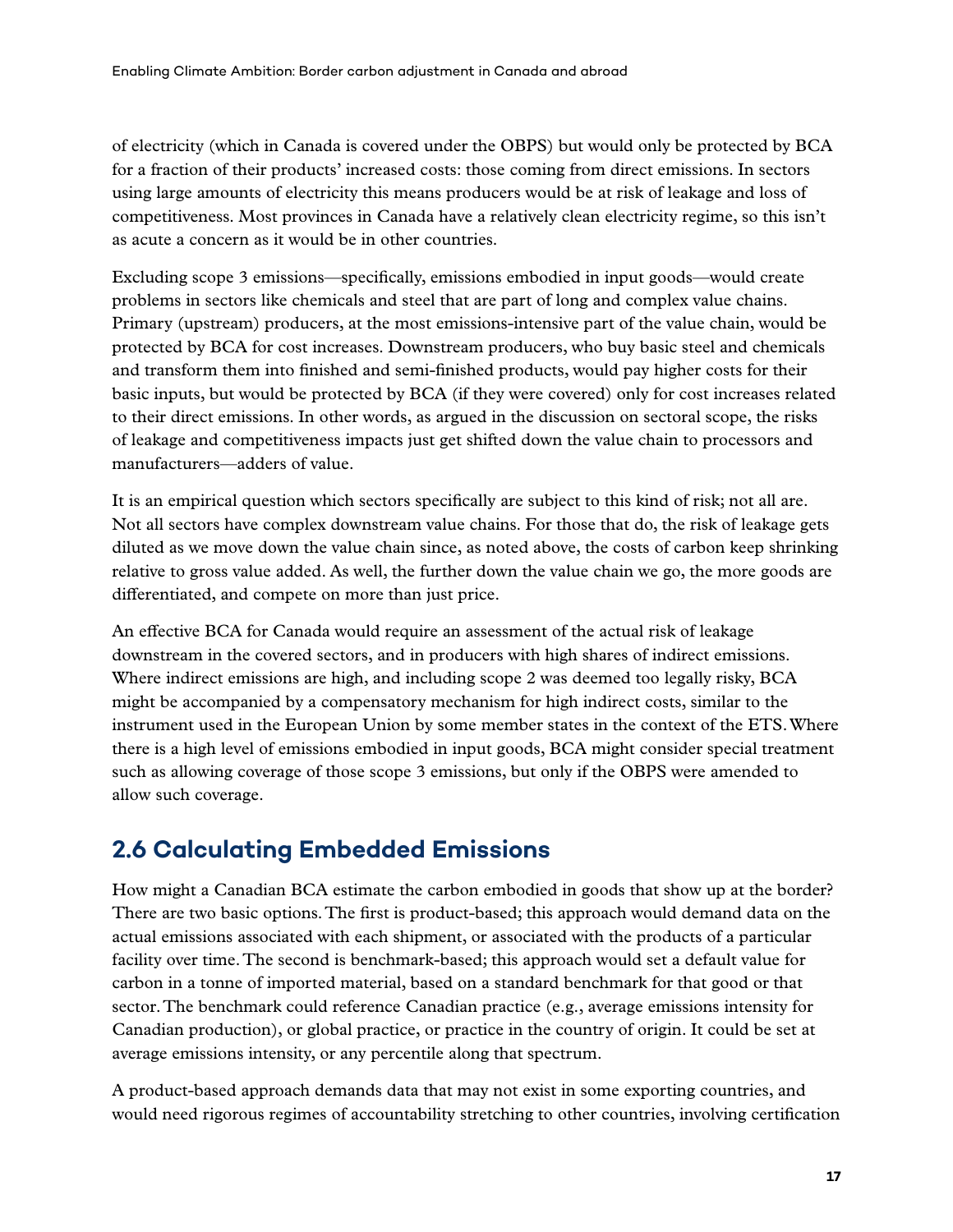<span id="page-28-0"></span>by an accredited body according to a designated reporting protocol. The complexity of this approach, and the hostility it could be expected to engender in exporters, are strong arguments for a benchmark approach.

But a benchmark approach unfairly discriminates against foreign producers that are cleaner than the default.<sup>10</sup> A solution to this would be to allow producers to challenge the default with thirdparty verified data attesting to their actual practice. The final result would be a sort of hybrid of the product-based and benchmark approaches.

If a benchmark approach were used, where should the default value be set? Given the need to mirror the domestic regime with the arrangements that treat foreign products no less favourably than like domestic products, one option is to set the default at the average emissions intensity for the relevant sector. This would involve foreign producers as a whole getting no less favourable treatment, even if that were not true for individual producers. As noted above, cleaner foreign producers would have to be allowed to challenge the default. Foreign producers with higher emissions intensity would be getting off easy; this is an unfortunate hallmark of the benchmark approach. A problem with this approach is that as Canadian industry decarbonized on the path to net-zero, the protection offered by a BCA using that assumption would diminish. Canadian average emissions intensity would be falling, and low-carbon investments might create higher risk of leakage, but our assumptions about foreign emissions intensity would be getting more generous.

One way around this would be to set the default at the global average emissions intensity for the relevant sector. Given Canada's relatively clean production methods, in most sectors this would be a more stringent default than a Canadian average. If the global average were to fall, it would indicate a diminished risk of leakage, and so it would be appropriate for the BCA to offer less protection. Setting the default assumption at a very carbon-intensive level, above the Canadian sectoral average, would risk being found in violation of GATT's national treatment provisions. Adding the ability for foreign producers to challenge the benchmark would make it fairer, but at a punitive enough default such a regime becomes pretty close to a *de facto* product-based approach, with the attendant challenges. It is possible that a global average default could be justified in a GATT Article XX defence as an anti-leakage feature of the regime, but we have no case law to suggest whether such an argument would succeed.

## **2.7 Crediting for Foreign Policies**

If foreign producers are subject to carbon pricing in their home jurisdictions, should a Canadian BCA take that into account? Not doing so would mean assessing a double carbon price on those goods, which is both environmentally perverse and unfair. It would be a disadvantage in any GATT Article XX defence, precisely because it would depart so significantly from environmental

<sup>10</sup> WTO. *US – Gasoline.* Panel Report WT/DS2/R, January 29, 1996, paras. 6.14–6.16. These findings are with respect to an internal tax, but would probably also apply to an internal regulation.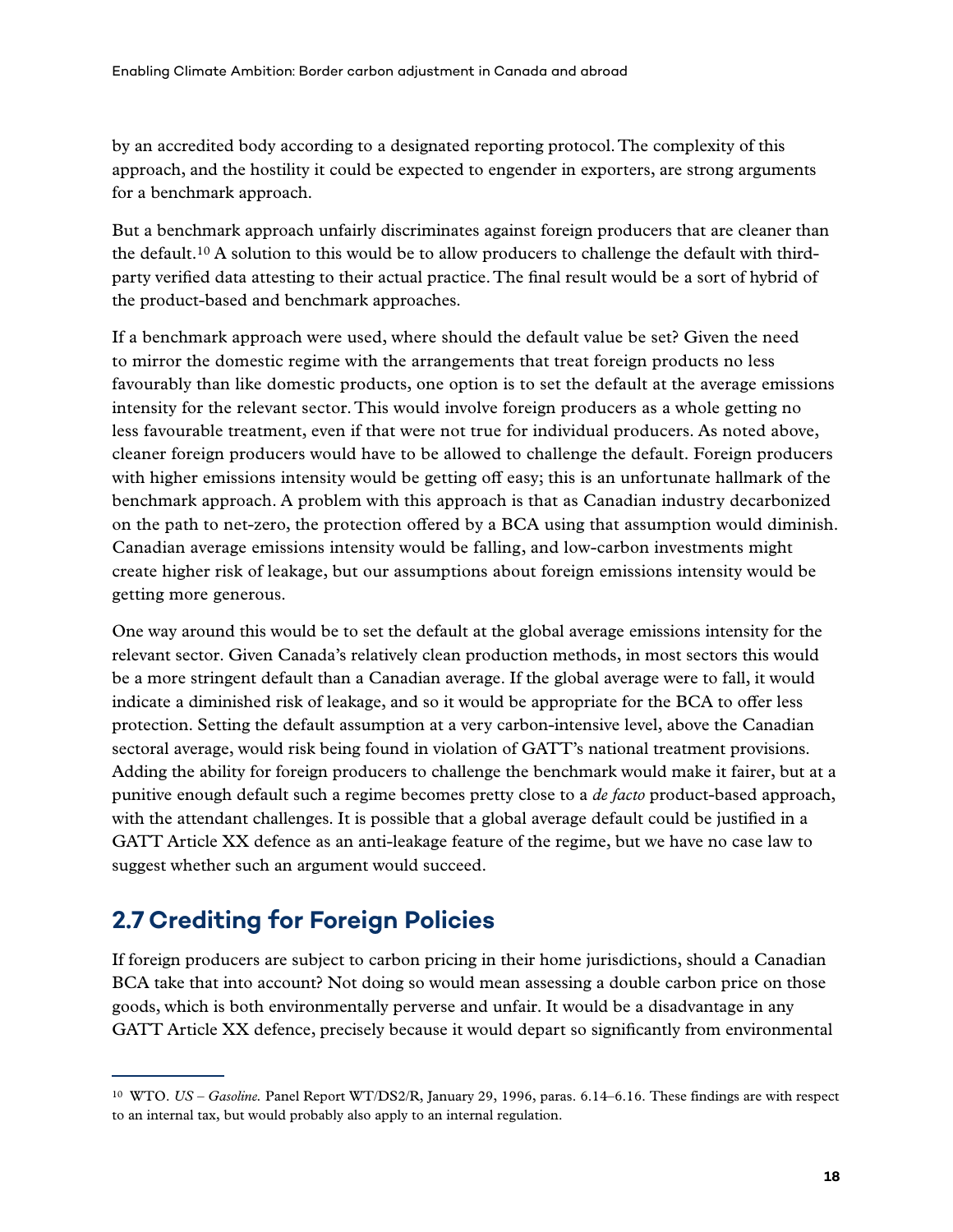<span id="page-29-0"></span>objectives, and would seem to be a disguised restriction on international trade. For those reasons a Canadian BCA should probably credit for carbon pricing, whether under a carbon tax, an emissions trading system, an output-based pricing system, or some other pricing regime in the country of export.

But what about crediting for *non*-price policies—regulatory policies that are not like Canada's OBPS or the European Union's ETS? Not all countries choose to address climate change through carbon pricing. Should a Canadian BCA grant credit for other sorts of policies as well? This is obviously important to the Canada-United States conversation, and is discussed in greater depth below.

To answer this question, recall that whether a BCA is tax-based or regulation-based, the point is to apply treatment at the border equivalent to what the foreign producer would have experienced had it been domestic. The tax adjustment, or the regulatory treatment, are a sort of debit based on what Canadian firms experience. It would make no sense, then, to credit for things we are not debiting for. We are not debiting imports for the costs imposed on Canadian firms by non-pricing regulations like our Environmental Impact Assessment requirements, or our methane emissions regulations. So it would be inconsistent to *credit* for such costs incurred abroad. If non-pricebased regulations abroad are in fact effective in forcing down emissions intensity, foreign firms can be credited for that by challenging the Canadian default emissions intensity.

Where there *are* price-based policies abroad, crediting for them would be no simple matter. Every carbon tax, every emissions trading scheme, every regulatory regime like the OBPS, has its own specific features. Another country's tax might cover sectors ours doesn't, or involve tax credits ours doesn't, and vice versa. While the European Union's ETS and Canada's OBPS are both price-based regulations, they differ in important ways. The exemptions and alternatives to carbon taxes and regulatory regimes will usually differ markedly from jurisdiction to jurisdiction. For example, Canada will eventually implement an offset system for the OBPS. How would the European Union determine what that does to the effective carbon price paid by Canadian producers? Finding a common metric between an emissions trading regime and a carbon tax regime would add another layer of complexity. In the end, crediting for foreign carbon pricing would involve a bilateral process of mutual recognition—a negotiated agreement—for each trading partner that had such a regime.

#### **2.8 Use of Revenues**

The final design element is based on the question: what would we do with the money? There are two basic options: keep it, or send it abroad.

The simplest variation on keeping it would be directing any collected charges to general revenue, as we would a tariff. Other variations would see the revenue hypothecated to be used in furtherance of a low-carbon transition, either for the covered sectors specifically, or more generally.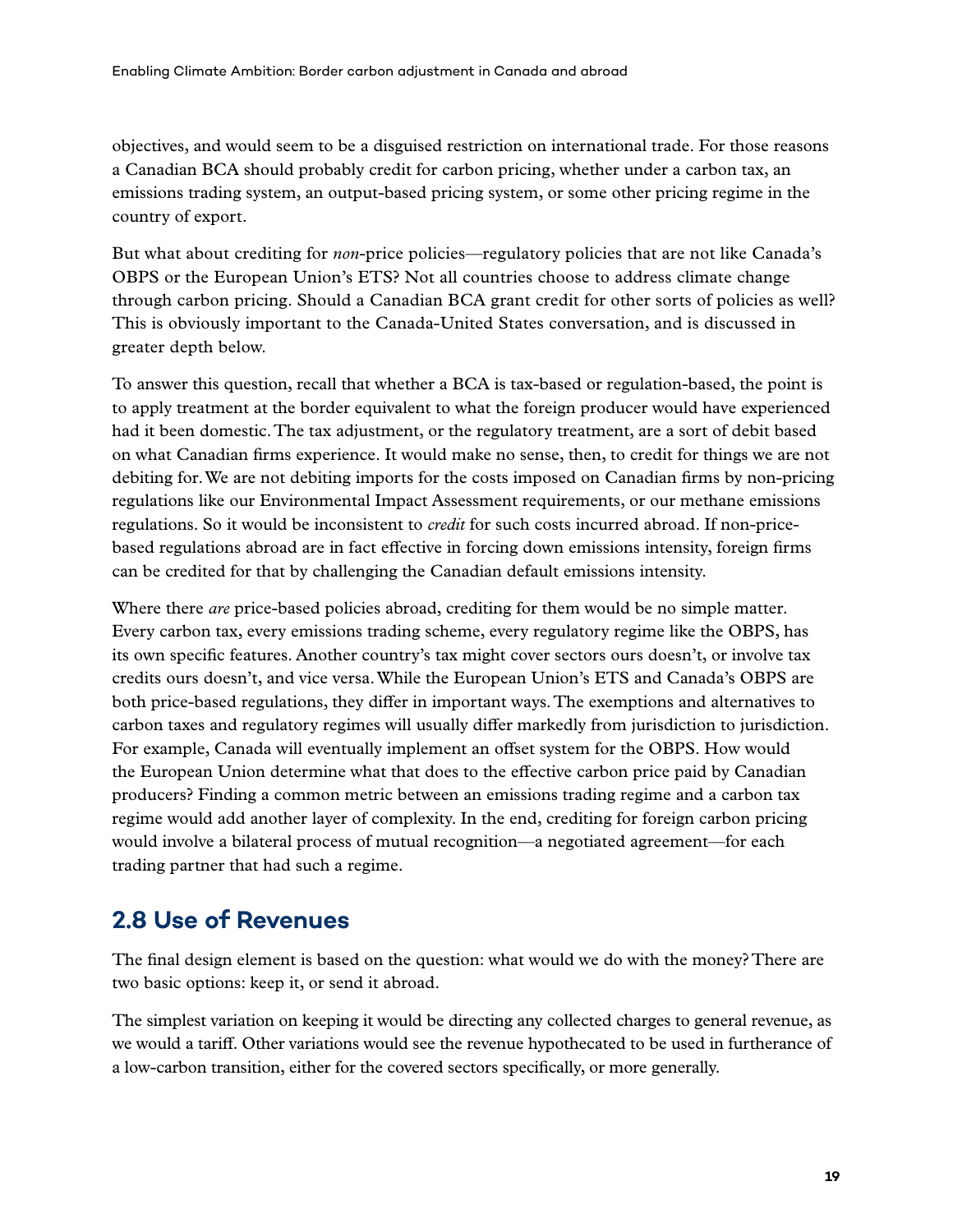Sending it abroad could be a way to soften the impacts on foreign exporters, for example by subsidizing their costs to certify their low-carbon products when challenging a default carbon intensity under our BCA. It could also be sent to the governments of the affected countries, either with no strings attached, or as part of an agreed effort to reduce the carbon intensity of their producers. In a sense this would mirror the refund of revenues that goes to Canada's backstop provinces. Or it could be sent to any number of international funds aimed at addressing climate change, some specifically in developing countries, such as the UNFCCC's Green Climate Fund or its Adaptation Fund. In that respect, the funds could be part of the ongoing and urgent effort to scale up climate finance for developing countries.

It's likely that any BCA challenged under WTO rules would end up being defended under GATT's Article XX, described above as the General Exceptions to GATT rules. In such an event, the most important feature of any scheme will be its ability to be justified as a purely environmental measure. As such, while it would not in itself be determinative, giving the money to domestic producers would be a legal liability. At the other end of the spectrum, giving the money to foreign producers would be a clear indication that the regime is about protecting the environment, not protectionism.

That said, depending on the details of the scheme there is a lot of money involved; the European Commission has budgeted between 5 and 14 billion euros of revenue from the EU CBAM over the next seven-year financial framework, to be used as part of its Recovery Plan. Ultimately a BCA raises money by raising the price of imported goods. Though foreign producers would be directly paying the costs, they would pass on some percentage of those costs to domestic consumers of those goods. The optics of sending BCA revenues away to foreign competitors is poor, and unlikely to be a selling feature in any democratic party's election campaign. For historical reference, international emissions trading under the UNFCCC's Kyoto Protocol was explicitly rejected by the Harper government as sending Canadian money abroad in the name of climate change (Bueckert, 2007). Politically, it would be very tempting to keep the revenues within Canada.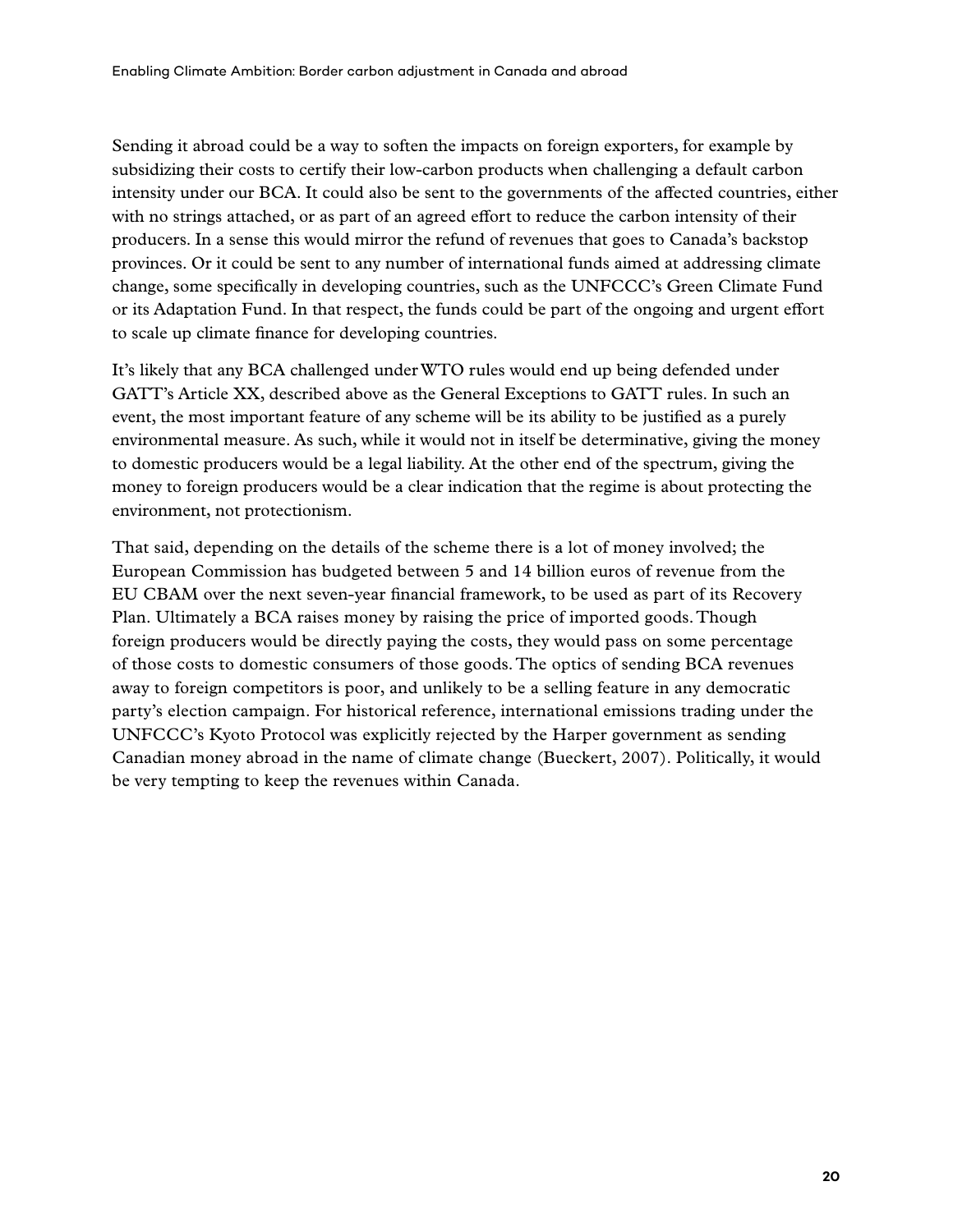# <span id="page-31-0"></span>**3.0 What Sectors Should Be Covered in a Canadian BCA?**

This section considers which sectors or activities in the Canadian economy are most in need of protection against carbon leakage. Up to this point we have explored the shape of a Canadian BCA accompanying either the OBPS or a potential future carbon tax, but in this section we will focus exclusively on the existing regime. Our starting point for candidate sectors was the 38 covered activities, comprising 78 output-based standards, under Canada's OBPS.11 For each of those sectors we estimated carbon intensity per unit of value, and trade exposure. Estimates were made by mapping 2017 National Inventory Report emissions (Environment and Climate Change Canada, 2020) to the appropriate industrial categories in Canada's 2017 Supply Tables (Statistics Canada, 2020).

We applied three thresholds to eliminate those activities that were least subject to risk of leakage, or were a small part of the Canadian economy:

- 1. Emission intensity less than 1 kgCO<sub>2</sub>e/\$GDP
- 2. Trade exposure (total imports + total exports)/(total domestic production + total imports) less than 20%
- 3. Overall contribution to GDP less than CAD 1 billion

The results are presented in Table 3: eight activities covered under the OBPS, encompassing 11 products. These, then, are the products we consider most at risk of leakage, and most in need of protection.

Our filter eliminated a number of sectors, which failed to meet all three thresholds.12 According to our criteria cement should also be excluded, but we have retained it—the trade intensity figures for cement are national, and mask the fact that cement is highly traded on Canada's coasts. International trade in cement does not reach far inland because the weight of the product makes truck and rail transport cost-prohibitive. So risk of leakage is very real for coastal manufacturers, and for some that are very close to the U.S. border, even if the national figures make it look otherwise.

<sup>11</sup> Note that the OBPS is currently under review, and Environment and Climate Change Canada has proposed adding additional activities.

 $12$  The eliminated sectors are: lubricants basestock, isopropyl alcohol, hydrogen, lime, glass, gypsum, nylons and resins, pharmaceuticals, iron ore pellets, metal tubes, smelting or refining metal ores, potash, coal, metals, diamonds, char, activated carbon, food processing, automotive, and electricity.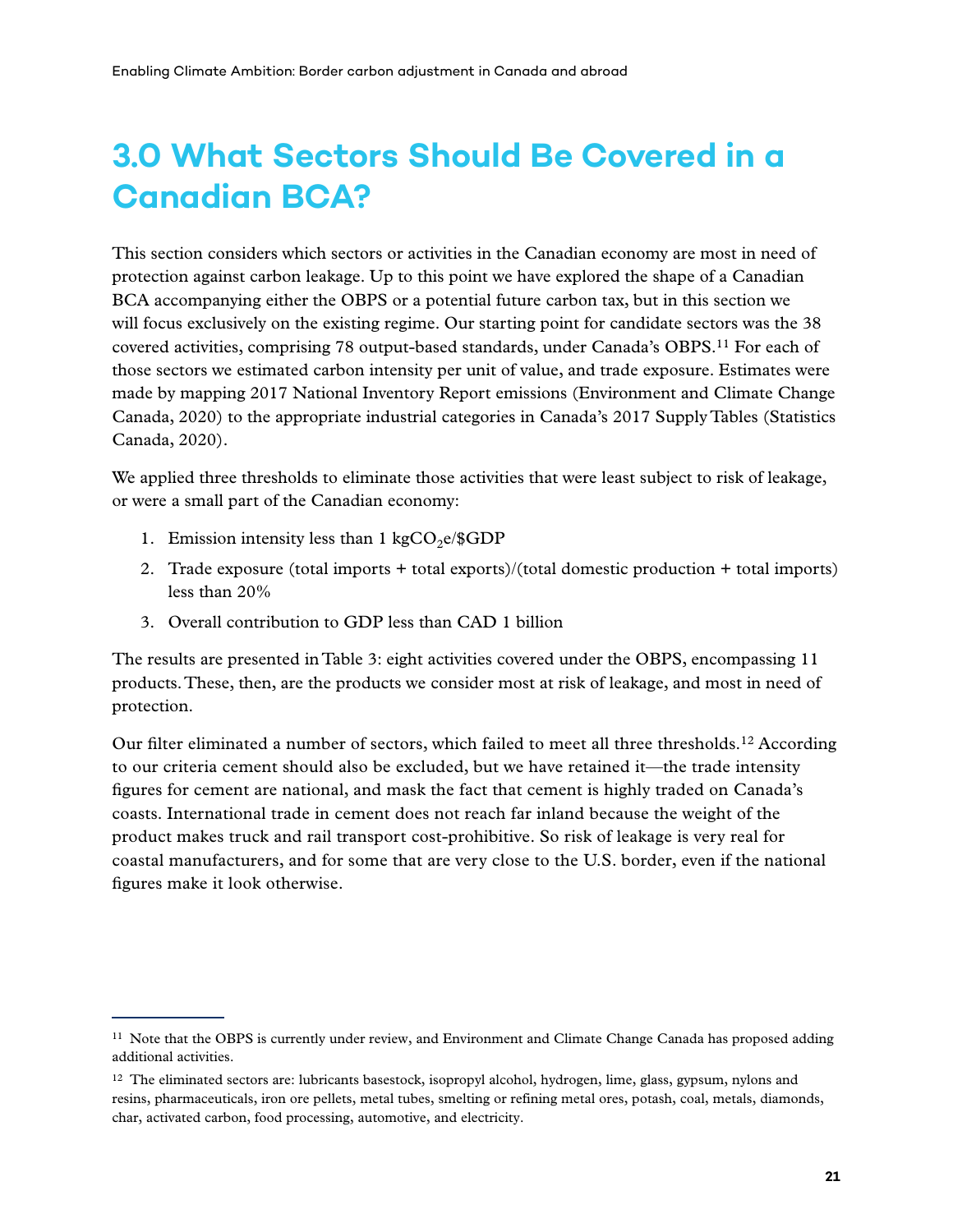#### **Box 3. The Special Case of Electricity**

Electricity is covered under the OBPS, and so might be considered a candidate for coverage under a BCA that mirrored the OBPS at Canada's border. But Canadian electricity has some unique characteristics that may make it unsuitable for a BCA designed to accommodate trade in goods.

Fuel-burning electricity generation is covered under the OBPS, so any imports of electricity from the United States would be assessed a BCA, making them more costly. But in those few places where Canada does import significant amounts of electricity—these tend to be provinces blessed with hydro resources—more costly imports might work against our climate objectives.

Manitoba, for example, often imports electricity from the Midcontinent Independent System Operator when prices are low due to surplus energy from U.S. wind generators, storing that energy in its reservoirs and returning it when demand is higher. The result is significant cost savings for U.S. consumers and higher utilization of U.S. wind power. Under this scenario, low-priced imports are not undermining clean Canadian production, as is the case for goods in other EITE sectors.

A BCA would dampen or even stop such transactions, depending on how the embodied carbon was calculated. It would be unfortunate for BCA to disrupt the dynamic described above, because the more the grid operates as an interconnected system, the more renewable energy penetration is possible.

A more traditional risk of leakage might exist in provinces like Alberta, where domestic electricity has a high GHG emissions factor. Absent a BCA, relatively clean natural gas generators there, saddled with the cost of carbon in Canada, might be undercut by cheaper high-GHG electricity from the United States (though import capacity is relatively low). There may be non-BCA mechanisms that can both address the risks of leakage in electricity while also avoiding the "Manitoba effect," but if electricity is included in Canada's BCA the regime should be adapted to do the same.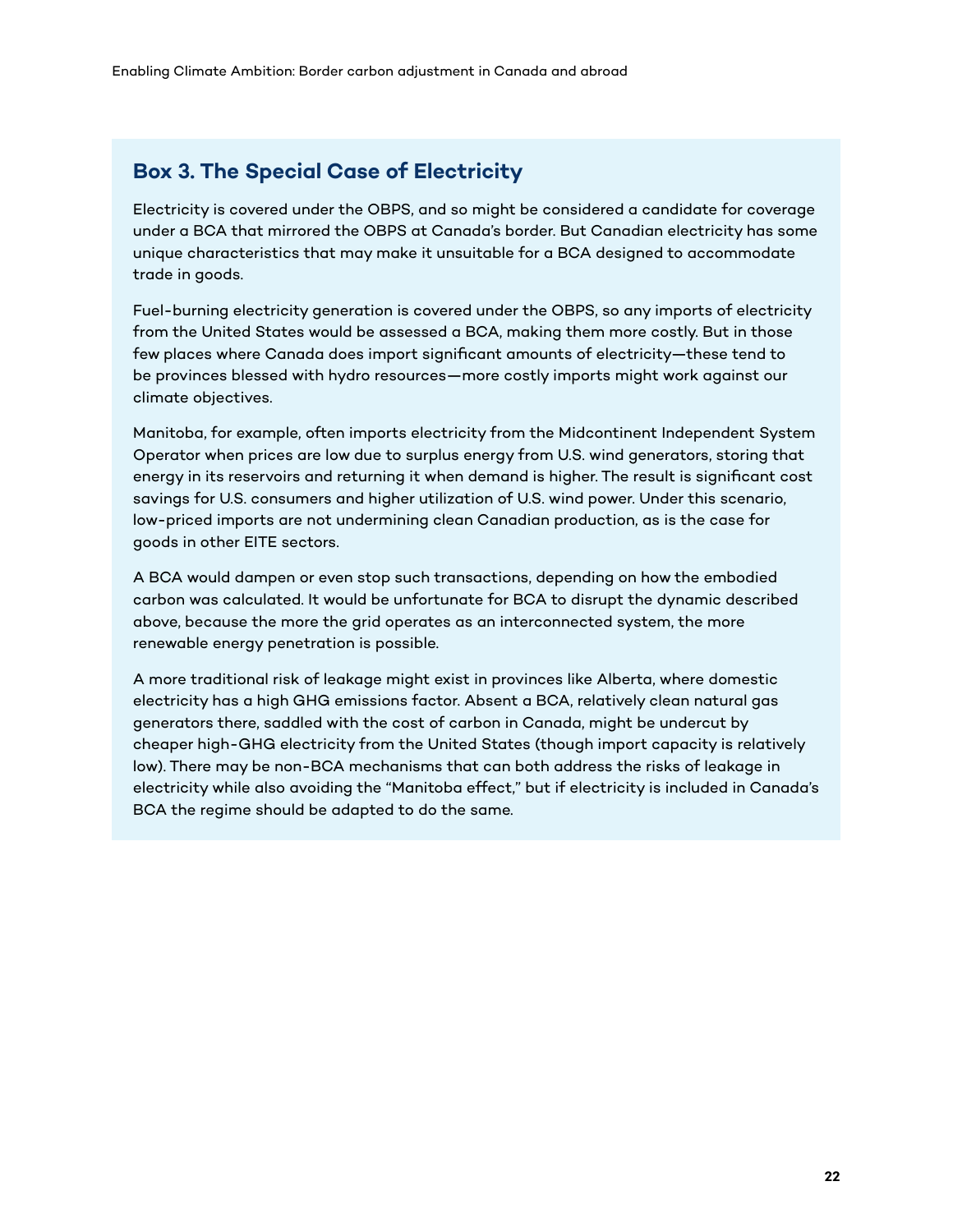| Industry                                                                        | Product / product<br>category                                    | 2017 Billion<br><b>CAD GDP</b> | <b>Emission</b><br>intensity<br>(kgCO <sub>2</sub> e)<br><b>CAD GDP)</b> | <b>Trade</b><br>exposure<br>(% ) |
|---------------------------------------------------------------------------------|------------------------------------------------------------------|--------------------------------|--------------------------------------------------------------------------|----------------------------------|
| Oil and gas<br>extraction                                                       | Natural gas and<br>natural gas liquids                           | 12.533                         | 4.21                                                                     | 47%                              |
| (conventional)                                                                  | Conventional crude<br>oil                                        | 17.146                         | 1.40                                                                     | 55%                              |
| Iron and steel mills                                                            | Iron and steel<br>and ferroalloy<br>manufacturing                | 4.617                          | 3.26                                                                     | 45%                              |
| Oil sands extraction                                                            | Synthetic crude oil                                              | 15.509                         | 3.11                                                                     | 56%                              |
| (non-conventional)                                                              | <b>Bitumen</b>                                                   | 16.982                         | 2.31                                                                     | 96%                              |
| Cement and<br>concrete product<br>manufacturing <sup>13</sup>                   | Cement and<br>concrete products                                  | 3.537                          | 3.11                                                                     | 8%                               |
| Pesticide,<br>fertilizer and<br>other agricultural<br>chemical<br>manufacturing | Ammonia and<br>chemical fertilizers                              | 1.352                          | 2.66                                                                     | 36%                              |
| <b>Basic chemical</b><br>manufacturing                                          | Petrochemicals<br>(e.G., High-value<br>chemicals)                | 2.348                          | 2.95                                                                     | 31%                              |
|                                                                                 | Other basic organic<br>chemicals (e.G.,<br>Ethanol, methanol)    | 1.179                          | 2.45                                                                     | 60%                              |
| Petroleum refineries                                                            | Refined petroleum<br>(e.G., Gasoline,<br>diesel, heavy oil)      | 12.692                         | 1.72                                                                     | 36%                              |
| Pulp, paper and<br>paperboard mills                                             | Pulp and paper<br>(e.G., Wood pulp,<br>paperboard,<br>newsprint) | 3.531                          | 1.10                                                                     | 74%                              |

**Table 3.** Vulnerable EITE products / product categories identified.

 $\mathbf{r}$ 

 $\overline{1}$ 

 $\mathbf{r}$ 

Source: Government of Canada, 2019.

<sup>&</sup>lt;sup>13</sup> Cement and concrete products are included even though they are below the trade exposure threshold of 20%.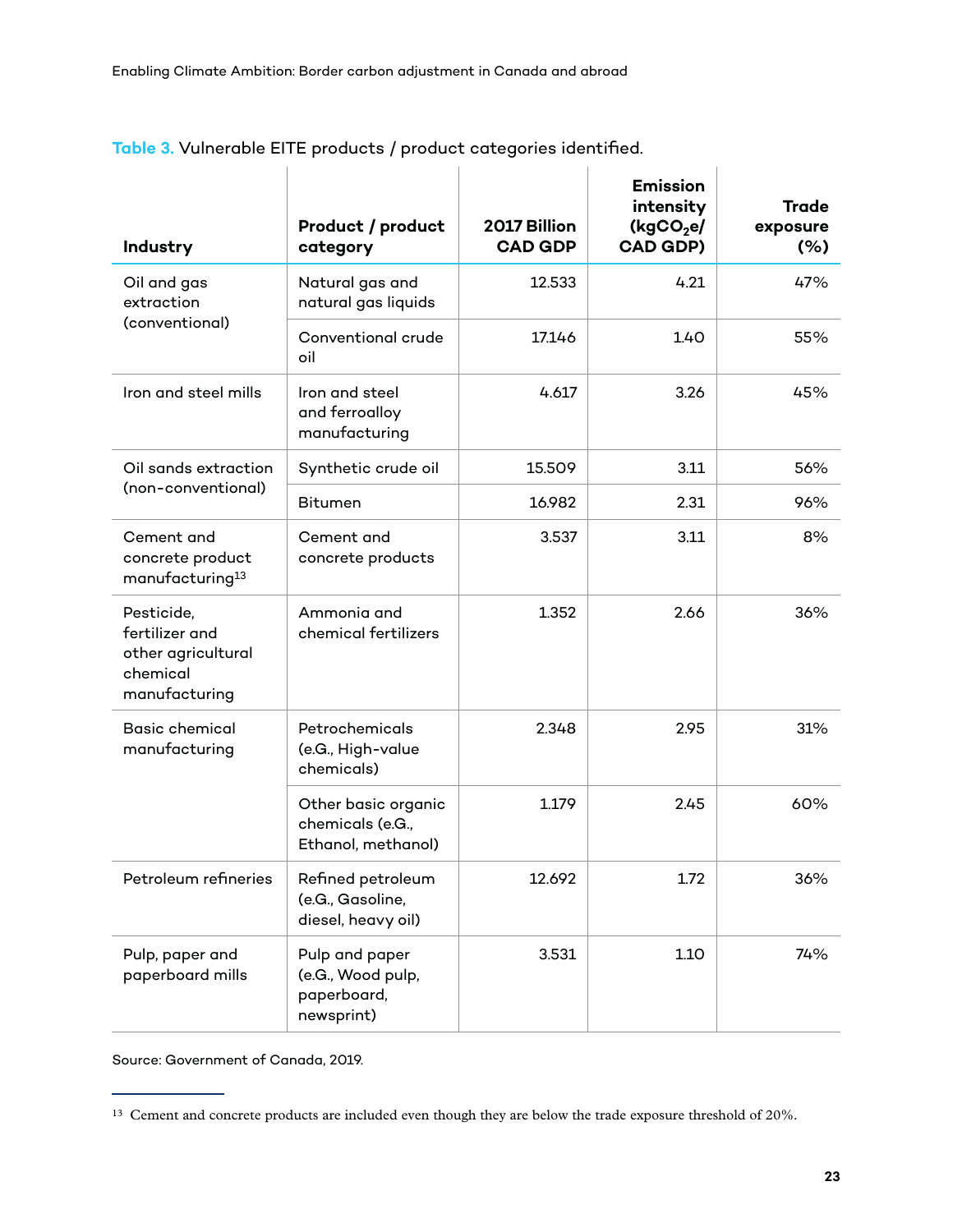Figure 1 shows how those 11 vulnerable EITE products are situated in the Canadian economy, and as part of Canada's emissions profile. Though they make up only 4.5% of Canada's economy, they represent 18% of Canada's exports. As a percentage of Canada's GHG emissions, they are even more significant, at 34%. The bar charts at the bottom of Figure 1 give us more insight into how the various products contribute to those numbers. In all three metrics, the oil and gas sector features prominently.



#### **Figure 1.** The focus products in context.

The rest of the report focuses on these products and product categories, as they are likely the ones that would be most vulnerable to destination-based carbon pricing.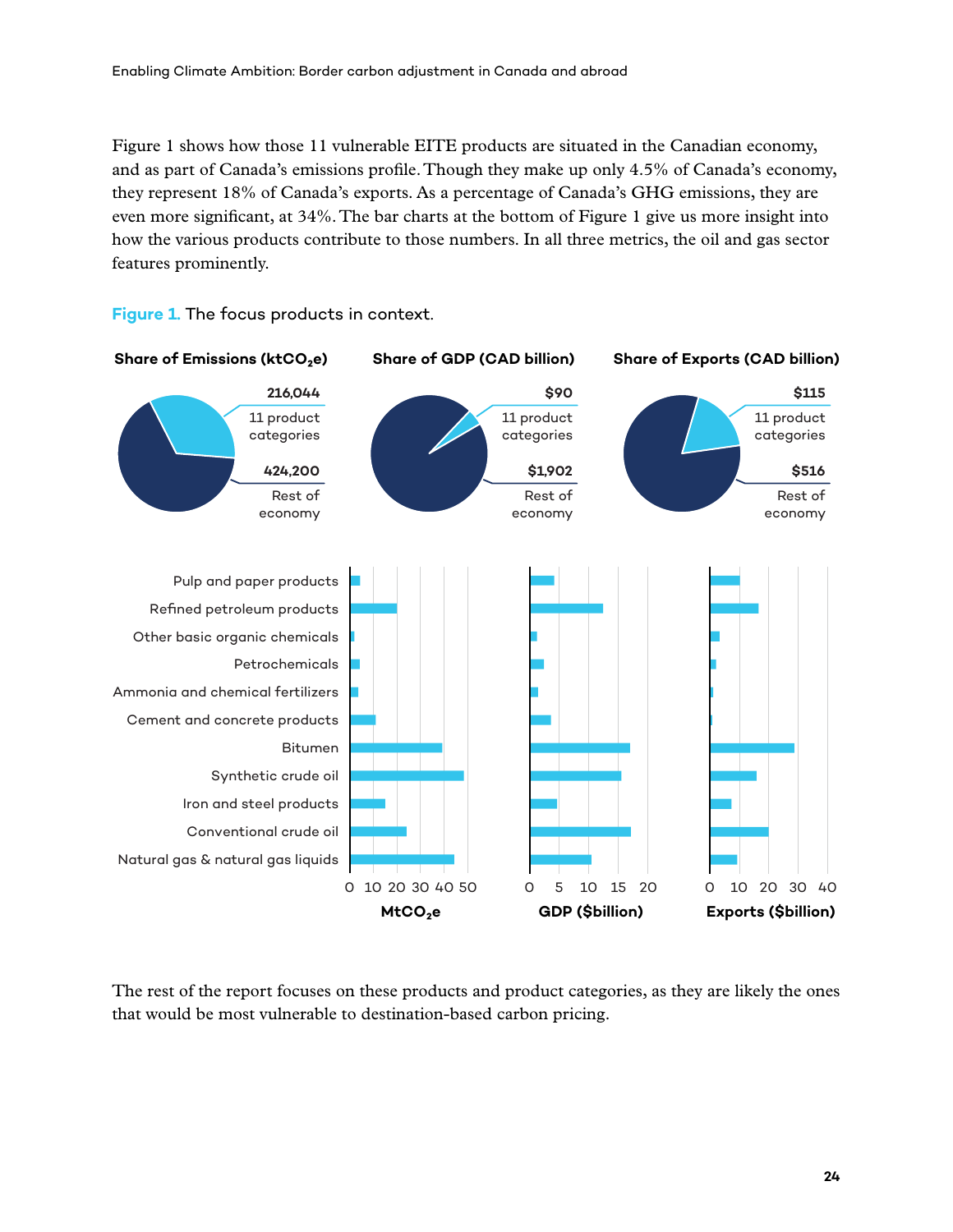# <span id="page-35-0"></span>**4.0 How Vulnerable is Canada to Foreign BCAs?**

It turns out to be very difficult to answer the question: which sectors of the Canadian economy are vulnerable to foreign BCAs? The answer first depends on how a foreign BCA would be elaborated: what choices a country would make when facing the design questions explored in Section 2.

Beyond that, it would depend on the emissions intensity of Canadian production as compared to production in the implementing country (assuming that the BCA design in question somehow took account of that differential). Even sectors with very high emissions intensities are only vulnerable if their competitors in the implementing country are not so high by comparison.

As it turns out, however, that kind of comparison is more challenging than it might seem. The challenges involved can be better understood with concrete examples, such as previous attempts to compare relative carbon dioxide emission intensity between different countries.

In 2020, the Climate Leadership Council published a table comparing the carbon efficiency of the United States to other countries, including Canada, for broad sectors of the economy (Rorke & Bertelson, 2020). Their data suggested that the United States has a considerable carbon advantage over Canada with a relative economy-wide carbon advantage of 1 to 1.3, but varying for each sector, with most Canadian sectors underperforming.14 Based on this data, the authors argue that a U.S. BCA would allow U.S. industries to leverage their carbon advantage, and increase their competitiveness vis-à-vis producers in other countries. Notably, many of the main industries and vulnerable products identified were those where Canada competes for export share, including mining and extraction of energy and non-energy products, wood products, chemicals, and electrical equipment. Based on that data, Canada would be exposed to adverse trade impacts were the United States to implement a BCA.

Below, we assemble a very similar set of emission-intensity indicators, using emission-intensity information from the OECD Stat database.15 The economic sectors covered are identical to the Climate Leadership Council table, and include a number of sectors not traditionally thought of as emissions-intensive and trade-exposed.

<sup>&</sup>lt;sup>14</sup> This ratio compares the economy-wide GHG intensity of the two countries (i.e., GHGs/GDP).

<sup>&</sup>lt;sup>15</sup> These data include emissions from fuel consumption in production only. They do not include scope 2 or 3 emissions, or process emissions.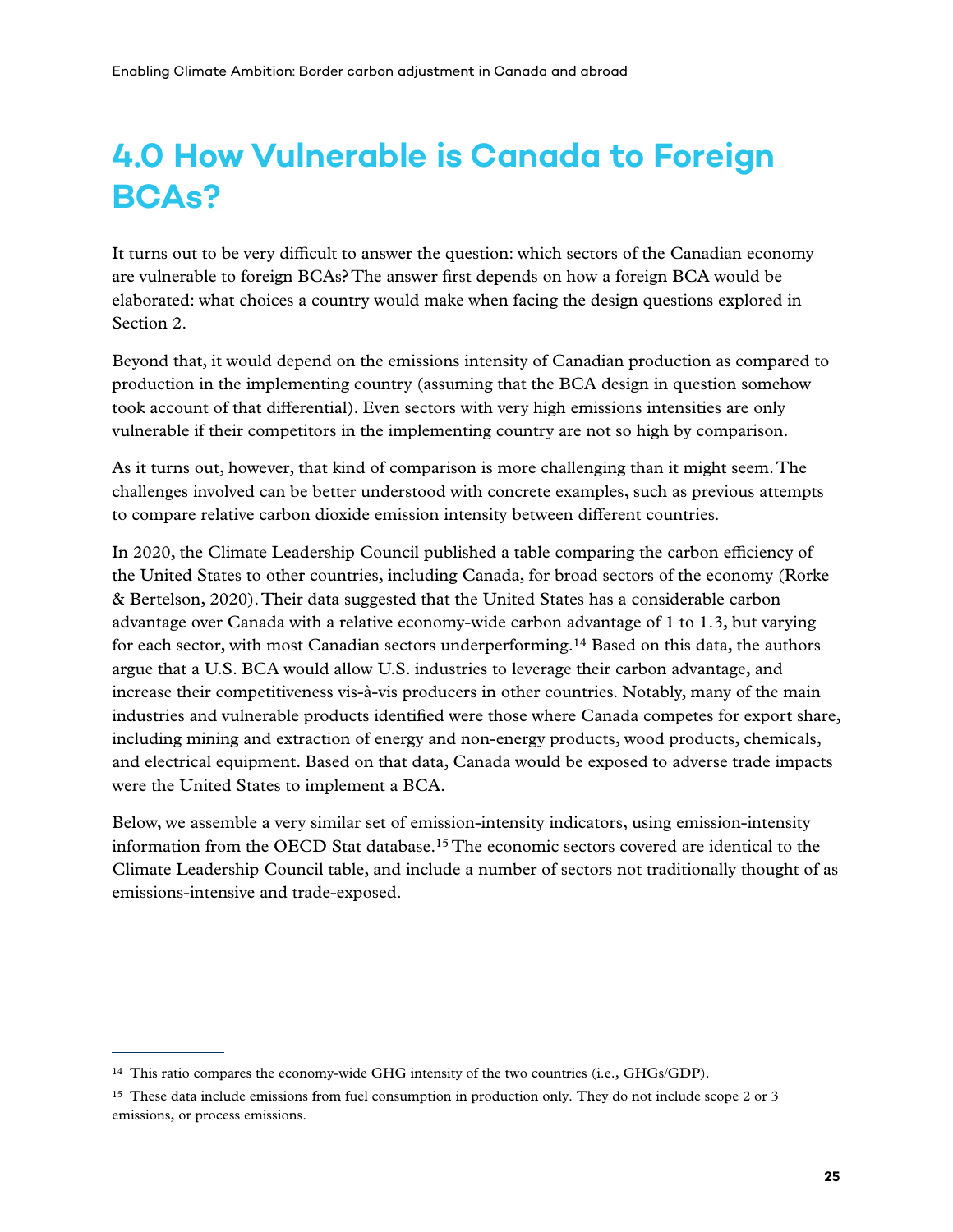**Table 4.** Relative 2015 emission intensity of CO $_2$  emissions embodied in total gross exports of final products (tCO $_2$ /USD million) where Canada = 1.

| Industry                                                                     | <b>CAN</b> | <b>USA</b> | <b>EU28</b> | G20  |
|------------------------------------------------------------------------------|------------|------------|-------------|------|
| Agriculture, hunting, forestry, and fishing                                  | 1.00       | 0.60       | 0.54        | 0.66 |
| Mining and extraction of energy producing products                           | 1.00       | 0.87       | 1.13        | 0.85 |
| Mining and quarrying of non-energy producing<br>products                     | 1.00       | 0.77       | 1.18        | 2.03 |
| Services to mining and quarrying                                             | 1.00       | 0.82       | 0.79        | 1.23 |
| Food products, beverages, and tobacco                                        | 1.00       | 0.91       | 0.66        | 0.92 |
| Textiles, textile products, leather, and footwear                            | 1.00       | 0.79       | 0.55        | 1.37 |
| Wood and products of wood and cork                                           | 1.00       | 0.74       | 0.56        | 0.98 |
| Paper products and printing                                                  | 1.00       | 0.91       | 0.64        | 1.05 |
| Coke and refined petroleum products                                          | 1.00       | 0.44       | 0.58        | 0.60 |
| Chemicals and chemical products                                              | 1.00       | 0.63       | 0.38        | 0.88 |
| Rubber and plastics products                                                 | 1.00       | 0.65       | 0.46        | 1.53 |
| Other non-metallic mineral products                                          | 1.00       | 0.87       | 0.87        | 1.92 |
| <b>Basic metals</b>                                                          | 1.00       | 1.16       | 1.16        | 2.66 |
| Fabricated metal products                                                    | 1.00       | 0.98       | 0.84        | 2.14 |
| Computer, electronic, and optical equipment                                  | 1.00       | 0.45       | 0.82        | 1.98 |
| Electrical machinery and apparatus, not elsewhere<br>classified              | 1.00       | 0.82       | 0.79        | 2.10 |
| Machinery and equipment, not elsewhere classified                            | 1.00       | 0.96       | 0.82        | 1.84 |
| Motor vehicles, trailers, and semi-trailers                                  | 1.00       | 1.05       | 0.66        | 1.27 |
| Other transport equipment                                                    | 1.00       | 1.00       | 0.83        | 1.74 |
| Manufacturing not elsewhere classified; repair of<br>machinery and equipment | 1.00       | 0.73       | 0.43        | 1.88 |
| Electricity, gas, water supply, sewerage, waste, and<br>remedial services    | 1.00       | 2.02       | 0.70        | 1.79 |
| Construction                                                                 | 1.00       | 0.81       | 0.74        | 1.13 |
| Wholesale and retail trade; repair of motor vehicles                         | 1.00       | 0.55       | 0.58        | 0.85 |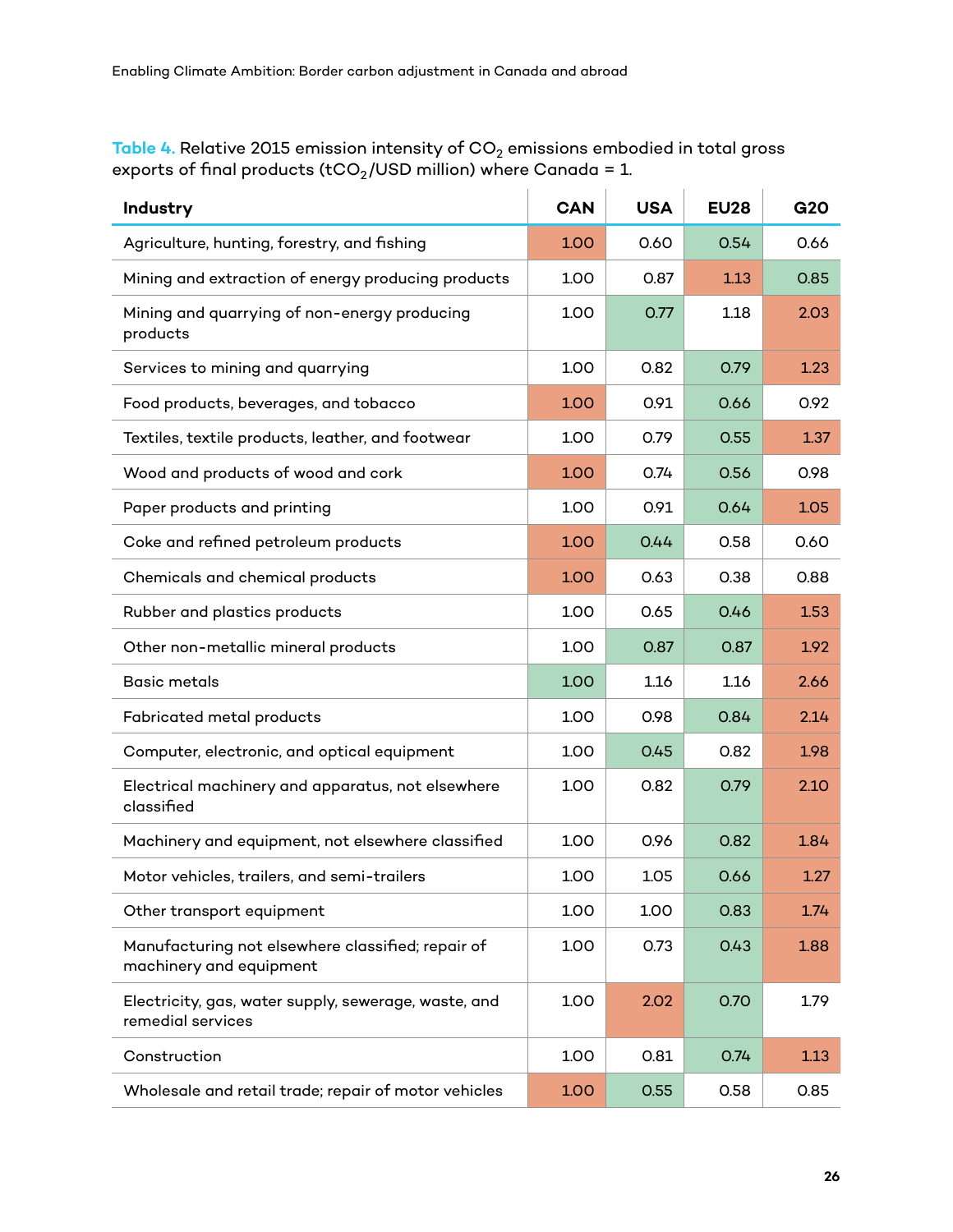| Industry                                                 | CAN  | <b>USA</b> | <b>EU28</b> | G2O  |
|----------------------------------------------------------|------|------------|-------------|------|
| Transportation and storage                               | 1.00 | 0.81       | 0.57        | 0.79 |
| Accommodation and food services                          | 1.00 | 0.80       | 0.61        | 1.01 |
| Publishing, audiovisual, and broadcasting activities     | 1.00 | 0.35       | 0.47        | 0.60 |
| Telecommunications                                       | 1.00 | 0.84       | 0.69        | 1.03 |
| It and other information services                        | 1.00 | 0.64       | 0.73        | 1.11 |
| Financial and insurance activities                       | 1.00 | 0.62       | 0.74        | 0.81 |
| Real estate activities                                   | 1.00 | 1.01       | 0.72        | 1.24 |
| Other business sector services                           | 1.00 | 0.64       | 0.55        | 0.82 |
| Public admin. And defence; compulsory social<br>security | 1.00 | 0.00       | 0.45        | 0.60 |
| Education                                                | 1.00 | 0.68       | 0.51        | 0.78 |
| Health and social work                                   | 1.00 | 1.12       | 0.75        | 1.42 |
| Other community, social, and personal services           | 1.00 | 0.73       | 0.50        | 0.90 |
| <b>TOTAL</b>                                             | 1.00 | 0.64       | 0.56        | 1.14 |

Note: Red means high emissions intensity relative to international peers. Green means low. Source: OECD, 2020b.

The data in Table 4 are for emissions embodied in exported goods. The table shows that, for all of the broad industry sectors that include the vulnerable products identified in Table 3, the United States has a relative emission intensity that is significantly better than Canada's (from 0.44 for coke and refined petroleum products to 0.91 for paper products). Taken at face value, this suggests a significant competitiveness disadvantage for Canada, and an exposure to trade impacts from a U.S. BCA.

There are, however, a number of reasons why the relative emission intensities presented in Table 4 provide a poor basis for understanding of the relative carbon competitiveness of products between countries:

1. A global average emission intensity for a broad sector based on value tells us nothing about the many individual products produced by the sector. Every sector includes many different products with a large distribution of emission intensities. The distribution of emission intensity by product within an economic sector varies by many orders of magnitude. Producing ethylene in a steam cracker with natural gas is many orders of magnitude more emission intensive than producing a final product like plastic film from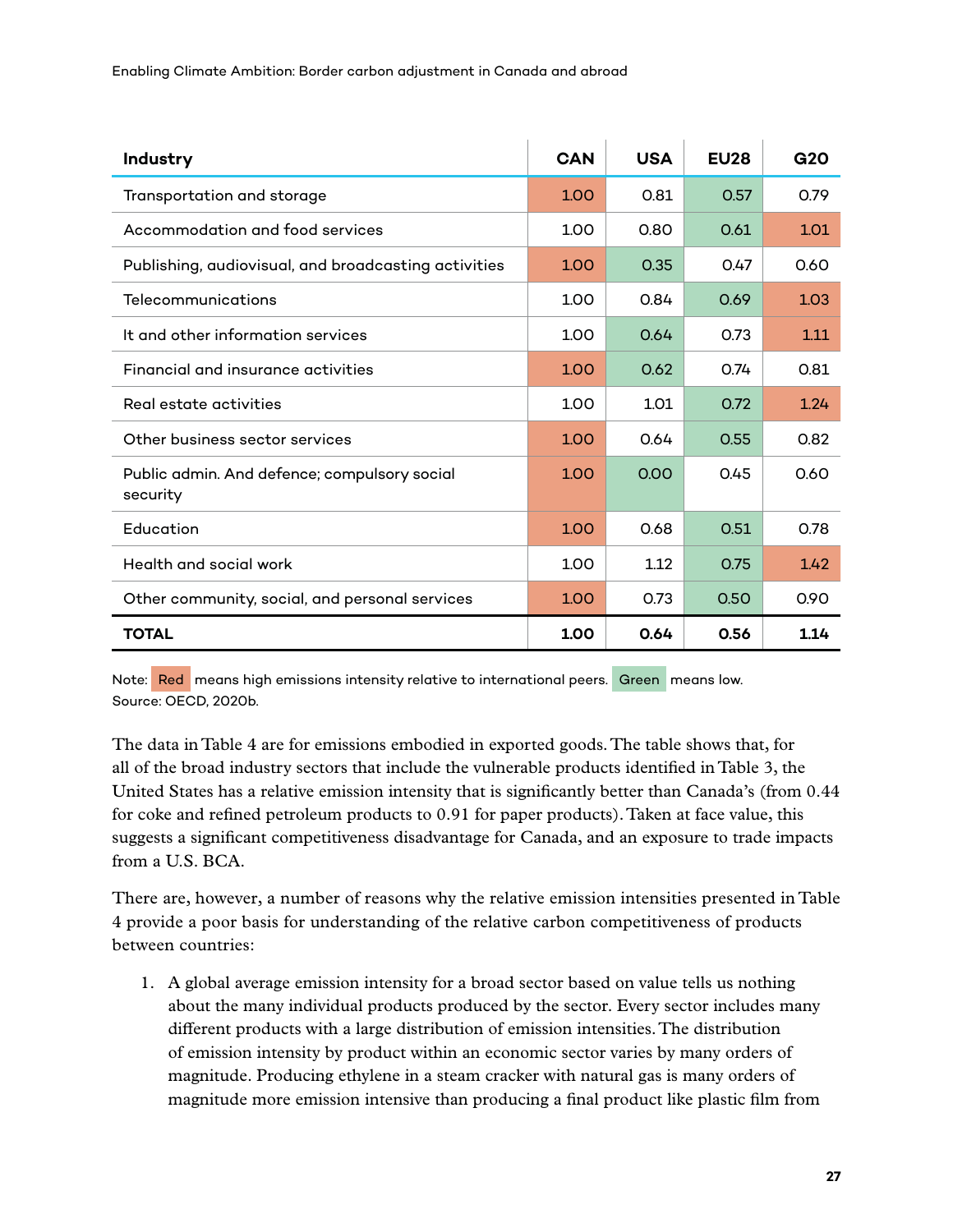its intermediate products, but both activities are included in the broader category of chemicals and chemical products.

- 2. The numbers in that table are based on GHG emissions per unit of gross value added for various products. But some of those products—like machinery and equipment for example—are made from input goods that may or may not have been produced in Canada, with unknown emission intensities. As such, assigning emission intensity values to goods that far down the value chain will probably be inaccurate, and will tell us nothing about Canadian vulnerability or advantage when facing foreign BCAs.
- 3. Differences in global average emission intensities in Table 3 may be driven simply by the fact that Canada has more primary emission-intensive production and less intermediate production within the listed sectors, compared to its trading partners. That is, the numbers may not reflect higher Canadian emissions intensity for the same products; rather, they may be reflecting different emission intensities for different products.
- 4. The global average emission intensities in Table 3 also do not consider the carbon policies in competing jurisdictions. For example, Canada has adopted carbon pricing and there is a significant marginal effective carbon price on the most emission-intensive products. A straight product-by-product comparison to another country with no effective carbon price doesn't tell us anything about vulnerability to a foreign BCA if the BCA is structured to account for carbon pricing in country of origin (which, arguably, it should be).

We undertook a more bottom-up Canada-European Union comparison of the products identified in Section 3, using publicly-specified benchmarks as the basis for correspondence. The full exercise is discussed in Appendix A. As explained in the Appendix, ultimately the comparison was stymied by the fundamental differences in regimes of governance and reporting. In fact, our assessment found only four products with readily comparable emissions intensities: clinker, ammonia, high value chemicals from steam cracking, and styrene.

In Table 5, we estimate average emission intensities of those four products with comparable product benchmarks for Canada and the European Union. The final column shows the cost that Canadian producers might have to pay under an EU BCA regime, assuming they were credited for the costs already paid in Canada under the carbon price, and assuming equivalence was calculated as described in Appendix A.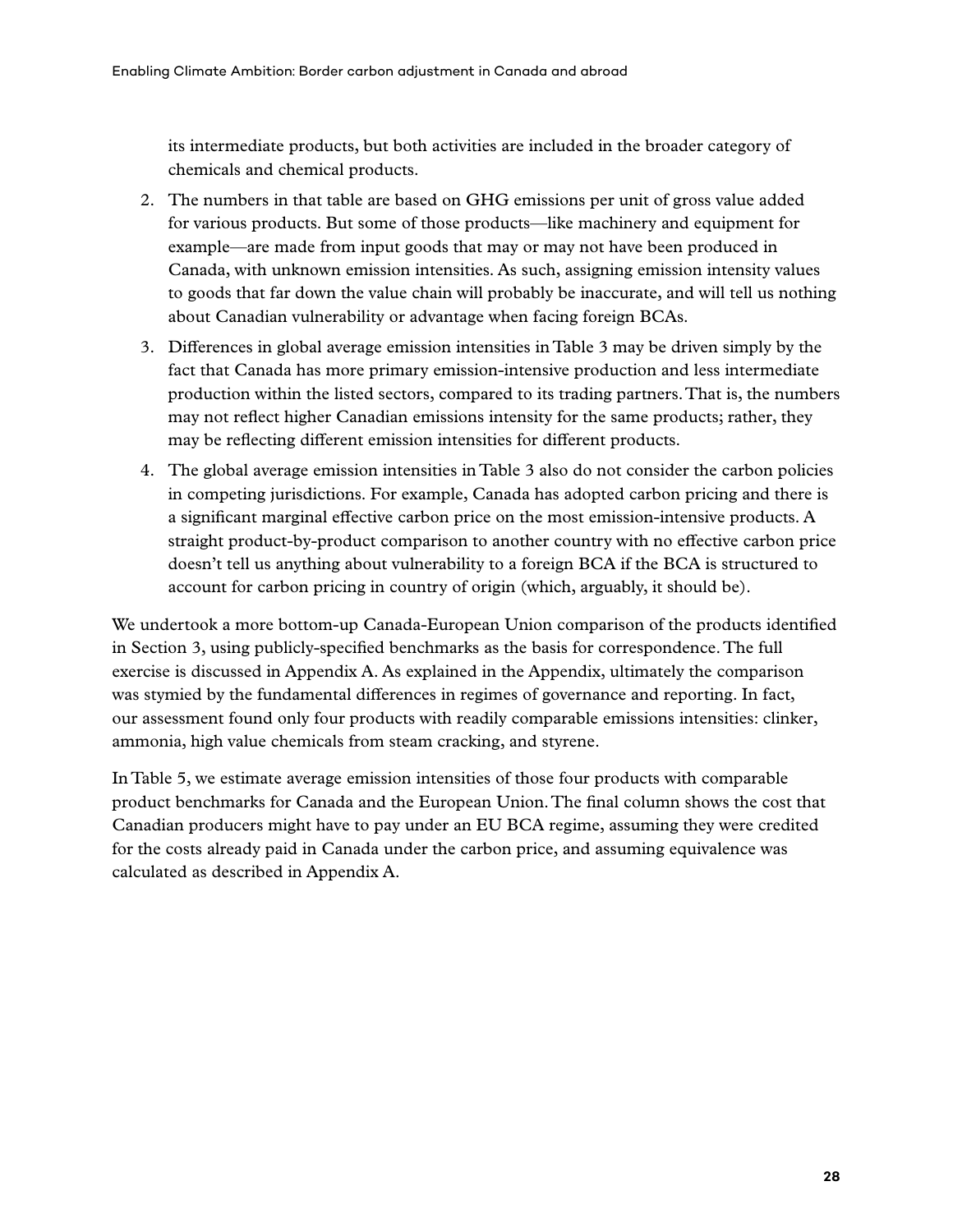**Table 5.** Estimated average emission intensity and carbon costs for selected vulnerable products.

|                                                                                    | <b>Estimated average</b><br>emission intensity<br>(tCO <sub>2</sub> e/tonne) |       | <b>Estimated average</b><br>carbon cost per unit<br>(CAD) |       |        |  | <b>EU BCA</b><br>(CAD/ |
|------------------------------------------------------------------------------------|------------------------------------------------------------------------------|-------|-----------------------------------------------------------|-------|--------|--|------------------------|
| <b>Product</b>                                                                     | Canada                                                                       | EU    | Canada                                                    | EU    | tonne) |  |                        |
| Clinker                                                                            | 0.841                                                                        | 0.842 | 1.68                                                      | 5.11  | 3.43   |  |                        |
| Ammonia                                                                            | 2.27                                                                         | 1.97  | 18.20                                                     | 23.99 | 5.79   |  |                        |
| High-value chemicals<br>from steam cracking<br>(ethylene, propylene,<br>butadiene) | 0.815                                                                        | 0.856 | 6.52                                                      | 10.40 | 3.88   |  |                        |
| Styrene                                                                            | 1.15                                                                         | 0.722 | 9.25                                                      | 13.16 | 3.91   |  |                        |

Source: authors' calculations, based on sources and methodology described in Appendix A.

The discounts applied as credit for Canadian carbon pricing are significant, running from 33% for clinker to 76% for ammonia. As explained in Table 6, this is assuming a CAD 40/tonne carbon price in Canada and a EUR 45/tonne (CAD 67.50) carbon price in the European Union.

Three of the four goods (all except clinker) would be charged an adjustment that is less than 2% of prevailing market prices for the products. Clinker is a significant outlier, with a charge of over 40% at prevailing market prices. On the basis of this limited analysis, and assuming crediting for Canada's OBPS, many covered goods will be subject to CBAM adjustments that are not particularly significant. For these products, emissions intensities are similar for Canada and the European Union, as is carbon pricing. There may, of course, be other outliers like clinker among the covered goods that we have not assessed here.

Assumptions that are used in estimating the average emission intensities and carbon costs for the vulnerable products are identified in Table 6. We started from the respective benchmarks and worked from there to estimate the averages. In Canada, we assumed that the benchmark represented 80% or 95% of the sector average, and assumed an even distribution of emissions intensities around that average. These results are at best directional, as there are significant data gaps in the methodology. Facility emission intensities change from year to year and are not likely to fit an even distribution as assumed in the analysis. EU carbon costs are also related to floating market prices that are constantly changing.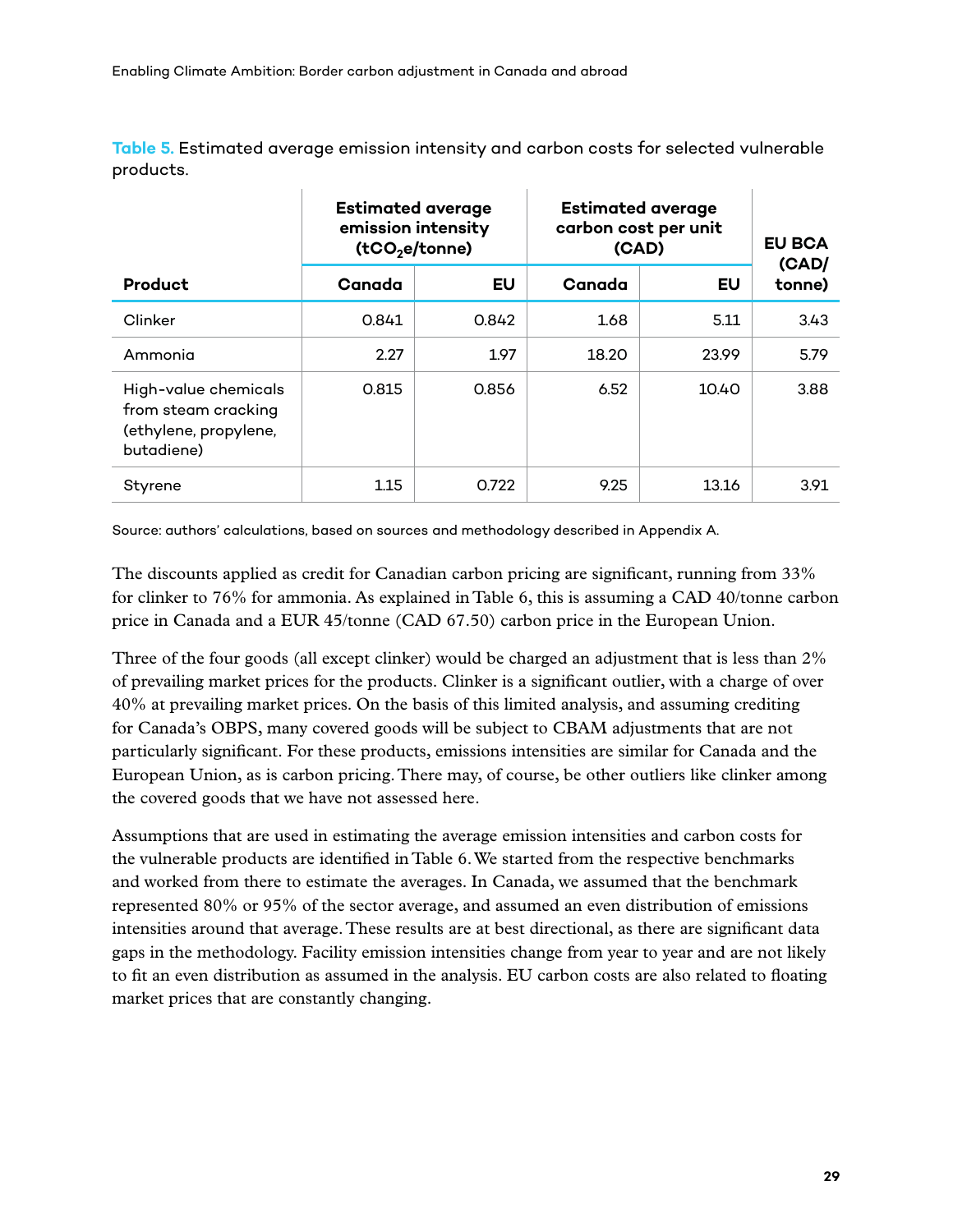**Table 6.** Assumptions used to estimate average emission intensity and carbon costs for selected vulnerable products.

|                                                                                             |                                                                                                                                | <b>Product emission-intensity</b><br>assumptions                                                                                                 | <b>Carbon price</b>                                                                             |                                                                                                                                                                                                                         |  |
|---------------------------------------------------------------------------------------------|--------------------------------------------------------------------------------------------------------------------------------|--------------------------------------------------------------------------------------------------------------------------------------------------|-------------------------------------------------------------------------------------------------|-------------------------------------------------------------------------------------------------------------------------------------------------------------------------------------------------------------------------|--|
| <b>Product</b>                                                                              | Canada                                                                                                                         | EU                                                                                                                                               | Canada                                                                                          | EU                                                                                                                                                                                                                      |  |
| Clinker                                                                                     | <b>Benchmark</b><br>represents 95%<br>of average<br>production, even<br>distribution of<br>facility production<br>$(+/- 10\%)$ | <b>Benchmark</b><br>represents<br>average of 10%<br>best-performing<br>facilities, even<br>distribution of<br>facility production<br>$(+/- 10%)$ |                                                                                                 |                                                                                                                                                                                                                         |  |
| Ammonia                                                                                     | <b>Benchmark</b><br>represents 80%<br>of average<br>production, even<br>distribution of<br>facility production<br>$(+/- 25%)$  | <b>Benchmark</b><br>represents<br>average of 10%<br>best-performing<br>facilities, even<br>distribution of<br>facility production<br>$(+/- 25%)$ | CAD 40/tonne<br>marginal carbon<br>price<br>no reduction<br>in marginal<br>carbon price         | <b>EUR 45 (CAD</b><br>67.50) /tonne<br><b>EU ETS auction</b><br>price<br>no reduction<br>in marginal<br>carbon price<br>due to banking<br>or trading of<br>credits, and<br>flexibility<br>mechanisms<br>such as offsets |  |
| High-value<br>chemicals<br>from steam<br>cracking<br>(ethylene,<br>propylene,<br>butadiene) | <b>Benchmark</b><br>represents 80%<br>of average<br>production, even<br>distribution of<br>facility production<br>$(+/- 25%)$  | <b>Benchmark</b><br>represents<br>average of 10%<br>best-performing<br>facilities, even<br>distribution of<br>facility production<br>$(+/- 25%)$ | due to banking<br>or trading of<br>credits, and<br>flexibility<br>mechanisms<br>such as offsets |                                                                                                                                                                                                                         |  |
| Styrene                                                                                     | <b>Benchmark</b><br>represents 80%<br>of average<br>production, even<br>distribution of<br>facility production<br>$(+/- 20%)$  | <b>Benchmark</b><br>represents<br>average of 10%<br>best-performing<br>facilities, even<br>distribution of<br>facility production<br>$(+/- 30%)$ |                                                                                                 |                                                                                                                                                                                                                         |  |

The analysis in this section gives rise to a few conclusions:

• If Canada considers implementing a BCA, it should do so from a position of informed understanding about how BCA plus carbon pricing would change the relative competitiveness of Canadian producers in EITE sectors.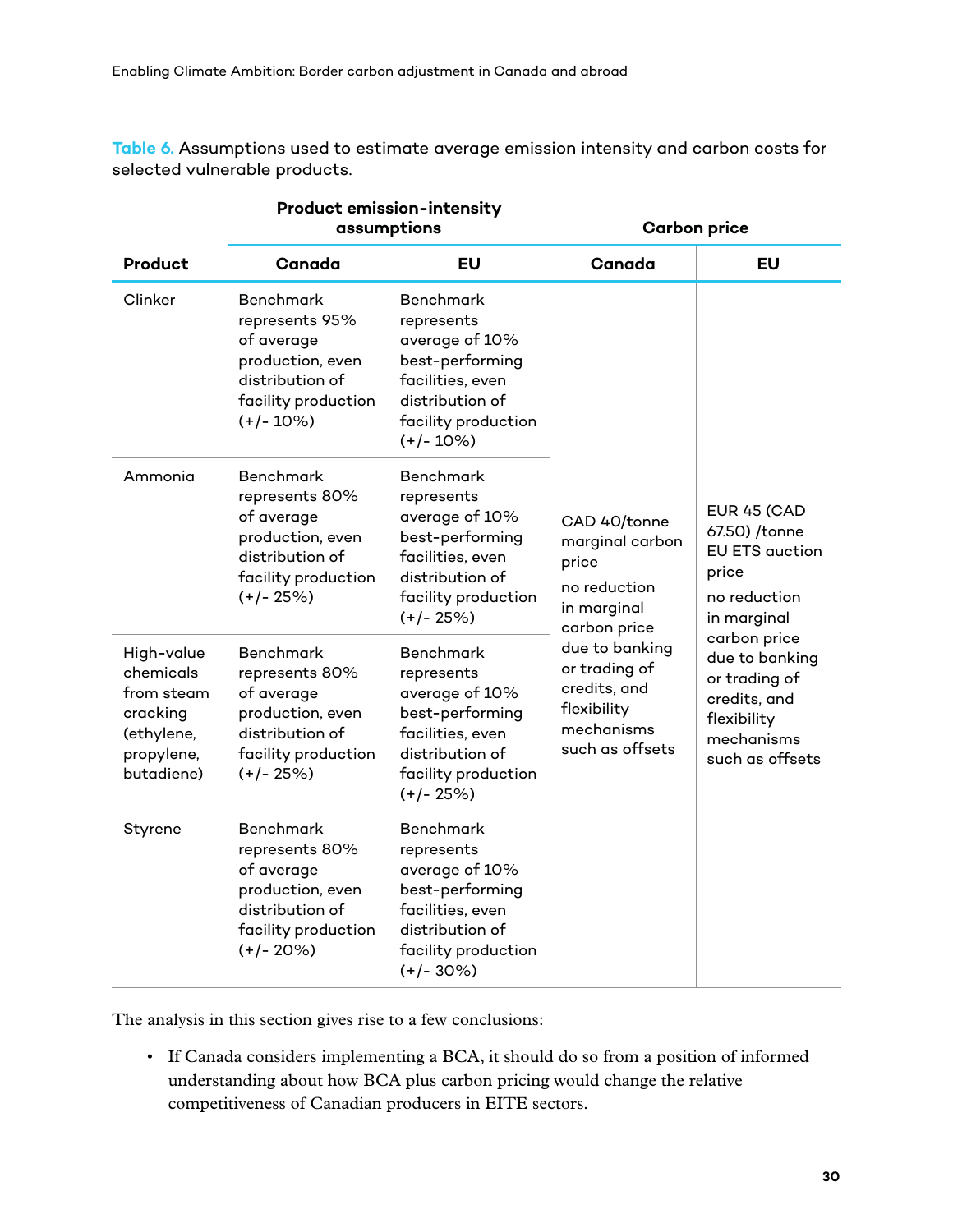- A number of factors make that sort of comparative assessment difficult, including: lack of data for many countries; where data exists, different reporting protocols and metrics; variations in the emissions profiles of different foreign producers; and the need to account for the effective carbon price paid in other countries, and in Canada.
- If schemes such as the EU CBAM do take account of foreign carbon pricing, and do allow for individual producers to challenge default emissions-intensity assumptions, there will be many covered exports from Canada that are not significantly affected. Our carbon pricing regime is ambitious, and our emissions intensity for most covered goods is relatively low by global standards (with at least one notable exception: crude oil). There may also be some outlier goods that suffer major impacts.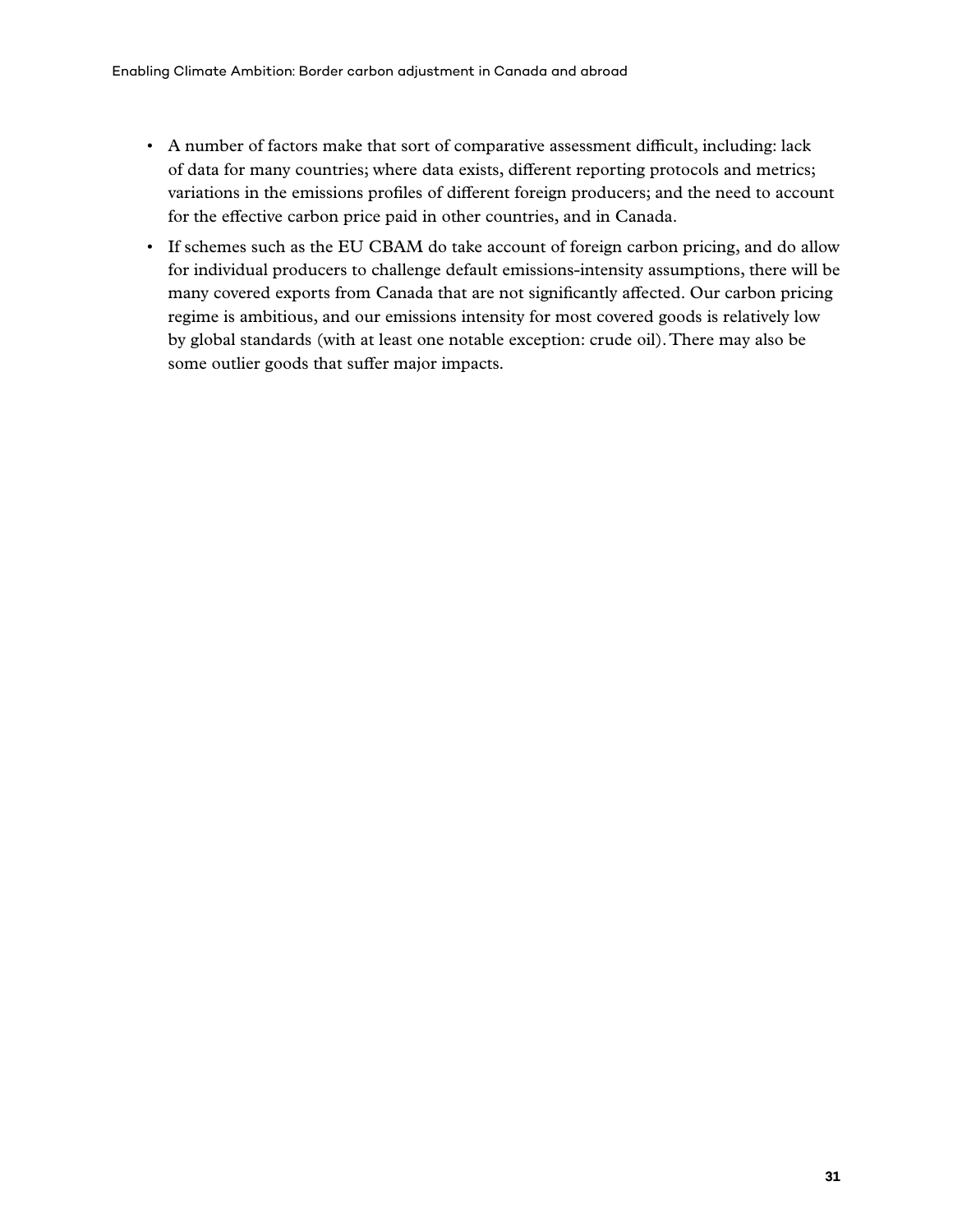# <span id="page-42-0"></span>**5.0 BCAs in the United States**

The United States and Canada are each other's largest export markets. The United States is the destination for almost three quarters of Canada's merchandise exports, and the source of almost half of its merchandise imports. As such, both countries have a significant interest in policies that the other might adopt to prevent carbon leakage and protect the competitiveness of domestic firms as it pursues its climate ambition.

The Biden administration in the United States has given repeated indications that it will complement its ambitious climate policy with instruments that deal with leakage and threats to U.S. competitiveness. The Biden election platform promised that:

"As the U.S. takes steps to make domestic polluters bear the full cost of their carbon pollution, the Biden Administration will impose carbon adjustment fees or quotas on carbon-intensive goods from countries that are failing to meet their climate and environmental obligations." (Biden, 2020a)

The U.S. Trade Representative's 2021 Trade Policy Agenda and Annual Report pledged that:

"The Biden Administration will work with allies and partners that are committed to fighting climate change. … As appropriate, and consistent with domestic approaches to reduce U.S. greenhouse gas emissions, this includes consideration of carbon border adjustments." (USTR, 2021).

The roadmap for cooperation that came out of President Biden's first summit with Prime Minister Trudeau contained:

"The President also restated his commitment to holding polluters accountable for their actions. Both the President and the Prime Minister agreed to work together to protect businesses, workers and communities in both countries from unfair trade by countries failing to take strong climate action." (Government of Canada, 2021a)

Recall, however, the basic structure of a BCA: it is an accompaniment to ambitious climate action, designed to ensure that foreign producers are subject to the same sorts of climate-related costs as their domestic competitors. It can be combined either with a tax or a regulation. To explore what the Biden administration might have in mind, we have to start by looking at the climate action that has been implemented and might be implemented during the Biden presidency.

First things first: since the United States does not have a carbon tax of any sort, and until such time as it does, there could clearly be no tax-based BCA. A number of credible bi-partisan pundits are pushing to have the United States adopt a carbon tax, and with it a tax-based BCA (Climate Leadership Council, 2019; Flannery et al., 2020). And no less than eight carbon tax bills were introduced to Congress in 2019. Those laudable efforts may eventually bear fruit, making the prospects for BCA in the United States much more straightforward. But for the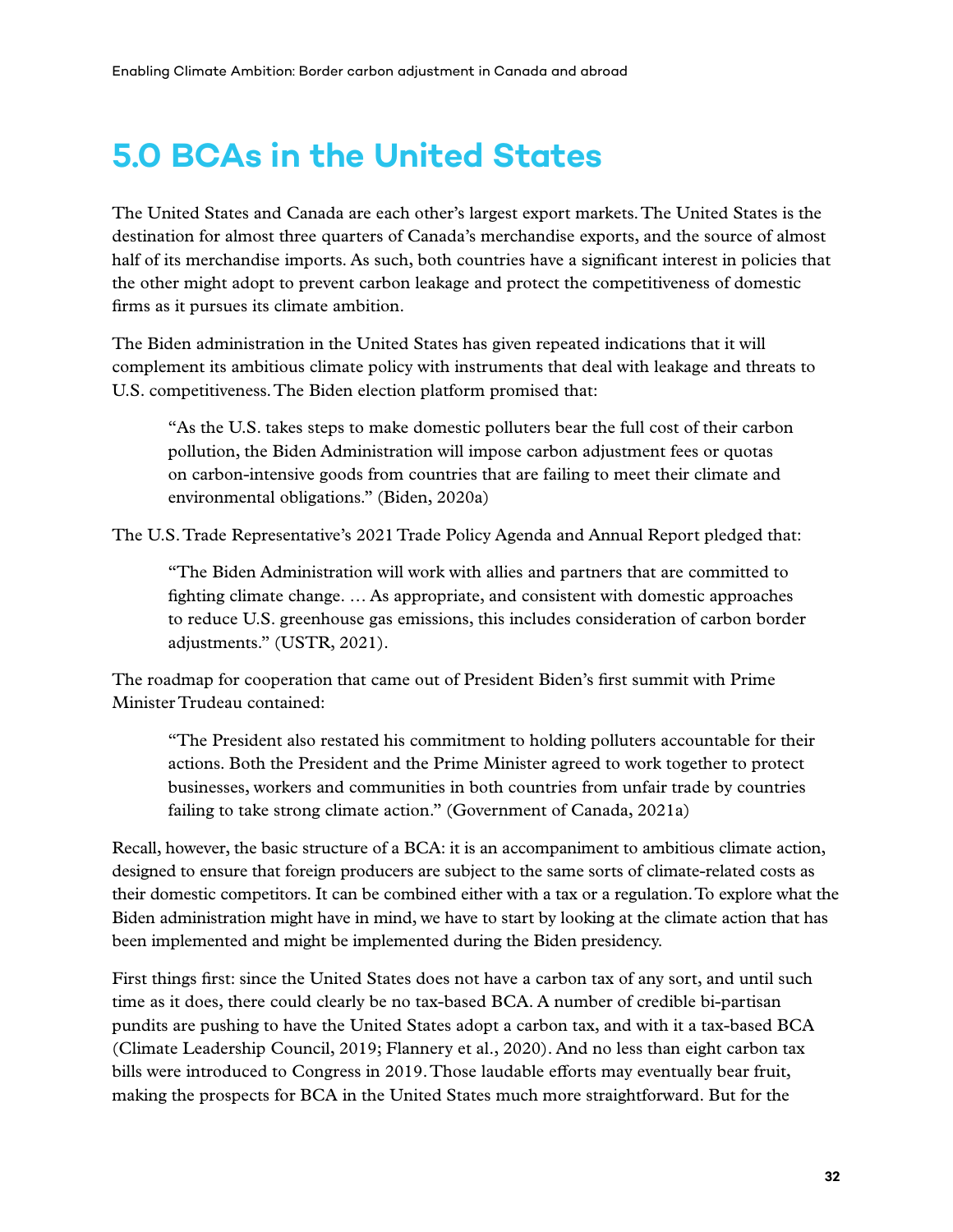<span id="page-43-0"></span>politically foreseeable future (i.e., at least until the November 2022 midterm elections) the Biden administration appears to be more focused on a regulatory and industrial policy-style approach to addressing climate change (Lavelle & Fahys, 2021). As such, this report will focus on what actions the United States might take in the absence of a carbon tax.

This leaves the United States in the realm of regulation-based BCA. The key questions then, are:

- What regulatory policies would the United States seek to base its BCA on?
- How would it translate those policies into obligations for foreign producers?
- How could Canada coordinate its policies with those of the United States?

### **5.1 U.S. Climate Policy**

By surveying possible U.S. climate policy we can filter through the larger whole to focus on those elements that might affect U.S. EITE sectors. Where a policy might impose costs on such sectors, the United States would presumably want to impose some sort of levelling charges.

A comprehensive survey of the Biden administration's regulatory initiatives in its first 100 days can be found in Appendix B. It surveys the flurry of executive orders that came shortly after the presidential inauguration, some of Biden's key campaign commitments, and the first piece of climate-related legislation to come to Congress since the 2021 presidential inauguration: the CLEAN Future Act (H.R. 1512). The latter includes a national clean electricity standard. While that body of initiatives, orders, standards, and plans is comprehensive, it does not—with a few exceptions—impose costs on domestic producers, either in the form of a carbon price or in the form of regulatory requirements.

Biden's American Jobs Plan, the administration's keystone proposal to promote a broad range of objectives including climate action, illustrates this well (Biden, 2021c). Its climate-related proposals include:

- Investing USD 174 billion in the electric vehicle market, including purchase incentives, support to manufacturing, incentives and grants to build massive charging infrastructure, and government procurement of electric vehicles.
- Incentives and support to build out 20 gigawatts of high-voltage capacity power lines, tax credits for generation and storage of clean energy, government procurement of clean energy, and an Energy Efficiency and Clean Electricity Standard—a utility-focused mandate to create a clean grid by 2035.
- Demonstration plants for carbon capture and storage, and tax credits to increase the practice.
- Incentives and funding for energy efficiency retrofits to 2 million houses and buildings.
- USD 35 billion in support to innovation in the climate change solutions space, including creating and funding an Advanced Research Projects Agency for climate (ARPA-C),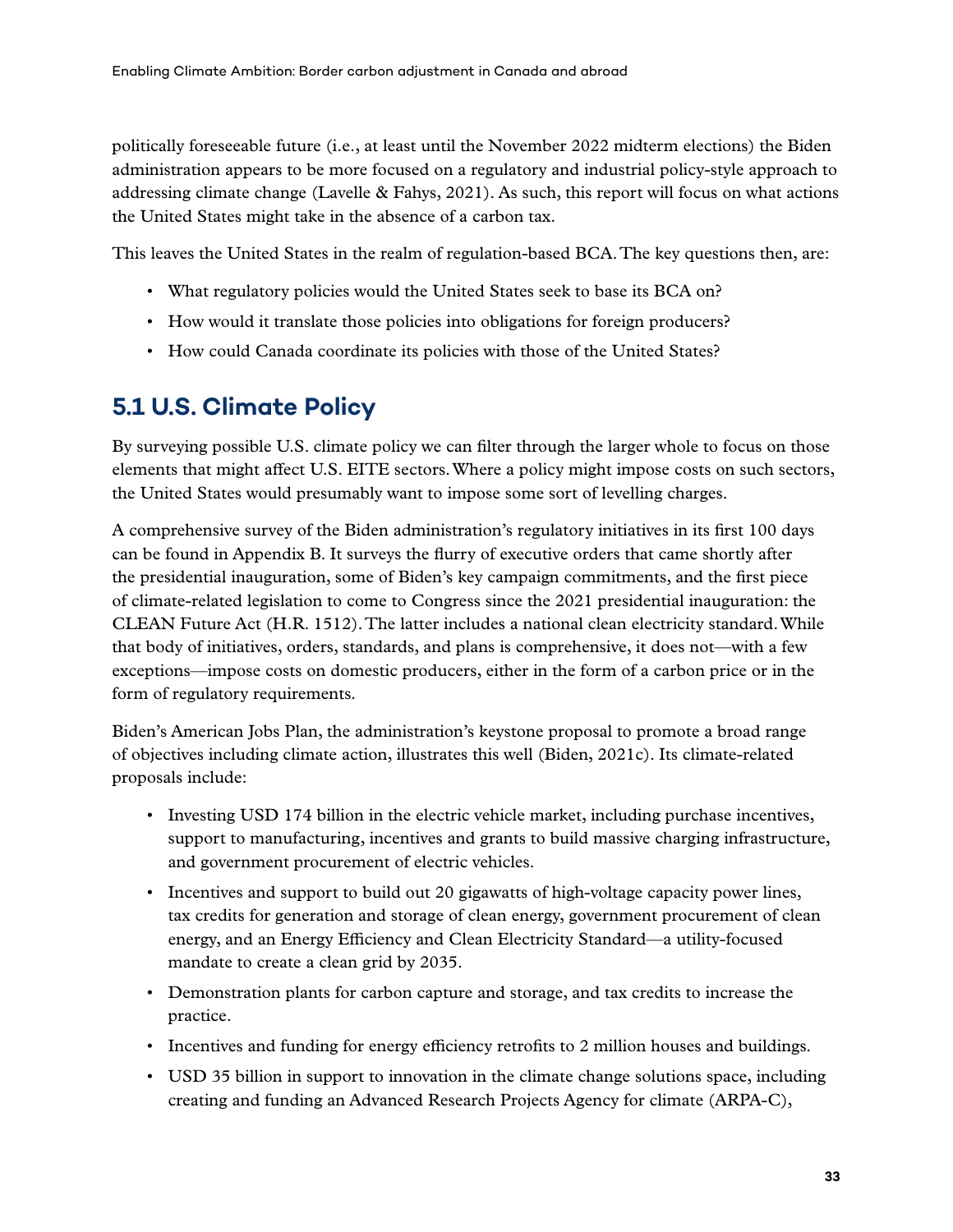<span id="page-44-0"></span>modelled after the Department of Energy's Advanced Research Projects Agency-Energy (ARPA-E).

• Using government procurement to "jumpstart" clean energy manufacturing.

The closest any of these proposals come to imposing regulatory costs is the clean energy standard. But even that may not significantly increase costs of production, given the low levelized costs of solar and wind energy and the proposed investments in new transmission infrastructure and storage.

### **5.2 What Does U.S. Climate Policy Imply for Policies to Protect Against Leakage and Competitiveness Impacts?**

The body of effort surveyed above and in Appendix B is not the final shape of Biden's climate policies. But it nonetheless gives an indication of the type of climate policies we are likely to see in the foreseeable future. The survey finds only a few policy proposals that could conceivably raise the cost of doing business for EITE firms. For the most part, the thrust seems more toward industrial policy-type support for the investment and innovation needed to achieve ambitious targets, rather than toward measures that impose costs on EITEs. This is not a criticism of the approach; rather it is an argument that U.S. producers will not be at high risk of leakage.

#### 5.2.1 Regulation-based BCAs in the United States

There are three possible policy exceptions from the list of measures surveyed above and in Appendix B that might actually impose costs on the sectors of interest:

- Any restrictions on the production of oil and gas that raise the price of those goods as an input. Natural gas in particular is widely used as a feedstock (for chemicals) and a fuel for industrial heat (in steelmaking, chemicals, cement, and pulp and paper, for example). This includes siting restrictions and tightened methane regulations.
- Siting restrictions and stronger emissions and health standards for the petrochemical sector.
- Any effort to decarbonize the electricity grid that raises the price of electricity, which is used by all industrial sectors, but particularly intensively by sectors like primary aluminum, and steel produced via electric arc furnace. Such cost increases might come from mandates such as the Clean Electricity Standard, though generous support is proposed for decarbonizing investments and infrastructure. One analysis argues that up to 90% decarbonization of the US electricity sector could be achieved at no cost increase to consumers (Goldman School of Public Policy, 2020).

In theory, it would be possible to link the costs from these three policies to a BCA. This would require calculating the cost per unit equivalent of new regulations for petrochemical facilities, and doing the same for oil and gas operations, using the results to calculate the cost per unit as passed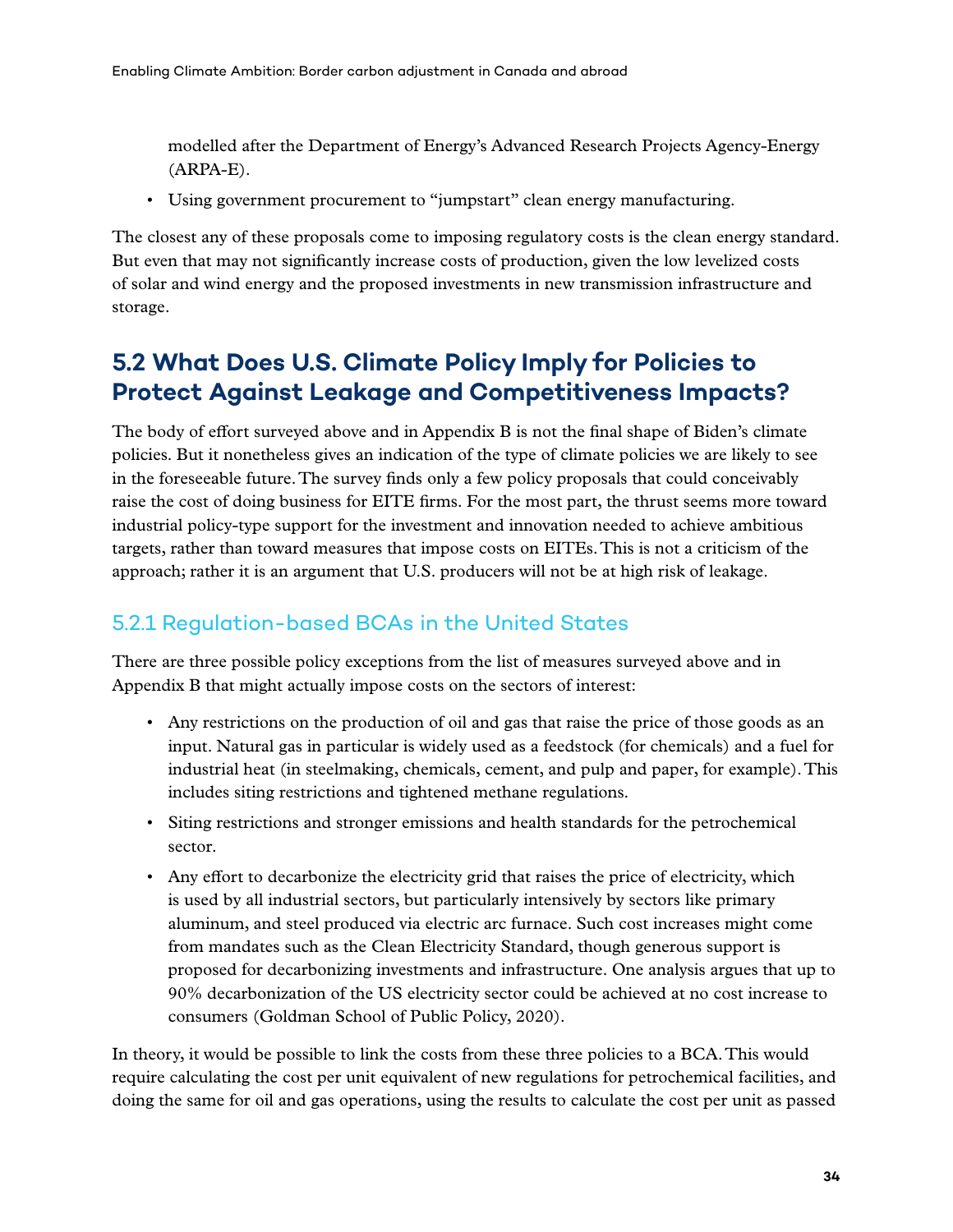through to those that use gas as an input to other industrial activities. And it would be possible in turn to make importers of petrochemicals, downstream plastics, pulp and paper, and cement products to pay costs at the border equivalent to those calculated costs. But such a strategy faces two main challenges: methodological complexity and WTO legality.

Methodologically, while it is possible to calculate those costs in theory, the practice would be closer to art than science, and would offer myriad opportunities to unfairly promote U.S. businesses through a mechanism that was not meant for that purpose. Moreover, any such policy should also credit other countries for regulatory measures with similar requirements. If Canada, for example, had methane regulations *more* stringent than the new U.S. regulations, not granting credit would make no sense from an environmental or fairness perspective, and would probably be found arbitrary in a GATT Article XX defence. But trying to do such crediting would boost the methodological difficulties by orders of magnitude; it would have to be done bilaterally for each trading partner, would have to be regularly updated, and would involve trying to somehow equate complex regulatory regimes that would most often be fundamentally different.

From a WTO legal perspective, it was noted in Section 2 that only some regulations can be legally applied to imports at the border. The regulation must be an internal measure, rather than one triggered by the fact of import. It must affect "the internal sale, offering for sale, purchase, transportation, distribution or use of products."16 And the BCA in question must be simply an extension of the regulation to also cover imported goods, treating them in effect like domestic goods. A low-carbon standard for steel, for example, would qualify if it applied equally to domestic goods and imports, setting the conditions for sale in the domestic market. The European Union's ETS would likely qualify, since it can be construed as a condition of sale imposed on domestic goods, and since its application at the border would amount to an inclusion of imports in the scheme, by making them purchase allowances (Holzer, 2014). As discussed in Section 2, Canada's OBPS might similarly qualify if it were constructed so as to treat imports as if they were part of the domestic regime. It's not clear that the same could be said for a tax at the border that tried to make up for the cost of regulatory requirements in the United States. The border measure would not in fact apply the substance of the regulation to the imports—siting restrictions and methane emissions restrictions for gas wells, for example. In fact, the regulations in question do not even apply directly to the goods that would be taxed at the border. So while a clean electricity standard could be applied at the border on imported electricity, it could likely not be applied as a tax on imported goods that used electricity in their manufacture. Ultimately, it is very unlikely that these sorts of adjustments would be found to be an extension of an internal regulation covered by GATT Article III:4; instead they would likely be found to be illegal quantitative restrictions under GATT Article XI.

What does this leave in the way of options for the United States? The first thing to note is that any solution should be tailored to the problem at hand. If we see very few climate-related regulations actually increasing costs for U.S. EITEs, and instead an approach based almost entirely on

<sup>16</sup> GATT Article III:1, as referenced by GATT ad Article III.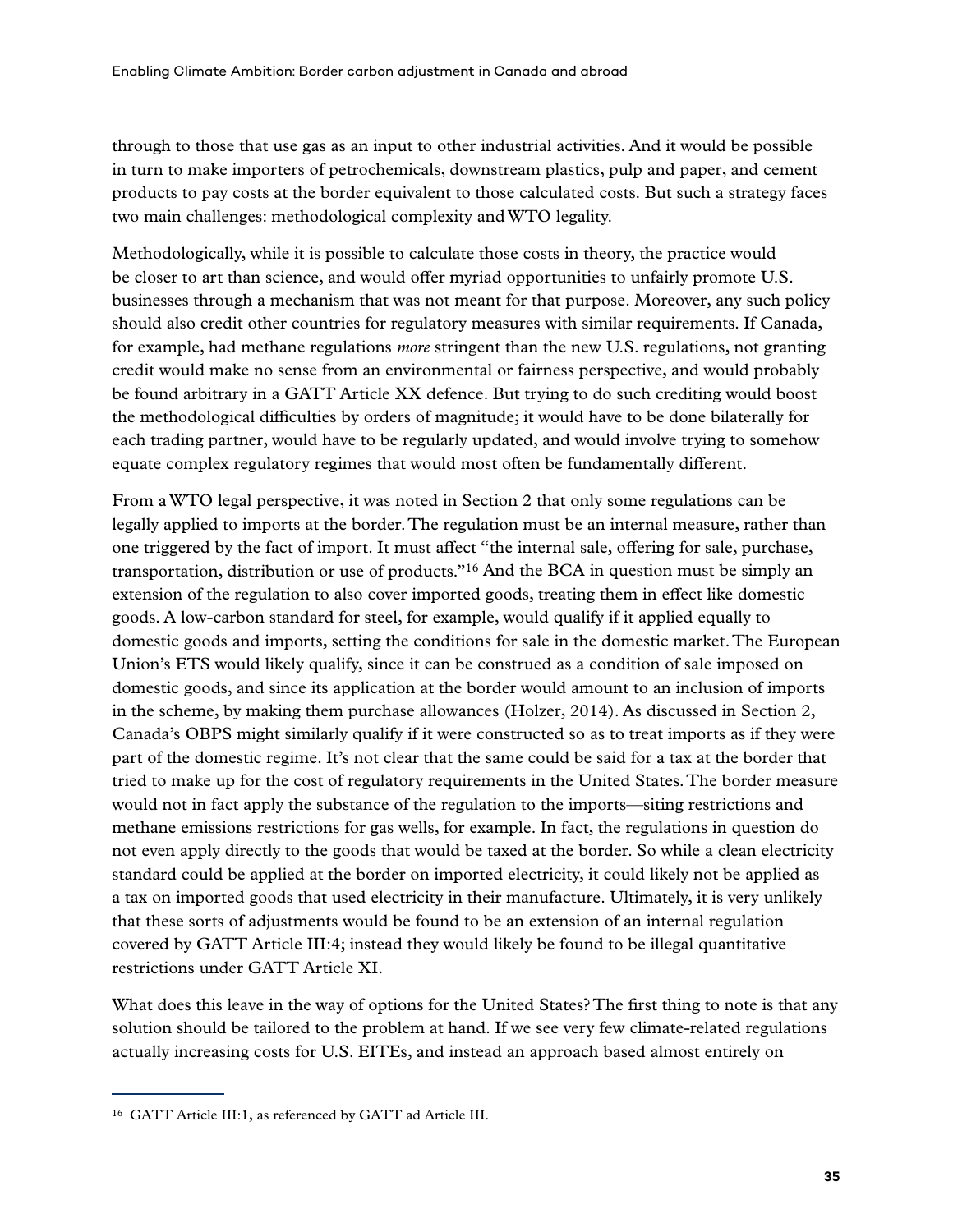<span id="page-46-0"></span>government support for a low-carbon transition, then there is arguably not much need for protection from leakage and competitiveness impacts.

Nonetheless, there are at least three options that the United States might consider in the fulfilment of the pledges noted at the beginning of this section, to put in place some trade-related instrument:

- Low-carbon standards
- A BCA based on the social cost of carbon
- Section 232 tariffs

#### 5.2.2 Alternatives: A low-carbon standard

A low-carbon standard is a mandate that specifies the carbon intensity of a good. A strict standard would allow no goods into commerce that did not meet the standard. A more flexible approach is exemplified by Canada's Clean Fuel Standard; it allows sellers who are not able to meet the requirements to achieve compliance through other means, such as by purchasing credits, contributing to the Emissions Reduction Fund, or carrying forward a portion of their obligation to the following year.

Such a regulation could likely be legally applied at the border, though there is some uncertainty about whether it is acceptable under the WTO's Technical Barriers to Trade Agreement for a regulation to cover how a good is produced, as opposed to specifying its characteristics as a good (Gerres et al., 2019). It would protect domestic producers against low-cost, high-emissions competitors, thereby preventing leakage. And it could form the basis of a coordinated United States-Canada approach if the two countries harmonized the standards, the timetables for rolling them out, and possibly even the support mechanisms to aid the sector in transitioning to lowcarbon processes.

Low-carbon standards as an option suffer from two weaknesses. The first is that they do not protect against leakage and competitiveness impacts in global markets. That is, they may hold importers to the same standard as domestic producers, but they do nothing to level the playing field for domestic producers in foreign markets; they are a purely domestic instrument (unless the standard is internationally harmonized). The second weakness is that if such standards apply only to the upstream parts of some value chains (e.g., to steel but not to steel pipes), then there may be leakage further down the value chain, and the instrument will just have pushed the risk elsewhere in the domestic economy.

#### 5.2.3 Alternatives: The social cost of carbon

In looking for something in the U.S. regulatory regime that resembles an adjustable tax, we might land on the social cost of carbon. In his Executive Order on Protecting Public Health and the Environment and Restoring Science to Tackle the Climate Crisis, President Biden creates and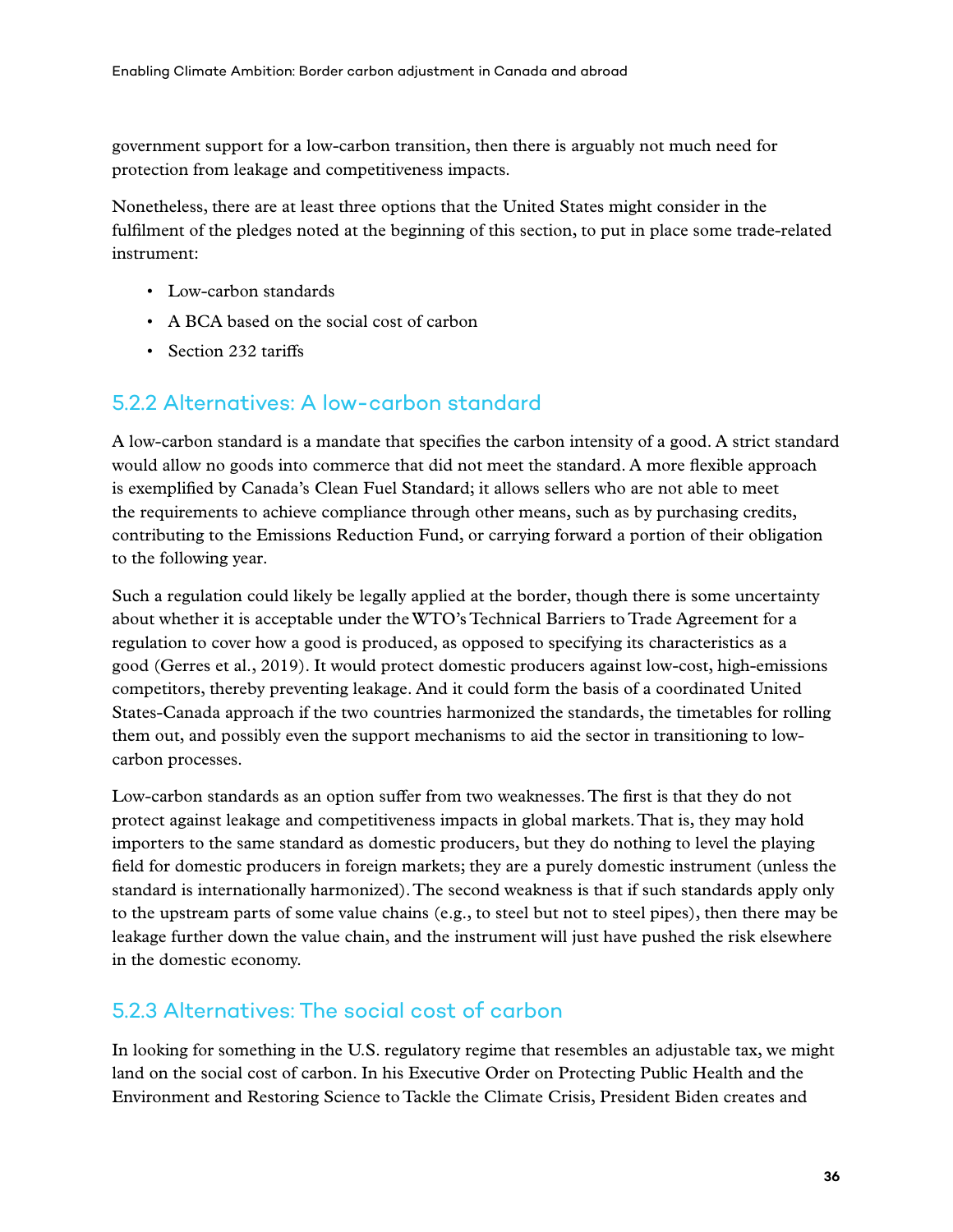<span id="page-47-0"></span>mandates an Interagency Working Group on the Social Cost of Greenhouse Gases to revise the social cost of carbon (Biden, 2021a). This is a price used in the U.S. regulatory process to assess the costs and benefits of regulations. A policy that saved 1 Mt of carbon, for example, would have achieved benefits equal to a million times the social cost of carbon. Is it possible to imagine the United States elaborating a BCA that imposed the social cost of carbon on the embodied emissions of all imports?

Probably not. There's a difference between assigning a social cost of carbon and imposing a carbon tax. The social cost of carbon is used as a tool in the process of making regulations, and so it does ultimately influence the costs that those regulations impose. But it's a very indirect influence. The U.S. regulatory impact assessment process considers not only the social cost of carbon, but also all other costs and benefits associated with a proposed policy. So if the idea was to find a price that equaled the costs of U.S. regulations, and adjust that price at the border, the social cost of carbon would only be a fraction of that price.

There is another way in which the social cost of carbon and a carbon price are not directly linked. The social cost of carbon's use in the regulatory impact assessment procedure is two-fold: to prioritize among alternate policy options, and to endorse (or not) specific policy measures. In either case, *even if the social cost of carbon were the only cost or benefit considered,* the stringency of the resulting measure wouldn't necessarily correspond directly to the social cost of carbon. In the former case, the measure chosen would be the one with the highest net benefit (or lowest net cost). In the latter case, the measure's net benefit might well be significantly positive. That is, there's no equilibrating force that drives the stringency to exactly correspond to the social cost of carbon—it could be greater or less.

#### 5.2.4 Alternatives: Section 232 tariffs

Section 232 of the U.S. Trade Expansion Act of 1962 allows the president to set tariffs independently of Congress under certain circumstances, specifically to protect national security, and following a process of investigation by the Commerce Department. Section 232 tariffs were extensively used by the Trump administration in a highly controversial manner that defined economic vitality as a matter of national security. The result was, for example, steel and aluminum tariffs of 25% and 10%, respectively, imposed on key trading partners like the European Union and Canada.

While such use was unprecedented and controversial, the United States argued that it was allowed under WTO rules. The traditional interpretation of GATT's Article XXI provisions for national security involved no judgment from the dispute settlement mechanism as to the legitimacy of each country's determination of what constitutes national security (but also involved an informal agreement not to abuse that latitude) (SCCE, 2019). That interpretation was eroded by a panel decision on a case between Ukraine and Russia in 2019, in which the panel ruled that it did in fact have jurisdiction to review national security actions, and found that Article XXI was not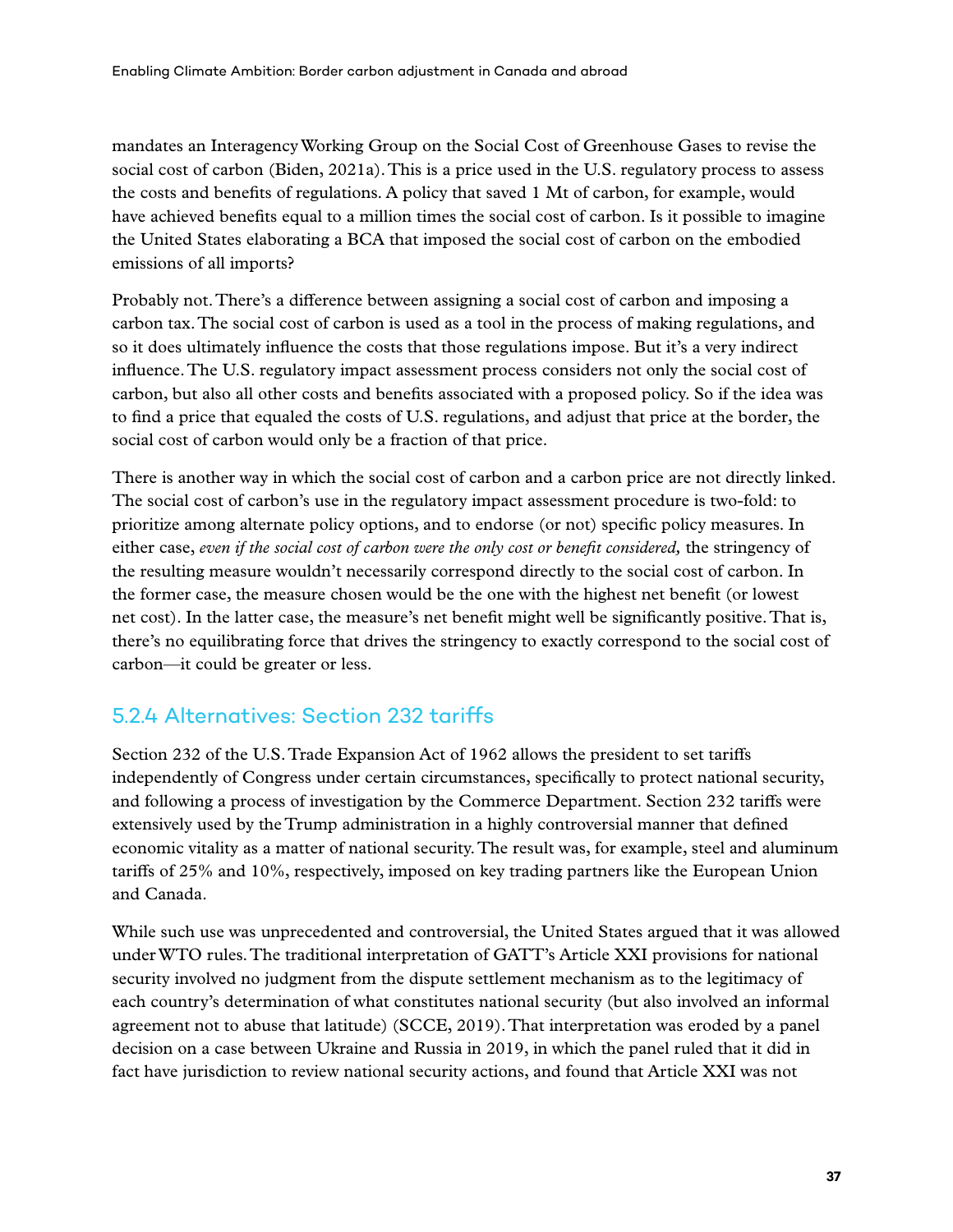<span id="page-48-0"></span>"totally self-judging."17 While it found Russia's measures to be necessary for national security in that particular case, the panel remarked in passing that WTO members invoking Article XXI have normally "endeavoured to separate military and serious security-related conflicts from economic and trade disputes."18 It is not yet clear how this will affect the nine ongoing cases filed against the U.S. aluminum and steel tariffs.19 Decisions are expected in many of those cases by late 2021, but if the United States appeals the decisions they will be stuck in limbo, there being for now no functioning Appellate Body to hear the appeal.

President Biden could emulate his predecessor's administration and direct an investigation into whether imports of high-carbon goods threaten national security (Holzman, 2020; Meyer & Tucker, 2020). Climate change is widely acknowledged to be a national security issue, including by independent U.S. military experts (CCS, 2018), and by the Pentagon in response to the president's Executive Order on Tackling the Climate Crisis at Home and Abroad, the first section of which is titled "Putting the Climate Crisis at the Center of United States Foreign Policy and National Security" (Biden, 2021b; Mehta, 2021). In response to the positive findings of such an investigation, Biden could, without approval from Congress, implement tariffs designed to protect national security.

Such an approach faces a few challenges. First, it's unclear how the president would determine which goods from which countries should be subject to investigation. To some extent this would involve a unilateral determination of *prima facie* harm from inadequate climate ambition. Such a determination would be a bombshell in the context of multilateral climate cooperation. Second, it's unclear how to determine the appropriate levels for such tariffs. The Commerce Department in the Trump-era Section 232 rulings was already hard-pressed to recommend tariff levels based on economic interest; determining the dollar value of harm done to the climate by individual goods from selected countries would be messy at best. Presumably the social cost of carbon could be used as the cost per tonne of embedded carbon (a challenging enough assumption), but how to calculate the per-unit carbon emissions caused by a lack of strong climate action in the country of export? Finally, any such move would be seen by trading partners and allies as an attack on multilateralism that ratcheted up, rather than de-escalated, the previous administration's controversial approach.

### **5.3 The Way Forward**

The prospects for a shared approach between Canada and the United States depend fundamentally on how the United States proceeds. If the United States eventually adopts carbon pricing and accompanies that with a tax-based BCA, it is conceivable that the two countries could fashion a coordinated approach to which sectors should be covered, the scope of coverage, and

<sup>17</sup> WTO. *Russia – Measures Concerning Traffic in Transit.* Panel Report WT/DS512/R, April 5, 2019. Para. 7.103.

<sup>18</sup> *Ibid.* Para. 7.81.

<sup>19</sup> The nine cases are DS544; DS547; DS548; DS550; DS551; DS552; DS554; DS556; and DS564.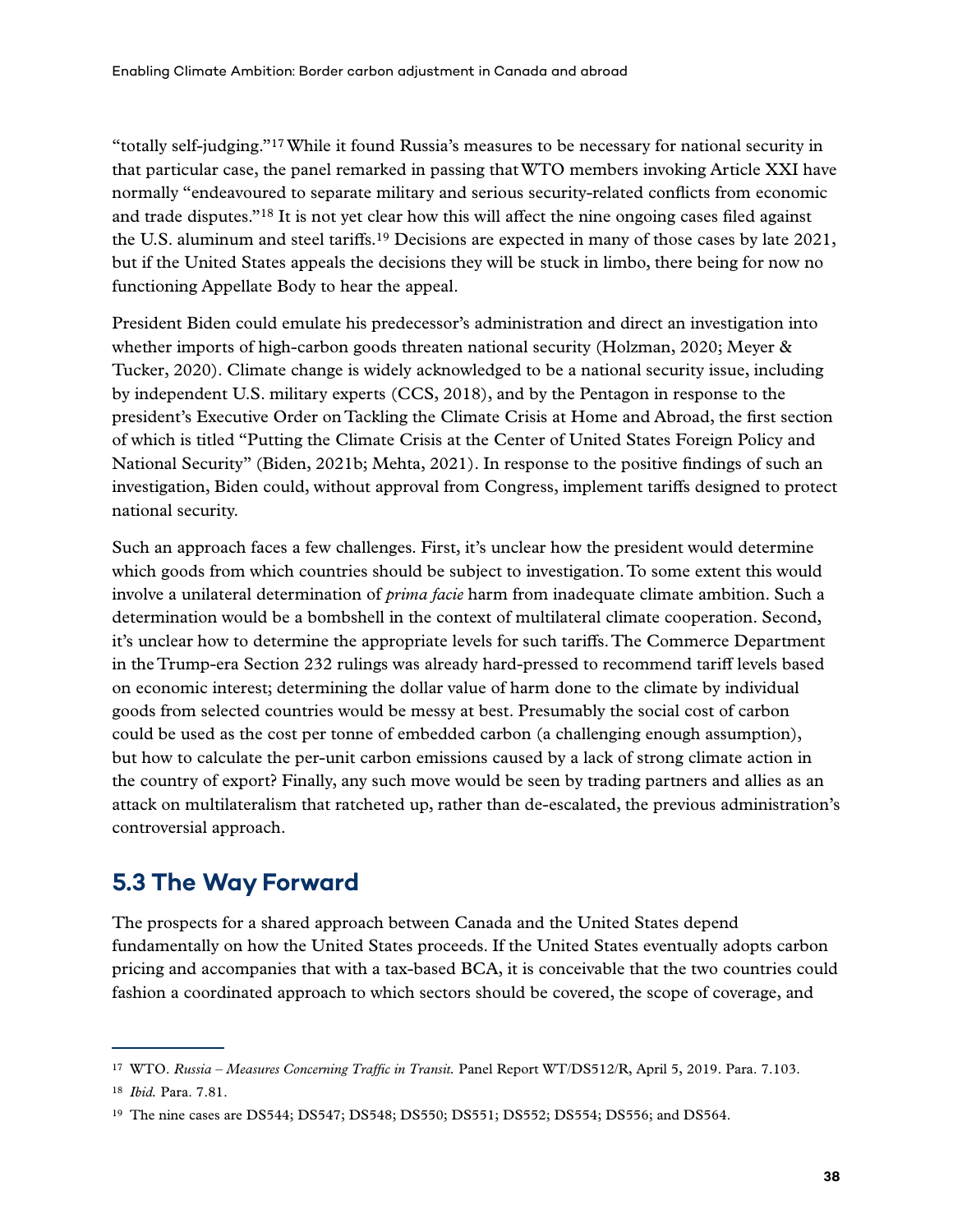appropriate crediting arrangements for each others' regimes. This would be no small feat, but it would be feasible.

Absent U.S. carbon pricing, the best prospects for cooperation going forward may be in the area of low-carbon standards. The two countries could cooperate on designating sectors and goods to which such standards should apply, and on setting a timetable of benchmarks. Perhaps they could even cooperate on research, development, and deployment of low-carbon technologies in those sectors. Such standards might be complemented by other measures designed to ensure a market for low-carbon goods, coordinated between the two countries, such as government procurement. And they might be underpinned by joint research and development in low-carbon technologies and processes.

It is hard to envision a cooperative agenda if the United States decides to pursue a regulationsbased BCA as described above, or a strategy of Section 232 tariffs. In the case of the former, it would be orders of magnitude more difficult to credit for underlying regulations than it would be for carbon pricing regimes, as noted above. Section 232 tariffs would arguably involve a deliberate decision by the United States to act unilaterally.

Given the many challenges outlined above—not to mention the political challenges of a divided federal government—it seems possible that the United States may not ultimately implement any sort of BCA. If that happens, would it still be feasible for Canada to do so unilaterally, given our special economic and political relationship?

While acting without our largest trading partner would be challenging, not acting comes with its own problems. It is hard to imagine Canada continuing to increase its climate ambition without effective policies to address leakage and competitiveness concerns, particularly in the event that the U.S. policies surveyed above do not impose much in the way of carbon costs on U.S. producers. In a go-it-alone scenario, Canada would need to find ways to engage our American counterparts so as to reduce strain on the overall economic relationship.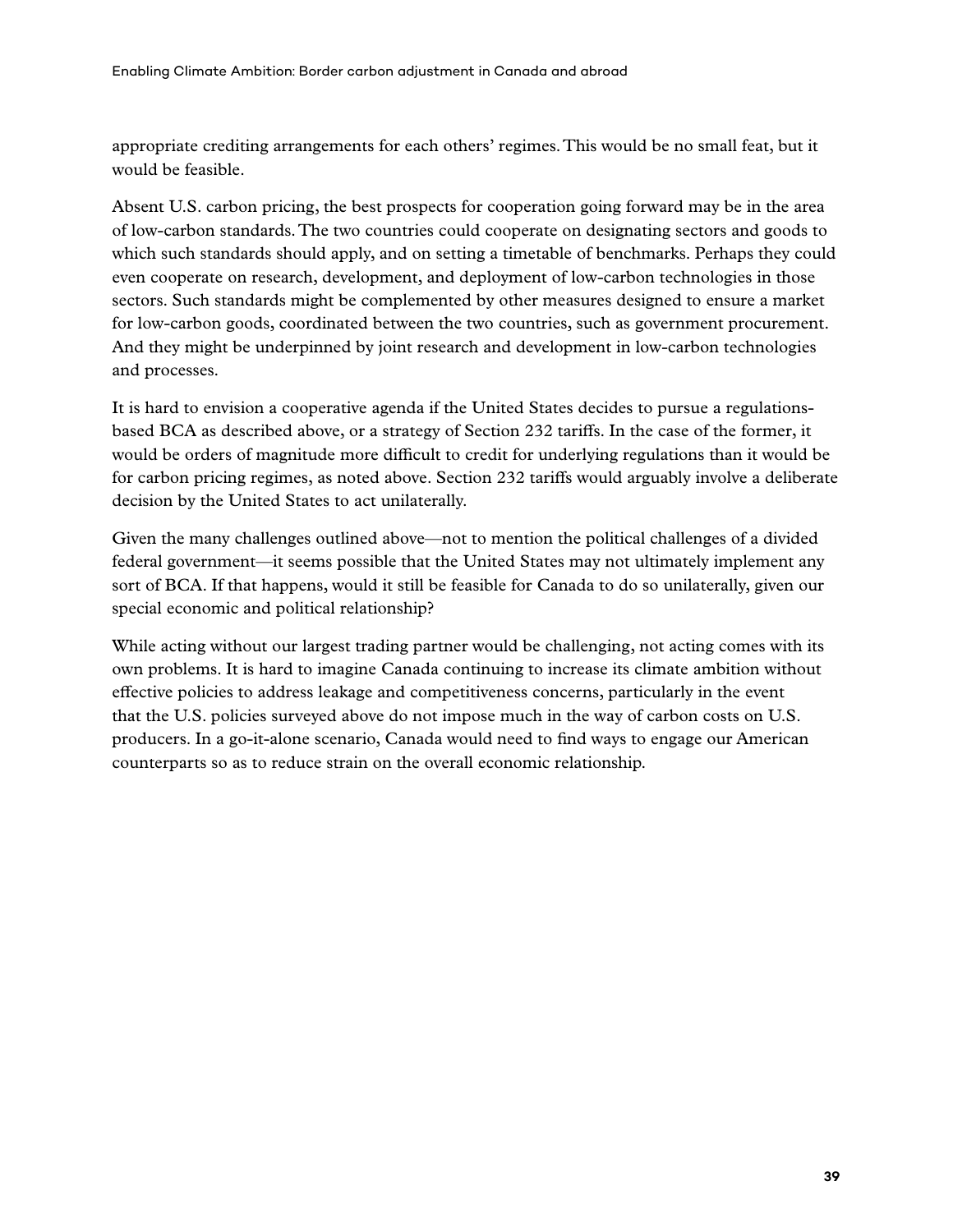# <span id="page-50-0"></span>**6.0 The EU CBAM**

This section will survey the ongoing developments in the European Union with respect to its proposed CBAM, and will consider what they mean for Canada, and for the prospects of a shared agenda going forward.

### **6.1 Current Developments**

The European Union's interest in a border carbon adjustment mechanism—called a Carbon Border Adjustment Mechanism or CBAM in the current EU discussions—dates back well over a decade (for some member states), but the current push has roots in the European Union's strengthened climate ambition, as elaborated in the EU Green Deal (European Commission, 2019a). That plan sees the European Union reducing its GHG emissions by at least 55% below 1990 levels by 2030, and the achievement of net-zero emissions by 2050. It is a distinctly more ambitious trajectory than has been enunciated previously in the European Union, and one of the most ambitious plans globally.

The EU Green Deal is an overarching plan for transformation, comprised of many elements. A non-exhaustive list includes:

- Climate action, including the 2050 and 2030 targets and a climate law in which they are enshrined.
- Clean energy, including decarbonization of the electricity grid, smart infrastructure, and addressing energy poverty.
- Sustainable industry, including industrial policy efforts aimed at furthering a circular economy and growth in green sectors of the future.
- Building and renovation, including strengthened standards for building energy efficiency, incentives, and regulatory facilitation for widespread retrofitting.
- Sustainable mobility, including a push on multi-modal transport, reform of fossil fuel subsidies, promotion of clean fuels, and strengthened  $CO<sub>2</sub>$  standards for automobiles.
- Sustainable agriculture, including a "Farm to Fork" program of initiatives to increase standards on animal welfare, and for increased environmental stewardship including a push for lower-input farming models.
- Ecosystems and biodiversity, including a new biodiversity strategy and a forest strategy, and a focus on blue economy.
- Eliminating pollution, including regulatory revisions to strengthen monitoring, reporting, prevention, and remediation of pollution from air, water, soil, and consumer products.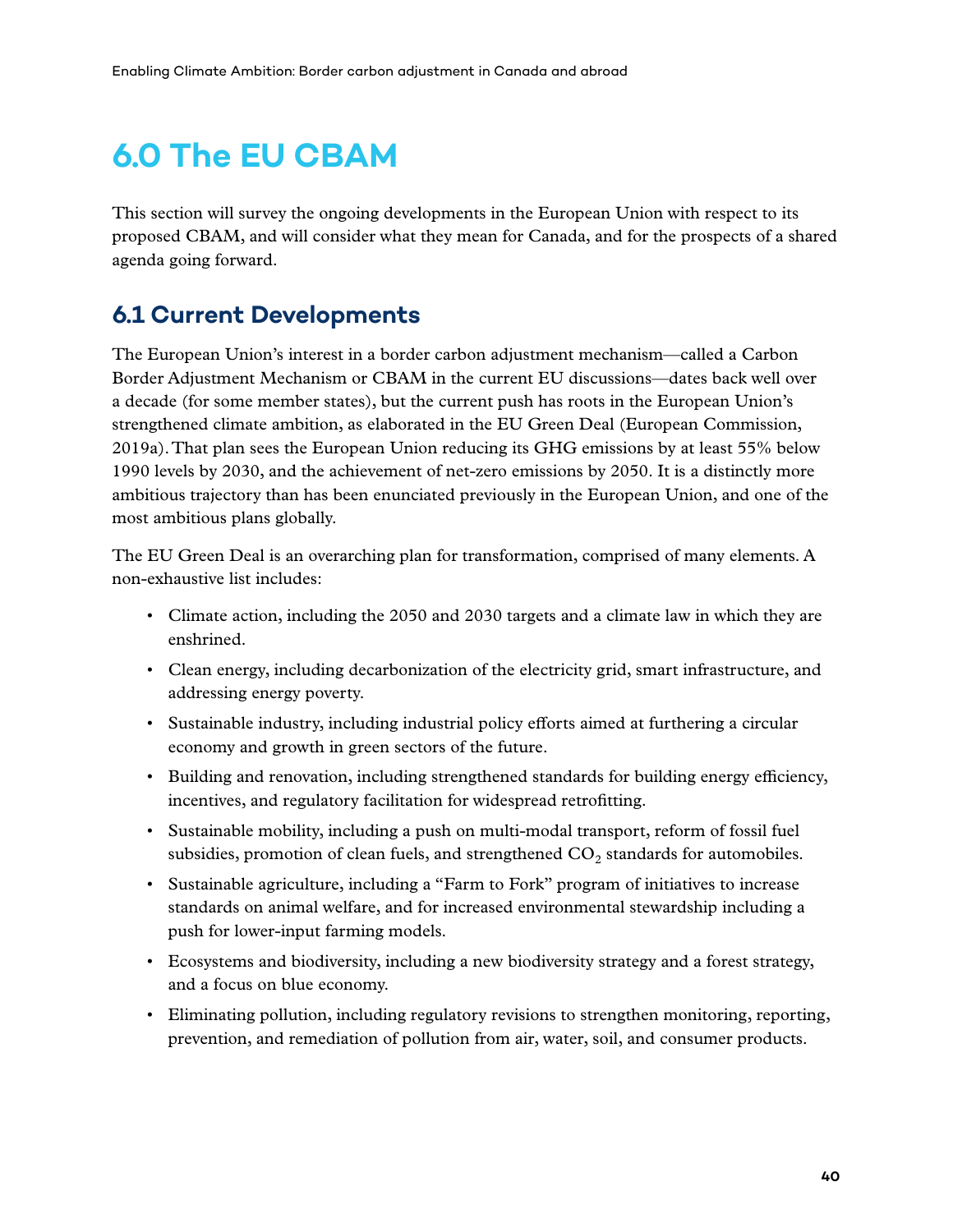- Green finance, including creating new institutions to help finance various elements of the Green Deal, support for a "just transition", and efforts to mobilize private sector finance in support of the Green Deal.
- Research and innovation, including a push under the Horizon Europe program for innovation to underlie the Green Deal's transformation objectives, and stimulate economic growth.

Climate action is a central part of the Green Deal, with links to almost all the other elements. And a central part of that climate action is a proposal to address the potential for leakage, in the context of uneven global climate ambition. From the EU Green Deal proposal:

"Should differences in levels of ambition worldwide persist, as the EU increases its climate ambition, the Commission will propose a carbon border adjustment mechanism, for selected sectors, to reduce the risk of carbon leakage. This would ensure that the price of imports reflect more accurately their carbon content. This measure will be designed to comply with World Trade Organization rules and other international obligations of the EU. It would be an alternative to the measures that address the risk of carbon leakage in the EU's Emissions Trading System."

The current carbon pricing regime in the European Union is its emissions trading system (ETS), a cap-and-trade scheme in existence since 2005 and now entering its fourth phase. At present, that scheme addresses the risk of leakage by freely allocating emissions allowances to covered firms, benchmarked at the sectoral 90th percentile of best practice in emissions intensity. Those firms producing at the benchmark intensity for their sectors will have just enough free allocation to cover operations, the top 10% will have excess emission allowances to sell, and those not meeting the benchmark will need to buy. The result, as with the Canadian OBPS, is that there are still incentives for decarbonization, but firms are less vulnerable to the international competition that might give rise to leakage.

That system of protection has worked fine in previous phases, but is widely seen as inadequate in the context of ramped-up climate ambition. At a practical level, as the overall cap under the ETS is reduced, other things being equal, some projections see the number of free allocations actually exceeding the cap by the mid 2030s (Marcu, Vangenechten, et al., 2020).<sup>20</sup> For another thing, the path to net-zero will demand costly investments in new technology rather than marginal improvements, and a carbon price muted by free allocation is seen as unable to impel those kinds of investments. Thus the interest in pursuing a CBAM, which aims to allow the full carbon price to be transmitted to domestic producers and consumers, while minimizing leakage risk.

The European Commission has mandated itself to produce a proposal on CBAM by June 2021, together with a raft of other proposals on initiatives related to the 2030 target—a package known

<sup>&</sup>lt;sup>20</sup> In fact under current rules, exceeding the cap is impossible; a cross-sectoral correction factor kicks in as the cap declines, to also lower the supply of allowances across the various sectors when it exceeds a maximum percentage of the cap.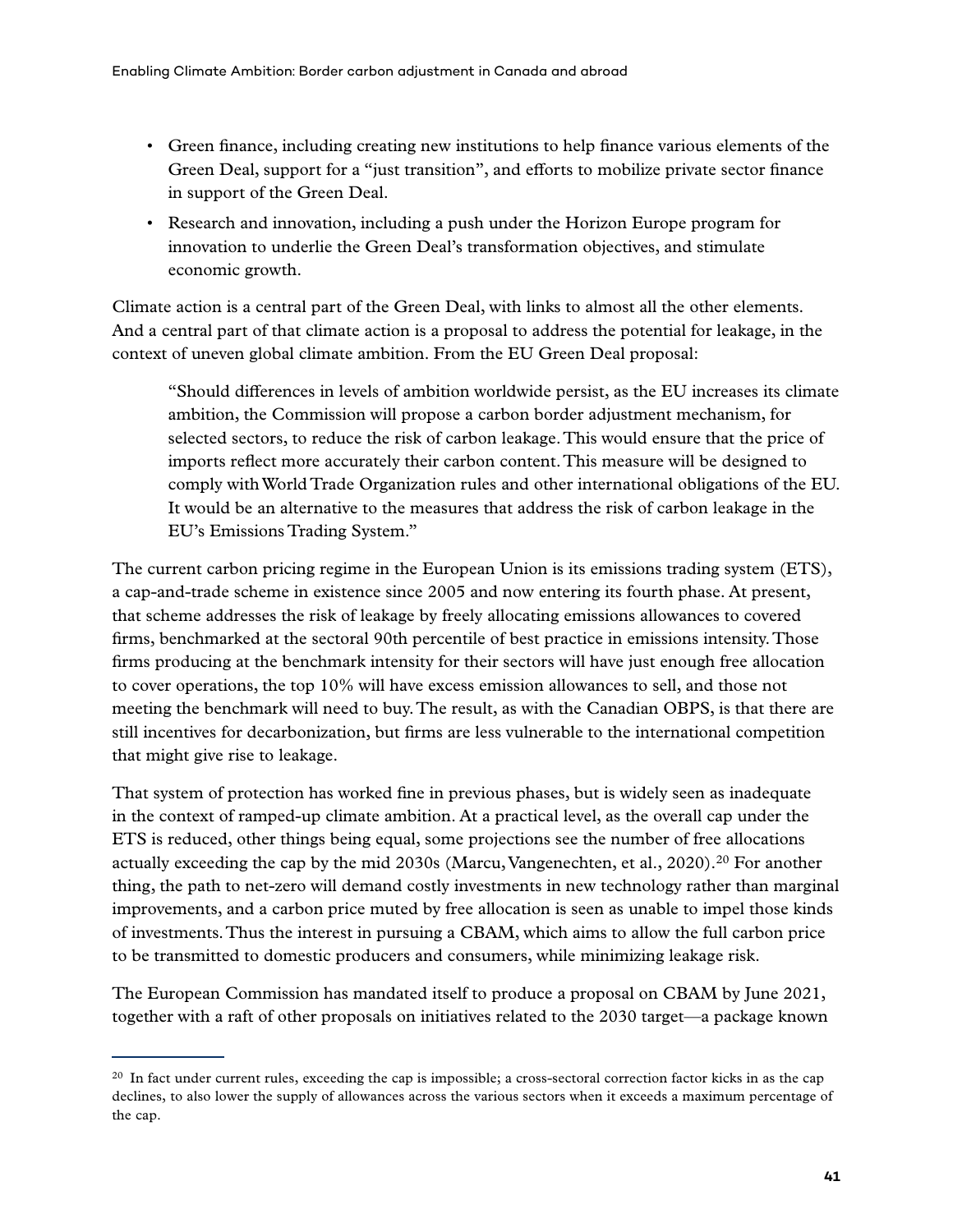as "Fit for 55." To feed into the CBAM proposal it convened two sets of public consultations and is conducting internal impact assessments. Also important in the timeline: in May 2020 the European Commission included revenue from the CBAM (at EUR 5 billion to EUR 14 billion per year) as part of its next multiannual financial framework (running until 2027), designating it as a source of funds for the EU Recovery Plan ("Next Generation EU"). This budget was confirmed in special European Council meetings in July 2020. As well, rather than waiting for the Commission's proposal, the European Parliament in March 2021 approved its own vision of what an EU CBAM should look like (European Parliament, 2021).

When the Commission's proposal is released, the next legislative step will be approval by the European Parliament and the European Council. There will be a process of negotiation and accommodation before any such approval is effected. The target date for implementation of a CBAM in the European Union is 2023.

At this point, we know little about the shape of the Commission's proposal. A widely circulated draft, leaked a month before the proposal was due, had it covering five sectors—cement, electricity, fertilizers, iron and steel, and aluminum—and constituted in a two-year pilot phase, with full implementation starting in 2026. As described in the leak, it would credit for foreign price-based policies and would exempt only those countries with emissions trading systems linked to the ETS. It asks importers for actual data on emissions, and where that data is not forthcoming would assign a (relatively punitive) default emission intensity equal to the 10th percentile worst performers in the EU. Per the leaked draft, revenues will be retained by the Commission as "own resources," to be used to finance post-COVID recovery. Free allocation seems likely to be retained at least in the pilot phase, with the CBAM covering only that portion of carbon costs that free allocation doesn't cover. While these details are indicative, they aren't a reliable predictor of the details of the proposal, and they certainly can't predict the final agreement that the European Council, Commission, and Parliament will reach. The Commission has been intensely lobbied by EITE industry representatives on a few key issues, including:

- They argue that free allocation should not simply be removed when a CBAM is introduced. For one thing, they are concerned that the CBAM will be found WTO-illegal, and they will be left with no protection. For another, they note that export coverage by a CBAM would be WTO-illegal, the ETS being a regulatory instrument, and so they need some protection from leakage in global markets. The leaked draft kicks this can down the road, referring to the forthcoming proposals for reform of the ETS, but seems to guarantee that free allocation will be maintained.
- They argue that the CBAM would be unsuitable to sectors with high indirect costs, such as non-ferrous metals (chiefly aluminum), unless it covers scope 2 emissions. The draft proposal covers scope 2 emissions.
- They argue that sectors with long and complex downstream value chains are at risk of leakage not just at the upstream, where the major emissions occur, but also downstream, where the costs are passed through. An effective CBAM must, in their view, cover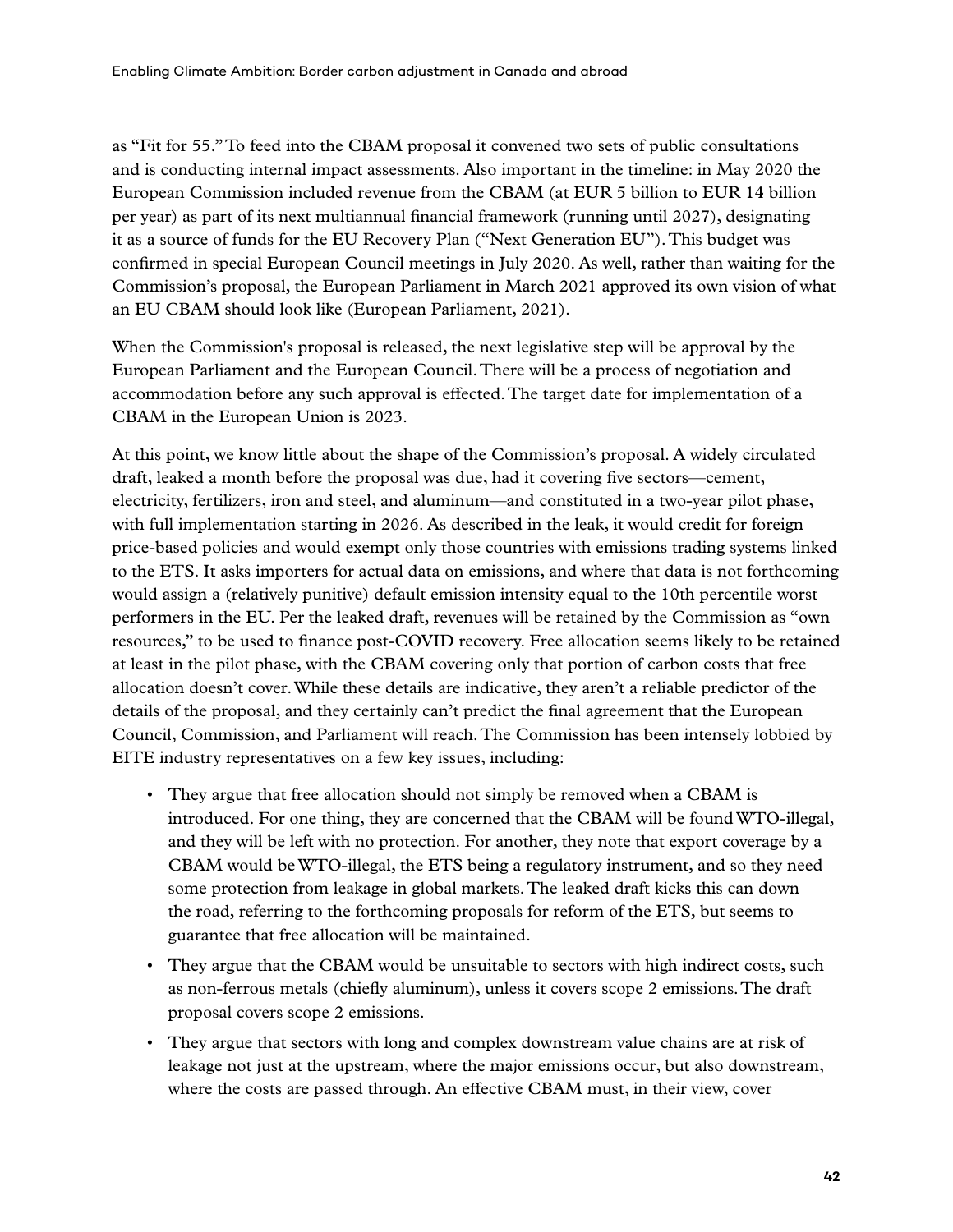<span id="page-53-0"></span>downstream sectors and allow coverage of scope 3 emissions from embodied carbon in inputs. The draft proposal does cover scope 3 emissions.

### **6.2 The Way Forward**

From Canada's perspective there are three sets of issues going forward. The first is ensuring that any CBAM is fairly elaborated, in ways that do not unduly penalize foreign producers. This would involve consultation after the Commission's proposal is tabled in June 2021, and should be informed by meaningful private-sector consultations within Canada, though the timelines will be tight. The main issues would include:

- Securing fair crediting for foreign climate policies such as Canada's OBPS.
- Avoiding the double protection that might come from the co-existence of free allocation and a CBAM.
- Ensuring that, if a default emissions intensity is assumed, there are fair and effective facilities for challenging the benchmark.

The second set of issues centres on a cooperative agenda going forward. Canada and the European Union share climate ambition, share a price-based regulatory approach, and share an interest in ensuring that this approach is not undermined by leakage. It should be possible to cooperate in ways that benefit both jurisdictions, making the efforts in this space more international and less unilateral, for example by:

- Agreeing on best practices in technical and substantive areas, such as calculating embodied emissions, setting benchmarks, crediting practice, use of revenue, etc.
- Agreeing on interpretations of trade law under the Comprehensive Economic and Trade Agreement  $(CETA)^{21}$  that govern the elaboration and implementation of BCA. Such interpretations would not alter the WTO-based rights and obligations of non-CETA parties, but they would help facilitate the process of bringing the necessary discussions into the WTO.
- Reviewing the experience of BCA/CBAM mechanisms in practice, should they be implemented, for example in the CETA's Committee on Sustainable Development, which has a mandate to discuss, among other things, "trade-related aspects of the current and future international climate change regime, as well as domestic climate policies and programmes relating to mitigation and adaptation, including issues relating to carbon markets, ways to address adverse effects of trade on climate …"22

The third set of issues involves helping, where possible, to prepare Canada's domestic firms for the application of the European Union's CBAM, through information sharing,

<sup>&</sup>lt;sup>21</sup> The CETA is a free trade agreement between Canada and the European Union. It entered into force provisionally in 2017.

 $22$  Listed as an area on which the Parties commit to cooperate (CETA Article 24.12).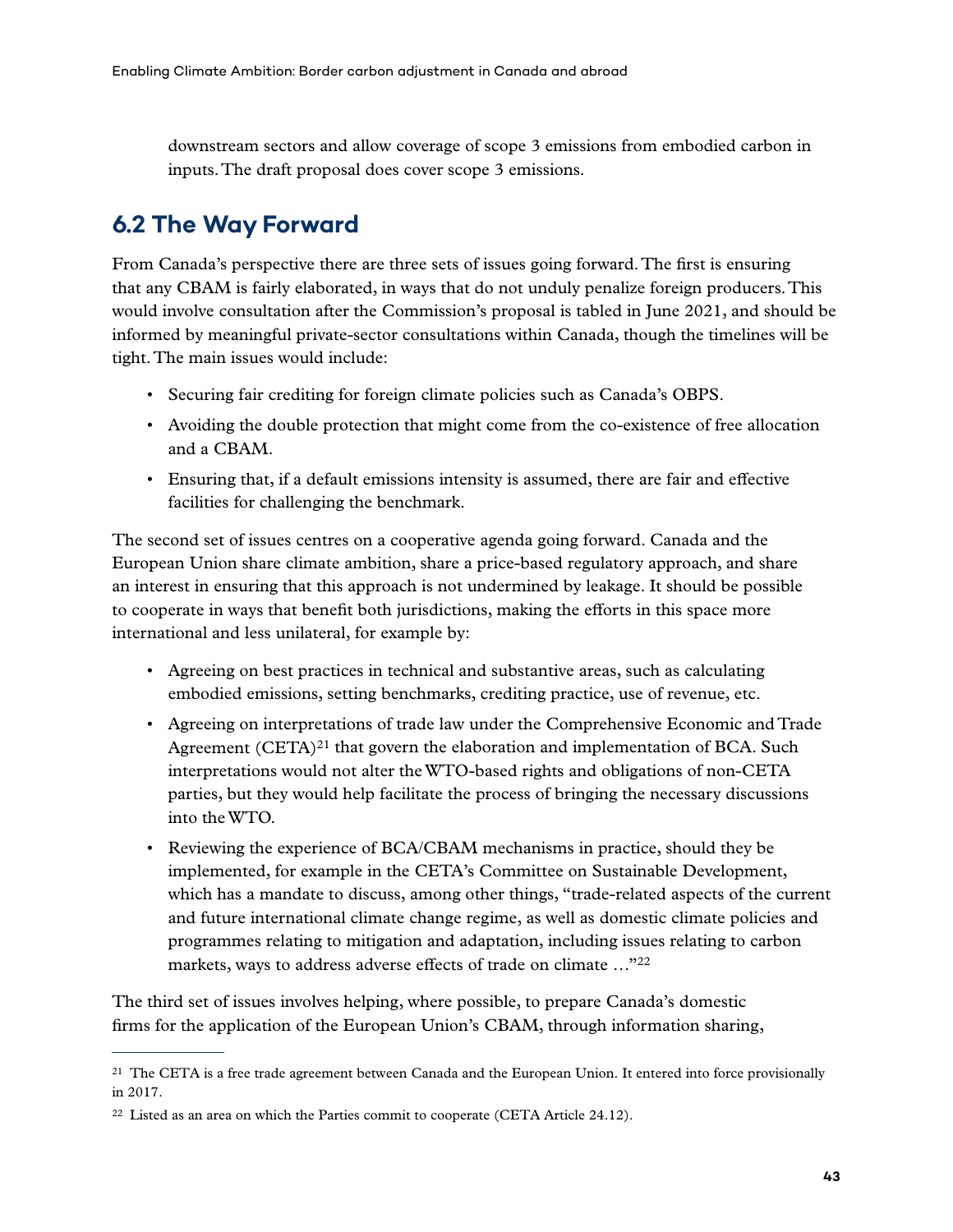technical assistance, and capacity building. It is impossible to predict what sort of assistance will be appropriate in ignorance of the CBAM's final shape, but setting up the channels of communication during internal consultations will help prime the Canadian government to play a valuable role in this space when the time comes.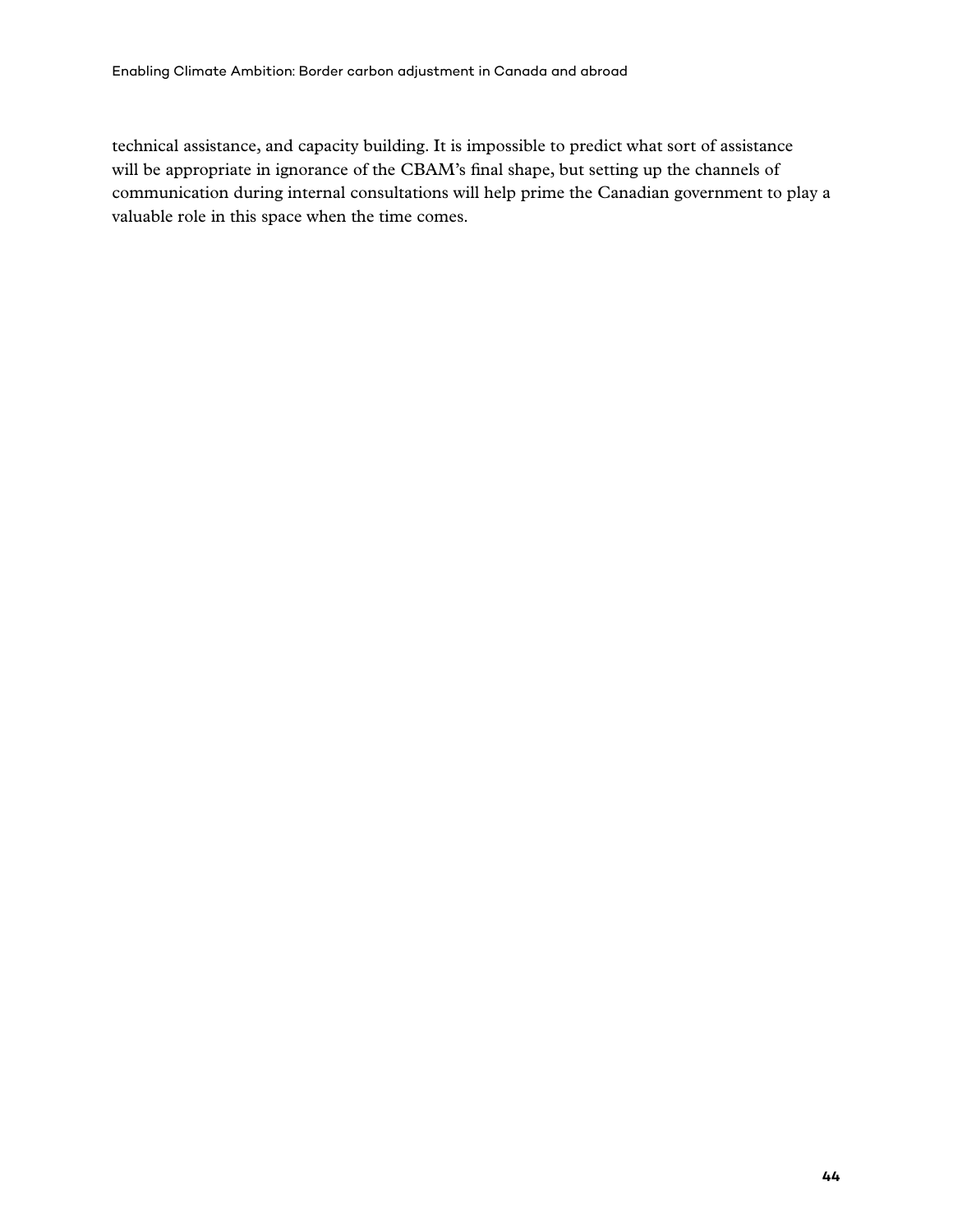# <span id="page-55-0"></span>**7.0 Recommendations**

**1. Coordinate with key trading partners:** The European Union seems certain to implement a CBAM, perhaps by 2023. The United States seems likely to implement some similar instrument, though at this point we don't know what that might look like. Given the relatively small size of the Canadian economy and our reliance on trade with these economies—especially the United States—Canada should work in close coordination with both of them.

With respect to the European Union's CBAM, we should be pushing for crediting for foreign carbon pricing, mechanisms for Canadian producers to challenge any default emissionsintensity assumptions, and assurances that EU firms will not be double protected by CBAM and free allowances.

With respect to the United States, we should argue against the use of Section 232 tariffs, and seek a collaborative approach to the extent that we can in the absence of U.S. carbon pricing (e.g. harmonized low-carbon standards).

If Canada implements a BCA, we should aim to minimize design differences with the systems being developed by our peers, to the extent possible given our different underlying climate policies. At a minimum, we should aim to agree on best practices in areas like measuring embodied carbon in traded goods, crediting for foreign pricing, and setting default values for embodied carbon. Ideally such agreements would serve as a basis for broader international agreement; as international climate ambition ramps up, Canada, the United States, and the European Union will not be the only jurisdictions considering BCA.

**2. Consult broadly:** A Canadian BCA would have significant impacts on the Canadian economy, and would affect different sectors quite differently. It is thus essential that the federal government closely consult with industry and other stakeholder groups as it designs its policy. But the government should also go further, consulting closely with provincial governments as well as all major federal political parties. Encouragingly, the NDP, the Green Party, and the Conservative Party have all spoken positively about the prospect for a border carbon adjustment. Engaging these parties—as well as the Bloc Québecois and provincial governments—could help build political consensus on BCAs, ensuring they are politically durable. Meaningful consultation garners buy-in, and minimizes the risks that a BCA could be dismantled following a change in government. Of course, consultation does not mean consensus, and the federal government will need to balance the need for generating buy-in with the need to act efficiently.

**3. Simplify where possible:** Designing a BCA involves many complicated considerations. The need to satisfy a wide array of stakeholders will also create the temptation to design bespoke rules for each industry, or even each trading partner. While the final design of any BCA will inevitably be quite complex, Canada policymakers should attempt, as much as possible, to make design choices that offer clarity and relative simplicity. Among other benefits, this will be easier to administer and reduce the costs imposed on businesses who are required to comply. A good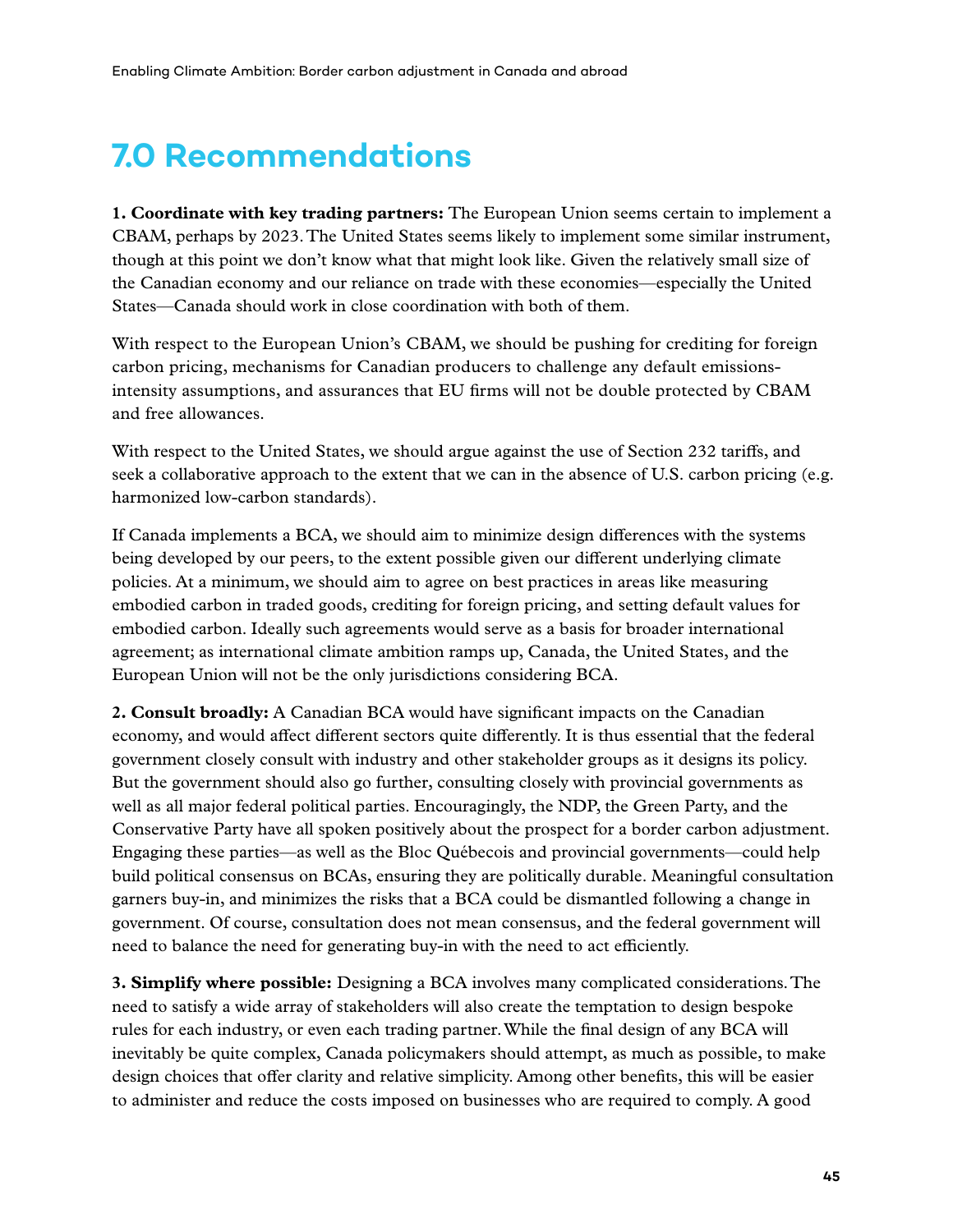example involves the benchmark approach to evaluating embodied emissions. While this system risks letting higher emitters off too easily, the simplicity of this approach is a major advantage relative to a product-based approach.

**4. Future-proof the design:** The BCA system should be designed to accommodate potential changes in the domestic carbon pricing system. In particular, the system should be designed to work both with the output-based pricing system that exists today as well as the likely future scenario in which industrial emitters face the full carbon price in combination with a BCA. Beyond full carbon pricing, there are other policy design changes that might occur, such as the sectors that fall under the BCA, the benchmark stringency applied to individual sectors, as well as other details that might be changed by the provinces and territories that administer most of the industrial pricing systems in operation around the country.

**5. Start now:** Designing a BCA would take several years, and the carbon pricing regime that BCA would support is already moving ahead on its own ambitious timetable. Furthermore, the European Union is aiming to have its BCA in place by 2023, with international consultations starting in mid-2021. There is little time to waste. If Canada wants to have a BCA to help it avoid leakage, and accelerate the transition to a low-carbon economy, it should start developing that regime now.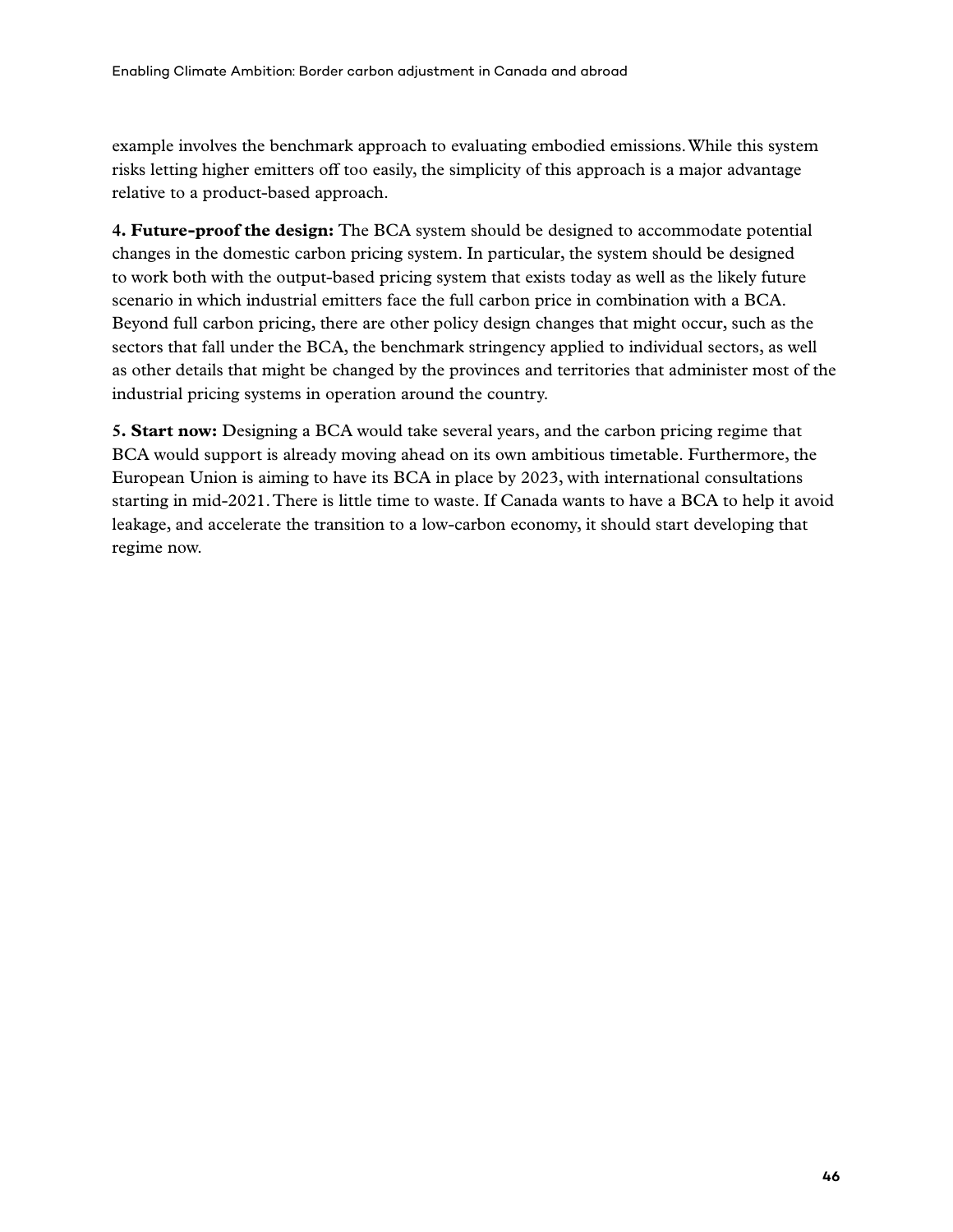# <span id="page-57-0"></span>**8.0 Conclusions**

Canada's climate ambition, with a net-zero target for 2050 and a roadmap to a significant carbon price, means that sooner or later we will have to grapple with how best to reduce emissions while avoiding leakage and maintaining competitiveness. BCA is one obvious choice for trying to meet these objectives.

A BCA is a powerful tool but it is no silver bullet. This report aims to help policymakers understand the complex policy decisions that lie ahead in designing a BCA, and the importance of clarifying and balancing potentially competing objectives. Even the best-designed BCA should be seen as one tool in a suite of policies and measures that aim to prevent leakage and protect competitiveness. Depending on the policy objective, a BCA will need to be complemented by other policies to support competitiveness, such as government procurement, financial support, and investments in research, development, and deployment of low-carbon technologies and processes.

If Canada acts wisely, and coordinates with its international peers, it can help to accelerate the arrival of a day when enough major economies have established domestic carbon pricing, or its equivalent, to make concerns about leakage and competitiveness insignificant. But in the meantime, Canada needs to both explore its own options for enabling high climate ambition, and be prepared for others to do the same.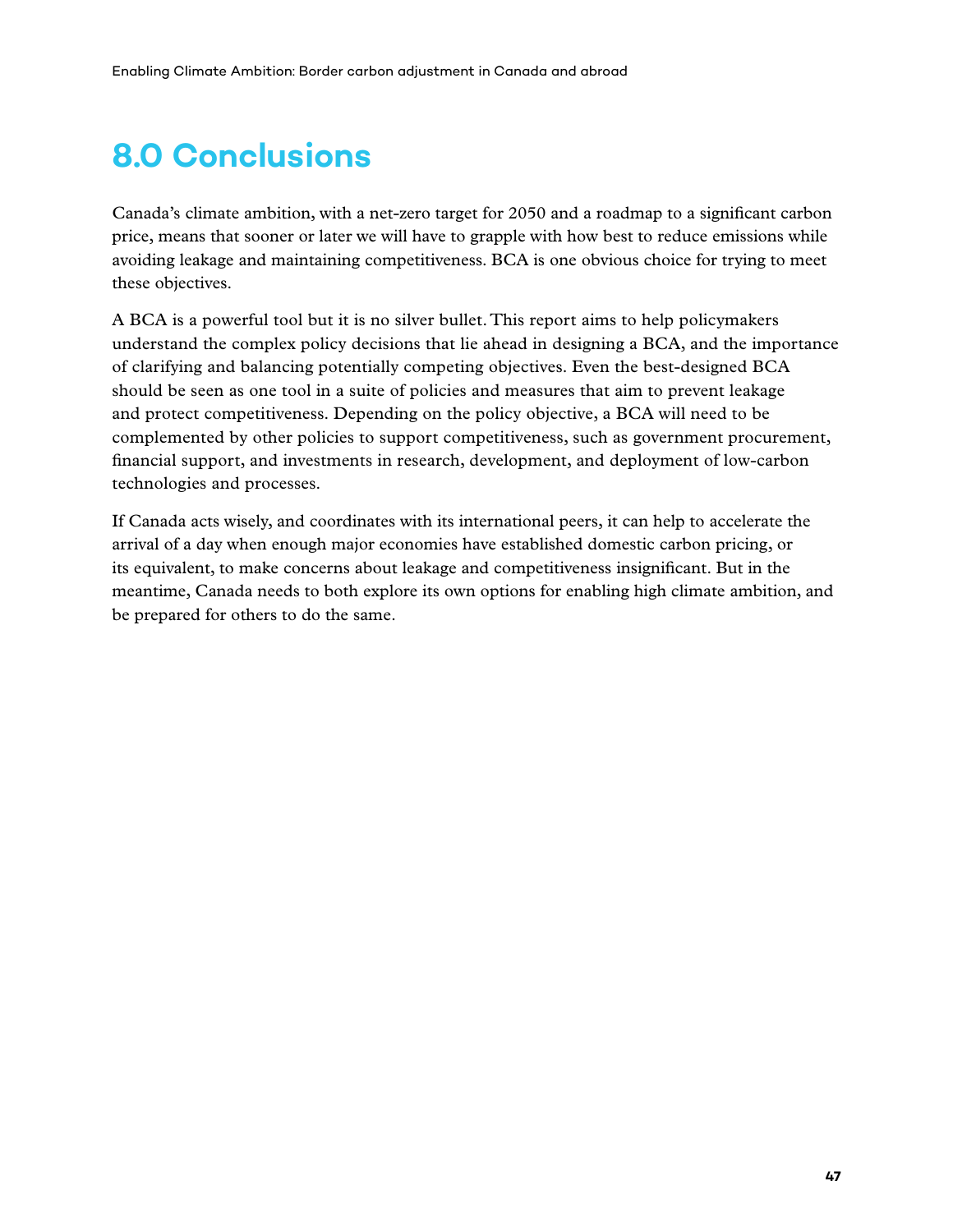# <span id="page-58-0"></span>**References**

- Biden, J. R. Jr. (2020a). *Plan for Climate Change and Environmental Justice.* Joe Biden for President: Official Campaign Website.<https://joebiden.com/climate-plan/>
- Biden, J. R. Jr. (2020b). *The Biden Plan to Build a Modern, Sustainable Infrastructure and an Equitable Clean Energy Future.* Joe Biden for President: Official Campaign Website. [https://](https://joebiden.com/clean-energy/) [joebiden.com/clean-energy/](https://joebiden.com/clean-energy/)
- Biden, J. R. Jr. (2021a, January 21). *Executive Order on Protecting Public Health and the Environment and Restoring Science to Tackle the Climate Crisis.* The White House. [https://www.whitehouse.](https://www.whitehouse.gov/briefing-room/presidential-actions/2021/01/20/executive-order-protecting-public-health-and-environment-and-restoring-science-to-tackle-climate-crisis/) [gov/briefing-room/presidential-actions/2021/01/20/executive-order-protecting-public-health](https://www.whitehouse.gov/briefing-room/presidential-actions/2021/01/20/executive-order-protecting-public-health-and-environment-and-restoring-science-to-tackle-climate-crisis/)[and-environment-and-restoring-science-to-tackle-climate-crisis/](https://www.whitehouse.gov/briefing-room/presidential-actions/2021/01/20/executive-order-protecting-public-health-and-environment-and-restoring-science-to-tackle-climate-crisis/)
- Biden, J. R. Jr. (2021b, January 27). *Executive Order on Tackling the Climate Crisis at Home and Abroad.* The White House. [https://www.whitehouse.gov/briefing-room/presidential](https://www.whitehouse.gov/briefing-room/presidential-actions/2021/01/27/executive-order-on-tackling-the-climate-crisis-at-home-and-abroad/)[actions/2021/01/27/executive-order-on-tackling-the-climate-crisis-at-home-and-abroad/](https://www.whitehouse.gov/briefing-room/presidential-actions/2021/01/27/executive-order-on-tackling-the-climate-crisis-at-home-and-abroad/)
- Biden, J. R. Jr. (2021c). *The American Jobs Plan.* [https://www.whitehouse.gov/briefing-room/](https://www.whitehouse.gov/briefing-room/statements-releases/2021/03/31/fact-sheet-the-american-jobs-plan/) [statements-releases/2021/03/31/fact-sheet-the-american-jobs-plan/](https://www.whitehouse.gov/briefing-room/statements-releases/2021/03/31/fact-sheet-the-american-jobs-plan/)
- Bueckert, D. (2007, March 22). Baird warns Canadian firms off trading in emissions credits. *The Globe and Mail.* [https://www.theglobeandmail.com/news/national/baird-warns-canadian-firms](https://www.theglobeandmail.com/news/national/baird-warns-canadian-firms-off-trading-in-emissions-credits/article20395148/)[off-trading-in-emissions-credits/article20395148/](https://www.theglobeandmail.com/news/national/baird-warns-canadian-firms-off-trading-in-emissions-credits/article20395148/)
- CCS. (2018). *Military Expert Panel Report: Sea Level Rise and the U.S. Military's Mission.* Center for Climate and Security. [https://climateandsecurity.files.wordpress.com/2018/02/military](https://climateandsecurity.files.wordpress.com/2018/02/military-expert-panel-report_sea-level-rise-and-the-us-militarys-mission_2nd-edition_02_2018.pdf)[expert-panel-report\\_sea-level-rise-and-the-us-militarys-mission\\_2nd-edition\\_02\\_2018.pdf](https://climateandsecurity.files.wordpress.com/2018/02/military-expert-panel-report_sea-level-rise-and-the-us-militarys-mission_2nd-edition_02_2018.pdf)
- Climate Leadership Council. (2019). *Bipartisan Climate Roadmap.* [https://clcouncil.org/](https://clcouncil.org/Bipartisan-Climate-Roadmap.pdf) [Bipartisan-Climate-Roadmap.pdf](https://clcouncil.org/Bipartisan-Climate-Roadmap.pdf)
- Cosbey, A., Wooders, P., Droege, S., Fischer, C., Reinaud, J., Stephenson, J., & Weischer, L. (2012). *A Guide for the Concerned: Guidance on the elaboration and implementation of border carbon adjustment.* ENTWINED. [https://www.iisd.org/publications/guide-concerned-guidance](https://www.iisd.org/publications/guide-concerned-guidance-elaboration-and-implementation-border-carbon-adjustment)[elaboration-and-implementation-border-carbon-adjustment](https://www.iisd.org/publications/guide-concerned-guidance-elaboration-and-implementation-border-carbon-adjustment)
- Cosbey, Aaron, & Mavroidis, P. C. (2014). A Turquoise Mess: Green Subsidies, Blue Industrial Policy and Renewable Energy: The Case for Redrafting the Subsidies Agreement of the WTO. *Journal of International Economic Law, 17*(1), 11–47. <https://doi.org/10.1093/jiel/jgu003>
- Environment and Climate Change Canada. (2020). *National Inventory Report 1990–2018: Greenhouse Gas Sources and Sinks in Canada. Canada's Submission to the United Nations Framework Convention on Climate Change.* [http://www.publications.gc.ca/site/eng/9.506002/](http://www.publications.gc.ca/site/eng/9.506002/publication.html) [publication.html](http://www.publications.gc.ca/site/eng/9.506002/publication.html)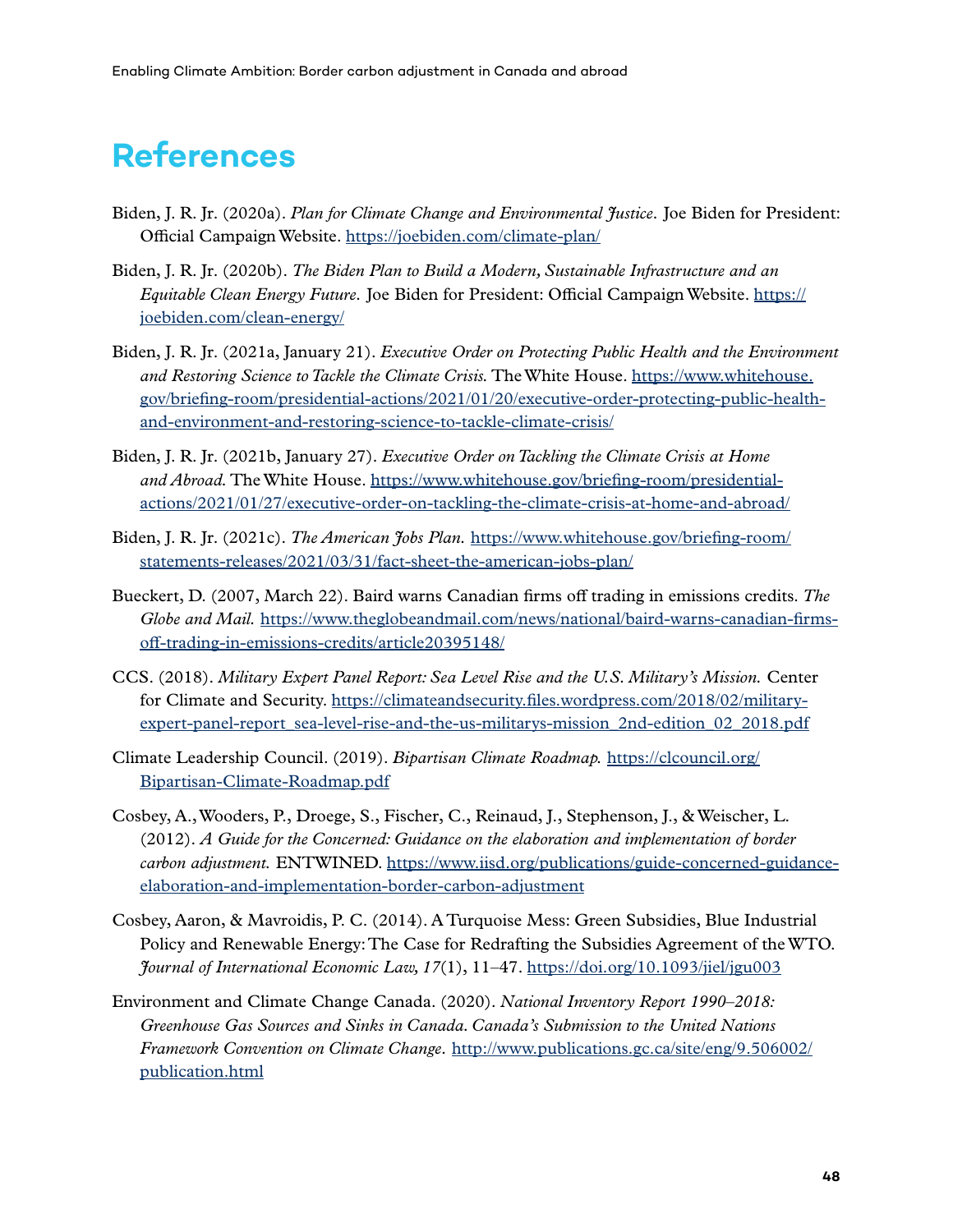- European Commission. (2019a). *The European Green Deal: Communication from The Commission to the European Parliament, the European Council, the Council, the European Economic and Social Committee and the Committee of the Regions.* [https://eur-lex.europa.eu/resource.](https://eur-lex.europa.eu/resource.html?uri=cellar:b828d165-1c22-11ea-8c1f-01aa75ed71a1.0002.02/DOC_1&format=PDF) [html?uri=cellar:b828d165-1c22-11ea-8c1f-01aa75ed71a1.0002.02/DOC\\_1&format=PDF](https://eur-lex.europa.eu/resource.html?uri=cellar:b828d165-1c22-11ea-8c1f-01aa75ed71a1.0002.02/DOC_1&format=PDF)
- European Commission. (2019b, February 27). Commission Delegated Regulation (EU) 2019/331 of 19 December 2018 determining transitional Union-wide rules for harmonised free allocation of emission allowances pursuant to Article 10a of Directive 2003/87/EC of the European Parliament and of the Council. *Official Journal of the European Union. 62*(27), 8–69. <https://eur-lex.europa.eu/legal-content/EN/TXT/PDF/?uri=OJ:L:2019:059:FULL&from=EN>
- European Parliament. (2021). *A WTO-compatible EU carbon border adjustment mechanism: European Parliament resolution of 10 March 2021 towards a WTO-compatible EU carbon border adjustment mechanism* ((2020/2043(INI))). [https://www.europarl.europa.eu/doceo/document/TA-9-2021-](https://www.europarl.europa.eu/doceo/document/TA-9-2021-0071_EN.pdf) [0071\\_EN.pdf](https://www.europarl.europa.eu/doceo/document/TA-9-2021-0071_EN.pdf)
- Eurostat. (2020). *Oil and petroleum products a statistical overview.* [https://ec.europa.eu/](https://ec.europa.eu/eurostat/statistics-explained/index.php?title=Oil_and_petroleum_products_-_a_statistical_overview&oldid=315177) eurostat/statistics-explained/index.php?title=Oil and petroleum products - a statistical [overview&oldid=315177](https://ec.europa.eu/eurostat/statistics-explained/index.php?title=Oil_and_petroleum_products_-_a_statistical_overview&oldid=315177)
- Flannery, B., Hillman, J. A., Mares, J., & Porterfield, M. C. (2020). *Framework Proposal for a US Upstream GHG Tax with WTO-Compliant Border Adjustments: 2020 Update* (No. 20–14). Resources for the Future. [https://www.rff.org/documents/2659/Framework\\_v3.pdf](https://www.rff.org/documents/2659/Framework_v3.pdf)
- Gerres, T., Haussner, M., Neuhoff, K., & Pirlot, A. (2019). *Can Government Ban Materials with Large Carbon Footprint? Legal and Administrative Assessment of Product Carbon Requirements.* DIW Berlin. [https://www.diw.de/de/diw\\_01.c.699293.de/publikationen/](https://www.diw.de/de/diw_01.c.699293.de/publikationen/diskussionspapiere/2019_1834/can_governments_ban_materials_with_large_carbon_footprint__l___and_administrative_assessment_of_product_carbon_requirements.html) diskussionspapiere/2019\_1834/can\_governments\_ban\_materials\_with\_large\_carbon footprint 1 and administrative assessment of product carbon requirements.html
- Goldman School of Public Policy. (2020). *2035: The Report.* University of California Berkeley. <https://www.2035report.com/electricity/downloads/>
- Government of Canada. (2019). Output-Based Pricing System Regulations (SOR/2019-266) Schedule 1: Industrial Activities and Output-based Standards. Justice Laws Website. [https://](https://laws.justice.gc.ca/eng/regulations/SOR-2019-266/index.html) [laws.justice.gc.ca/eng/regulations/SOR-2019-266/index.html](https://laws.justice.gc.ca/eng/regulations/SOR-2019-266/index.html)
- Government of Canada. (2020a). *Fall Economic Statement 2020: Supporting Canadians and fighting COVID-19*.<https://www.budget.gc.ca/fes-eea/2020/report-rapport/FES-EEA-eng.pdf>
- Government of Canada. (2020b). *A Healthy Environment and a Healthy Economy: Canada's strengthened climate plan to create jobs and support people, communities and the planet.* [https://](https://www.canada.ca/content/dam/eccc/documents/pdf/climate-change/climate-plan/healthy_environment_healthy_economy_plan.pdf) [www.canada.ca/content/dam/eccc/documents/pdf/climate-change/climate-plan/healthy\\_](https://www.canada.ca/content/dam/eccc/documents/pdf/climate-change/climate-plan/healthy_environment_healthy_economy_plan.pdf) environment healthy economy plan.pdf
- Government of Canada. (2021a). *Roadmap for a Renewed U.S.-Canada Partnership.* [https://pm.gc.](https://pm.gc.ca/en/news/statements/2021/02/23/roadmap-renewed-us-canada-partnership) [ca/en/news/statements/2021/02/23/roadmap-renewed-us-canada-partnership](https://pm.gc.ca/en/news/statements/2021/02/23/roadmap-renewed-us-canada-partnership)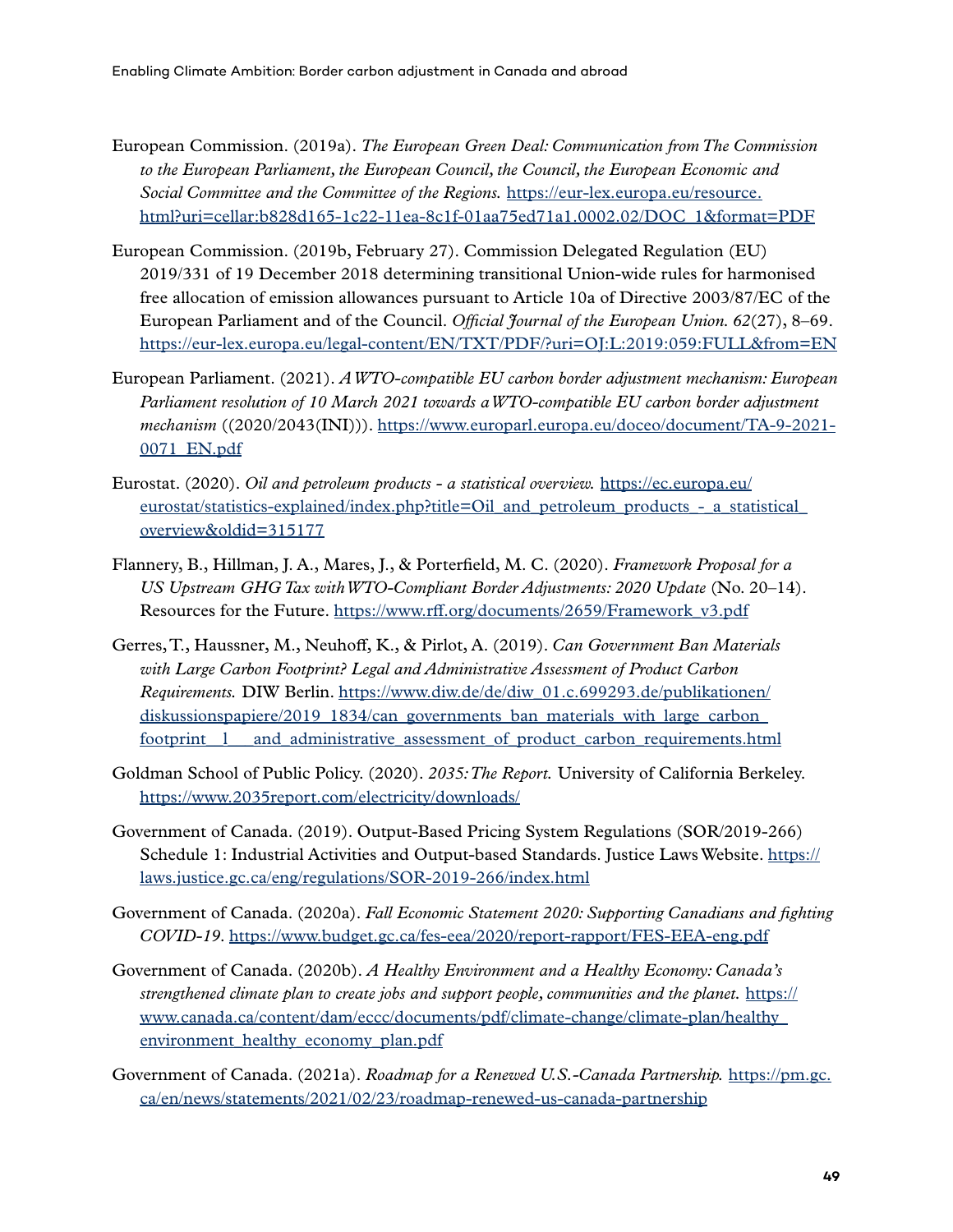- Government of Canada. (2021b). *A Recovery Plan for Jobs, Growth and Resilience: Budget 2021.*  <https://www.budget.gc.ca/2021/pdf/budget-2021-en.pdf>
- Holzer, K. (2014). *Carbon-Related Border Adjustment and WTO Law.* Edward Algar.
- Holzman, J. (2020, December 11). *Biden could seek carbon taxes with same strategy Trump used for steel, aluminum.* S&P Global: Market Intelligence. [https://www.spglobal.com/](https://www.spglobal.com/marketintelligence/en/news-insights/latest-news-headlines/biden-could-seek-carbon-taxes-with-same-strategy-trump-used-for-steel-aluminum-61685494) [marketintelligence/en/news-insights/latest-news-headlines/biden-could-seek-carbon-taxes](https://www.spglobal.com/marketintelligence/en/news-insights/latest-news-headlines/biden-could-seek-carbon-taxes-with-same-strategy-trump-used-for-steel-aluminum-61685494)[with-same-strategy-trump-used-for-steel-aluminum-61685494](https://www.spglobal.com/marketintelligence/en/news-insights/latest-news-headlines/biden-could-seek-carbon-taxes-with-same-strategy-trump-used-for-steel-aluminum-61685494)
- Lashof, D., Saha, D., Hausker, K., Carlock, G., Kennedy, K., & Clevenger, T. (2021, March 12). *Unpacking the US CLEAN Future Act.* World Resources Institute. [https://www.wri.org/](https://www.wri.org/blog/2021/03/clean-future-act-climate-crisis-us) [blog/2021/03/clean-future-act-climate-crisis-us](https://www.wri.org/blog/2021/03/clean-future-act-climate-crisis-us)
- Lavelle, M., & Fahys, J. (2021, March 8). The Petroleum Industry May Want a Carbon Tax, but Biden and Republicans are Not Necessarily Fans. *Inside Climate News.* [https://](https://insideclimatenews.org/news/08032021/carbon-tax-biden-gina-mccarthy-api-petroleum-industry-ceraweek/) [insideclimatenews.org/news/08032021/carbon-tax-biden-gina-mccarthy-api-petroleum](https://insideclimatenews.org/news/08032021/carbon-tax-biden-gina-mccarthy-api-petroleum-industry-ceraweek/)[industry-ceraweek/](https://insideclimatenews.org/news/08032021/carbon-tax-biden-gina-mccarthy-api-petroleum-industry-ceraweek/)
- Marcu, A., Mehling, M., & Cosbey, A. (2020). *Border Carbon Adjustment in the EU: Issues and Options.* European Roundtable on Climate Change and Sustainable Transition. [https://ercst.](https://ercst.org/border-carbon-adjustments-in-the-eu-issues-and-options/) [org/border-carbon-adjustments-in-the-eu-issues-and-options/](https://ercst.org/border-carbon-adjustments-in-the-eu-issues-and-options/)
- Marcu, A., Vangenechten, D., Alberola, E., Olsen, J., Caneill, J.-Y., Schleicher, S., & de Rafael, R. (2020). *2020 State of the EU ETS Report.* European Roundtable on Climate Change and Sustainable Transition. [https://secureservercdn.net/160.153.137.163/z7r.689.myftpupload.](https://secureservercdn.net/160.153.137.163/z7r.689.myftpupload.com/wp-content/uploads/2020/04/2020-State-of-the-EU-ETS-Report-Final-2.pdf) [com/wp-content/uploads/2020/04/2020-State-of-the-EU-ETS-Report-Final-2.pdf](https://secureservercdn.net/160.153.137.163/z7r.689.myftpupload.com/wp-content/uploads/2020/04/2020-State-of-the-EU-ETS-Report-Final-2.pdf)
- Mehta, A. (2021, January 19). *Austin pledges to protect civilian leadership at Pentagon.* Defense News. [https://www.defensenews.com/smr/transition/2021/01/19/austin-uses-hearing-to-push](https://www.defensenews.com/smr/transition/2021/01/19/austin-uses-hearing-to-push-back-on-civ-mil-concerns/)[back-on-civ-mil-concerns/](https://www.defensenews.com/smr/transition/2021/01/19/austin-uses-hearing-to-push-back-on-civ-mil-concerns/)
- Meyer, T., & Tucker, T. M. (2020, August 24). *Trump's Trade Strategy Points the Way to a U.S. Carbon Tariff.* Lawfare. [https://www.lawfareblog.com/trumps-trade-strategy-points-way-us](https://www.lawfareblog.com/trumps-trade-strategy-points-way-us-carbon-tariff)[carbon-tariff](https://www.lawfareblog.com/trumps-trade-strategy-points-way-us-carbon-tariff)
- OECD. (2020a). *Climate Policy Leadership in an Interconnected world: What role for border carbon adjustments?* Organisation for Economic Co-operation and Development. [https://www.oecd](https://www.oecd-ilibrary.org/environment/climate-policy-leadership-in-an-interconnected-world_8008e7f4-en)[ilibrary.org/environment/climate-policy-leadership-in-an-interconnected-world\\_8008e7f4-en](https://www.oecd-ilibrary.org/environment/climate-policy-leadership-in-an-interconnected-world_8008e7f4-en)
- OECD. (2020b). *OECD.Stat: Carbon dioxide emissions embodied in international trade.* [https://stats.](https://stats.oecd.org/Index.aspx?DataSetCode=IO_GHG_2019) [oecd.org/Index.aspx?DataSetCode=IO\\_GHG\\_2019](https://stats.oecd.org/Index.aspx?DataSetCode=IO_GHG_2019)
- Rorke, K., & Bertelson, G. (2020). *America's Carbon Advantage.* Climate Leadership Council. <https://clcouncil.org/reports/americas-carbon-advantage.pdf>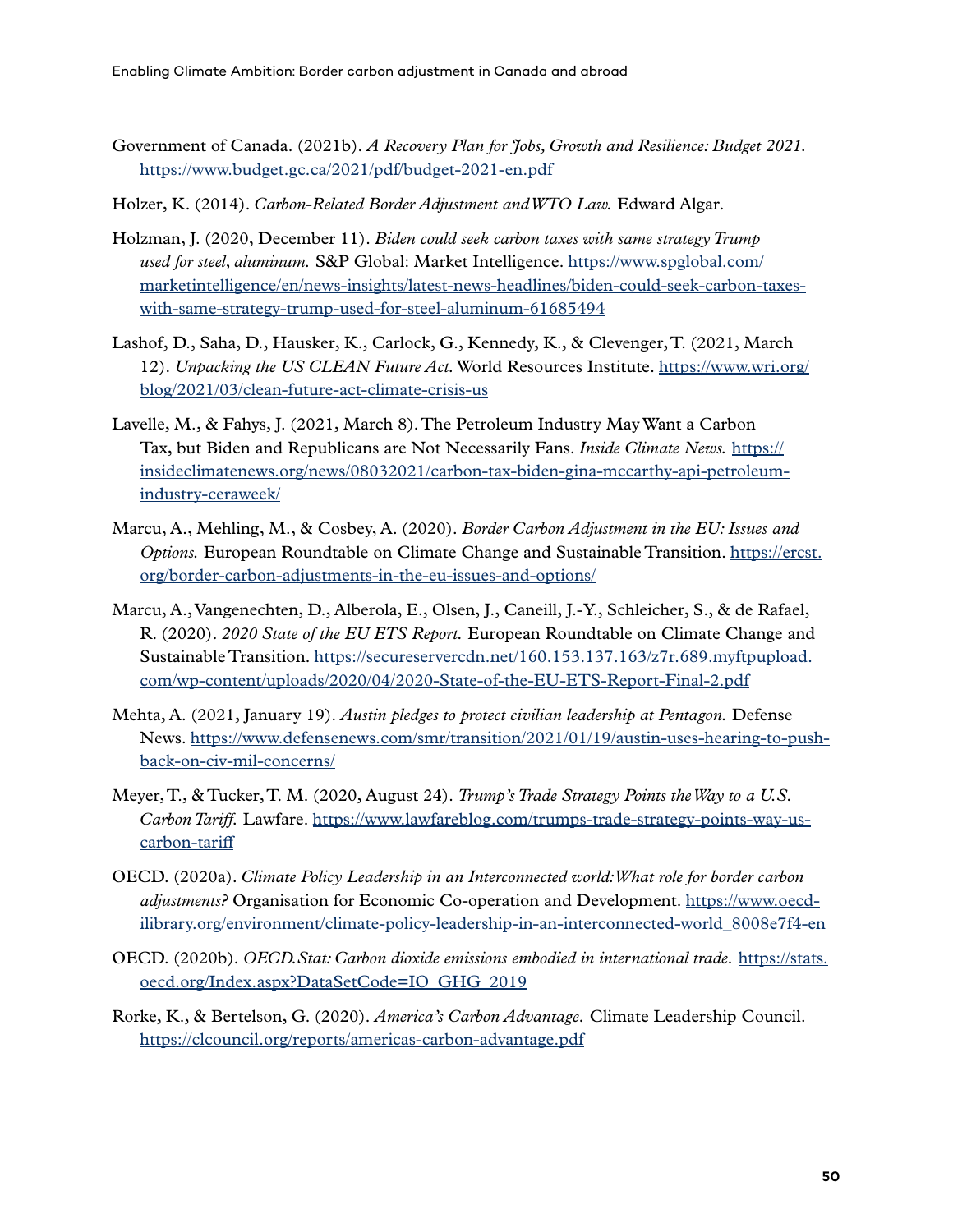- SCCE. (2019). *US reliance on Section 232 tariffs threatens international trade system* (No. 23; Report on Supply Chain Compliance 2). [https://www.jdsupra.com/legalnews/us-reliance-on-section-](https://www.jdsupra.com/legalnews/us-reliance-on-section-232-tariffs-72435/)[232-tariffs-72435/](https://www.jdsupra.com/legalnews/us-reliance-on-section-232-tariffs-72435/)
- Statistics Canada. (2020). *National Supply Table 2017.* Release Date: November 09, 2020. [https://](https://www150.statcan.gc.ca/n1/daily-quotidien/201109/dq201109f-eng.htm) [www150.statcan.gc.ca/n1/daily-quotidien/201109/dq201109f-eng.htm](https://www150.statcan.gc.ca/n1/daily-quotidien/201109/dq201109f-eng.htm)
- Supreme Court of Canada. (2021). *Reference re Greenhouse Gas Pollution Pricing Act.* [https://](https://decisions.scc-csc.ca/scc-csc/scc-csc/en/item/18781/index.do) [decisions.scc-csc.ca/scc-csc/scc-csc/en/item/18781/index.do](https://decisions.scc-csc.ca/scc-csc/scc-csc/en/item/18781/index.do)
- USTR. (2021). *2021 Trade Policy Agenda and 2020 Annual Report of the President of the United States on the Trade Agreements Program.* United States Trade Representative. [https://insidetrade.](https://insidetrade.com/sites/insidetrade.com/files/documents/2021/mar/wto2021_0104a.pdf) [com/sites/insidetrade.com/files/documents/2021/mar/wto2021\\_0104a.pdf](https://insidetrade.com/sites/insidetrade.com/files/documents/2021/mar/wto2021_0104a.pdf)
- WTO. (1970). *Border Tax Adjustments: Report of the Working Party adopted on 2 December 1970.*  World Trade Organization.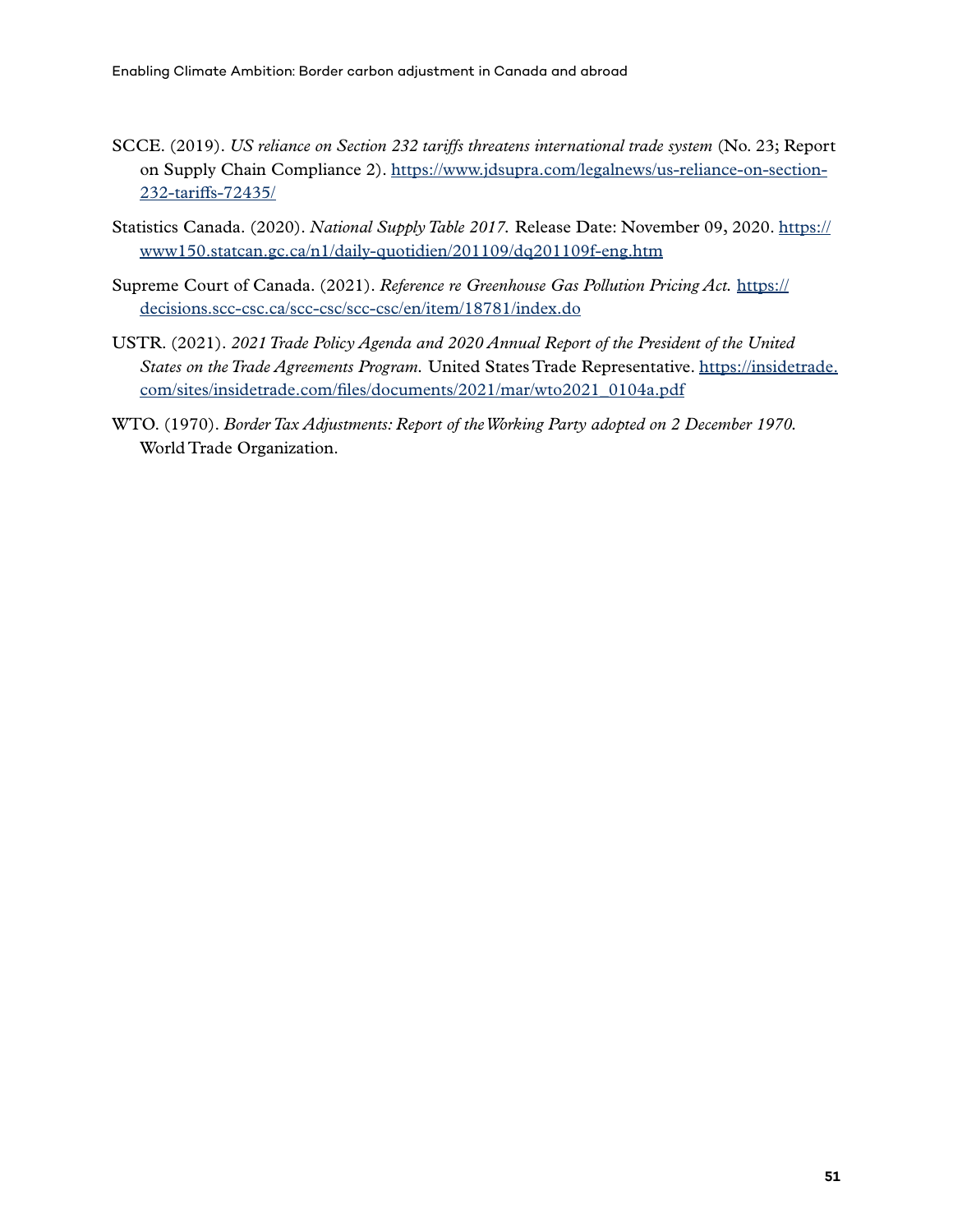# <span id="page-62-0"></span>**Appendix A: Comparing Canadian and EU Carbon Intensities**

Should Canada and the European Union resolve to cooperate in some manner, and work toward harmonizing their respective regimes for prevention of leakage and competitiveness impacts, they will face some challenges. While BCA is often compared to a value-added tax, which can be relatively easily coordinated among many different countries, that kind of coordination for BCA would be daunting. This appendix explores some of the practical difficulties involved.

As described above, the European Union and Canada have both adopted output-based product emission-intensity benchmarks for emission-intensive trade-exposed sectors. The benchmarks provide a basis for applying a carbon cost to domestic producers that exceed the benchmark, and they provide a price incentive for industrial emitters to reduce their emissions. However, the regulatory systems are very different. Canada's federal Output Based Pricing System (OBPS) uses a rising carbon price, and benchmarks that are based on a specified fraction of average historic production levels, whereas the EU Emission Trading System (ETS) is a cap-and-trade system with a floating market carbon price based on a declining cap of permits issued, and product benchmarks set at the average emission level of the most efficient 10% of installations.

In Table 7, Canadian OBPS benchmarks for the different vulnerable product categories identified in Table 3 are compared to available EU ETS benchmarks. Benchmarks from Alberta's Technology Innovation and Emissions Reduction (TIER) system are used for oil and gas extraction, as federal benchmarks are not available. The EU ETS benchmarks are draft phase 4 values and are the 2021-2030 starting point benchmarks identified in the Official Journal of the European Union.

The last column of Table 7 contains an assessment of product equivalency. This assessment is based on whether the benchmarks can be directly compared. There are five main reasons why a valid comparison is, in many cases, not possible:

1. **No EU ETS benchmark is available for the Canadian product category that is under consideration.** Benchmarks need to exist in both jurisdictions in order to establish a comparable reference point. The EU ETS has identified 52 different benchmarks for a wide variety of products but, for example, none of these product benchmarks cover upstream natural gas processing or crude oil production. This is in part because the European Union's import dependency for crude oil and natural gas is above 90% with limited domestic production (Eurostat, 2020), and because alternative regulatory approaches are used in different producer countries and these products are not included in the EU ETS. There are also products such as ethanol and polyethylene that have product benchmarks in Canada, but in the European Union are covered under fall-back benchmarks for heat consumption or fuel use consumption that are not directly comparable.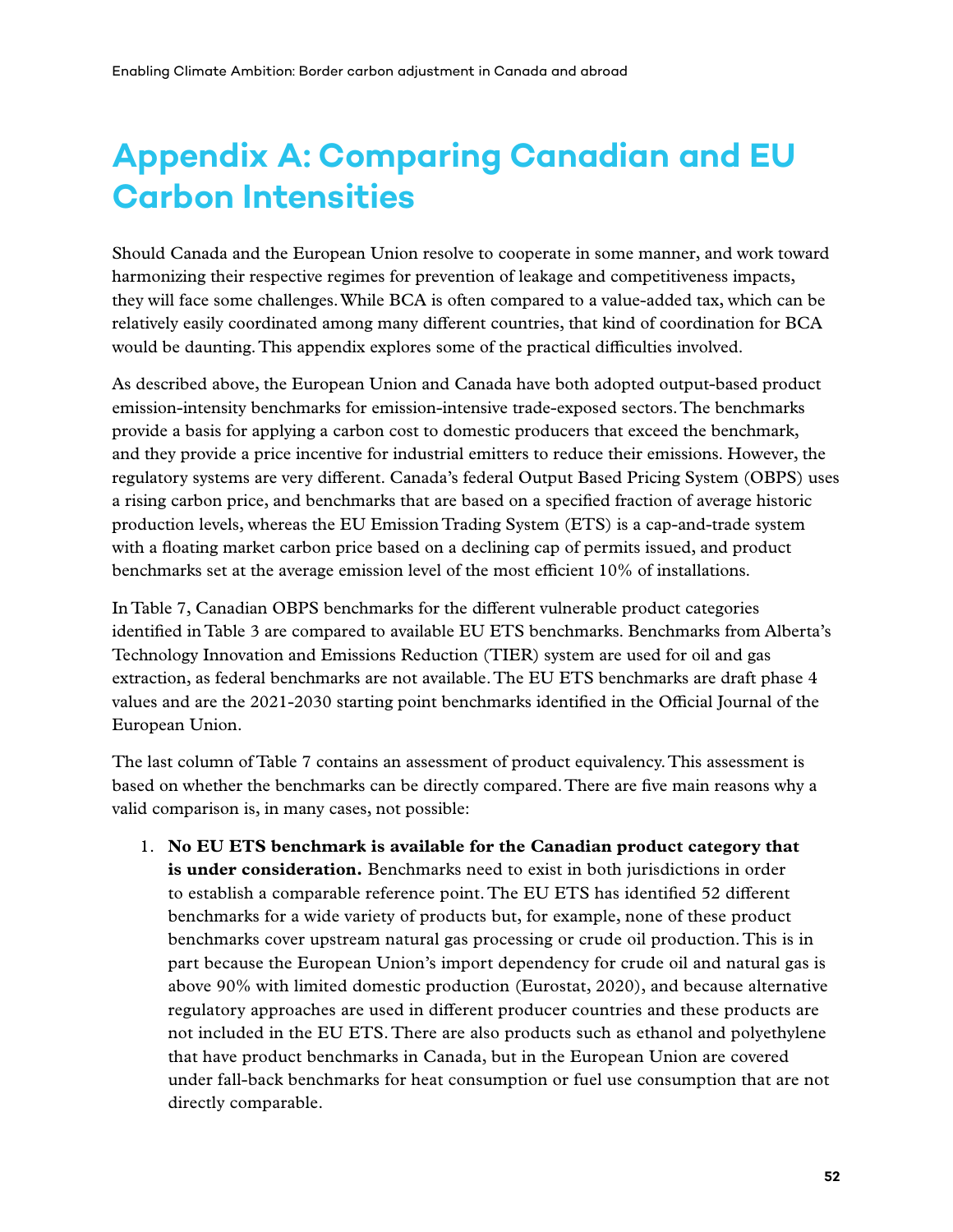- 2. **EU ETS benchmarks and Canadian benchmarks do not cover the same industrial processes that are associated with the product.** Benchmarks are designed to cover different facilities and processes. In many cases there are equivalent products covered by both the Canadian OBPS benchmarks and the EU ETS benchmarks, but the benchmarks don't cover the same emissions and processes. A good example is the benchmarks related to iron and steel production. There are multiple benchmarks in Canada for the production of steel using coking coal in a blast furnace. Benchmarks cover different portions of iron and steel making, including production of metallurgical coke in coke ovens, production of iron ore pellets, production of iron from smelted iron ore, and finally production of steel in a basic oxygen furnace. These individual process benchmarks cannot be directly aligned to EU ETS benchmarks that cover multiple different processes.
- 3. **Product benchmarks may have different units of measurement based on methodologies that are not directly comparable.** The Canadian and EU benchmarks for refinery products cover the same products but use different units of measurement. The Canadian benchmark is based on tonnes of  $CO<sub>2</sub>e$  per weighted complexity barrel while the EU benchmark is based on tonnes of  $CO<sub>2</sub>e$  per  $CO<sub>2</sub>$  weighted tonne. They are similar in that they both weight the emissions for different subunits of production (e.g., subunits of propane, diesel, gasoline, heavy oil), but they are methodologically different and so are not directly comparable. The Canadian metric is associated with a barrel of crude oil input, while the EU metric is associated with a tonne of carbon input.
- 4. **Product benchmarks represent a specific sub-product that does not have an equivalent.** For pulp and paper, Canada has three benchmarks: a benchmark for processes that include a recovery boiler, lime kiln or pulping digester, a benchmark for all other processes, and a calculated benchmark for specialty products. In the EU ETS system there are four different product benchmarks for pulp manufacturing, some of which don't directly overlap with Canada's benchmarks, and others which are a subset of Canada's benchmark for pulp and paper made by all other processes.
- 5. **Boundary and methodological differences may also be an issue in comparison.**  There are many different sources of emissions that may or may not be included in product benchmarks. It is clear that EU and Canadian federal OBPS product benchmarks include all direct stationary combustion and industrial process emissions that occur at a facility; however there are groups of emissions where it is less clear whether they are always included or excluded. For example, emissions from waste treatment, emissions from onsite or off-site transportation fuel use, emissions related to product use, and upstream emissions related to product inputs for processes that may or may not occur onsite. Indirect emissions from imported electricity and heat are always excluded from the EU ETS and federal OBPS; however, they have a different treatment under provincial systems such as Alberta's TIER system. Fugitive emissions are almost always included in the EU ETS and Canada's federal OBPS; however, for upstream oil and gas, fugitive methane emissions are not included in Canada's OBPS. A careful review of methodologies would need to be conducted to ensure that the benchmarks have equivalent coverage of different GHGs and sources.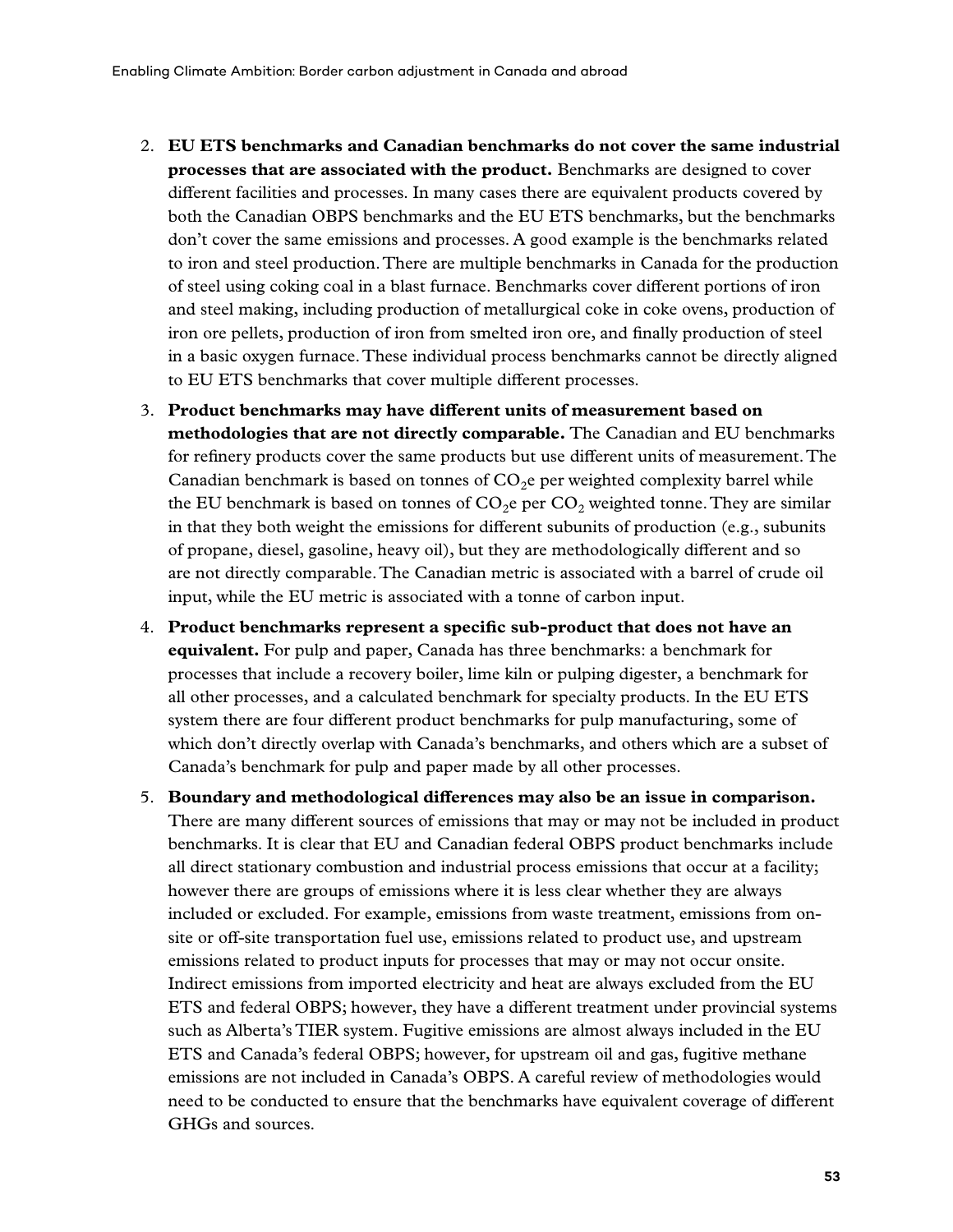| Industry                     | Product<br>/ product<br>category                  | <b>Product</b><br>(Canadian standard)                         | <b>Canadian</b><br>benchmark                                        | <b>Product</b><br>(EU Standard)                        | EU draft<br><b>benchmark</b>       | Product<br>equivalency<br>assessment                           |
|------------------------------|---------------------------------------------------|---------------------------------------------------------------|---------------------------------------------------------------------|--------------------------------------------------------|------------------------------------|----------------------------------------------------------------|
| Oil and gas                  | Natural gas<br>and natural gas                    | Processing and<br>production of natural<br>gas                | 10.6 tCO <sub>2</sub> e/100,000<br>$m3$ of pipeline<br>transmission | <b>NA</b>                                              | <b>NA</b>                          | <b>NA</b>                                                      |
| extraction<br>(conventional) | liquids                                           | Natural gas liquids                                           | 0.0301 tCO <sub>2</sub> e/m <sup>3</sup>                            | <b>NA</b>                                              | <b>NA</b>                          | <b>NA</b>                                                      |
|                              | Conventional<br>crude oil                         | Light crude oil                                               | 0.0159 $tCO2e/barrel$                                               | <b>NA</b>                                              | <b>NA</b>                          | <b>NA</b>                                                      |
|                              | Iron and steel<br>and ferroalloy<br>manufacturing | Production of<br>metallurgical coke in a<br>coke oven battery | $0.597$ tCO <sub>2</sub> e/tonne                                    | Coke (not necessarily<br>related to steel<br>making)   | 0.286 tCO <sub>2</sub> e/<br>tonne | <b>Benchmarks</b><br>incomparable<br>and different<br>products |
|                              |                                                   | Production of iron ore<br>pellets                             | $0.056 - 0.990$ tCO <sub>2</sub> e/<br>tonne                        | Sintered ore                                           | 0.171 $tCO2e/$<br>tonne            |                                                                |
| Iron and steel<br>mills      |                                                   | Production of iron from<br>smelted iron ore                   | 0.146 tCO <sub>2</sub> e/tonne                                      | Hot metal (liquid<br>iron) product of blast<br>furnace | 1.328 tCO <sub>2</sub> e/          |                                                                |
|                              |                                                   | Production of steel in a<br>basic oxygen furnace              | 0.164 tCO <sub>2</sub> e/tonne                                      |                                                        | tonne                              |                                                                |
|                              |                                                   | Production of steel in                                        | Variable by facility<br>depending on net                            | EAF high alloy steel                                   | 0.352 tCO <sub>2</sub> e/<br>tonne | <b>Benchmarks</b><br>incomparable<br>and different<br>products |
|                              |                                                   | an electric arc furnace                                       | thermal energy<br>allowance (95% of<br>covered emissions)           | <b>EAF</b> carbon steel                                | 0.283 tCO <sub>2</sub> e/<br>tonne |                                                                |

**Table 7.** Comparison of Canadian and EU benchmarks.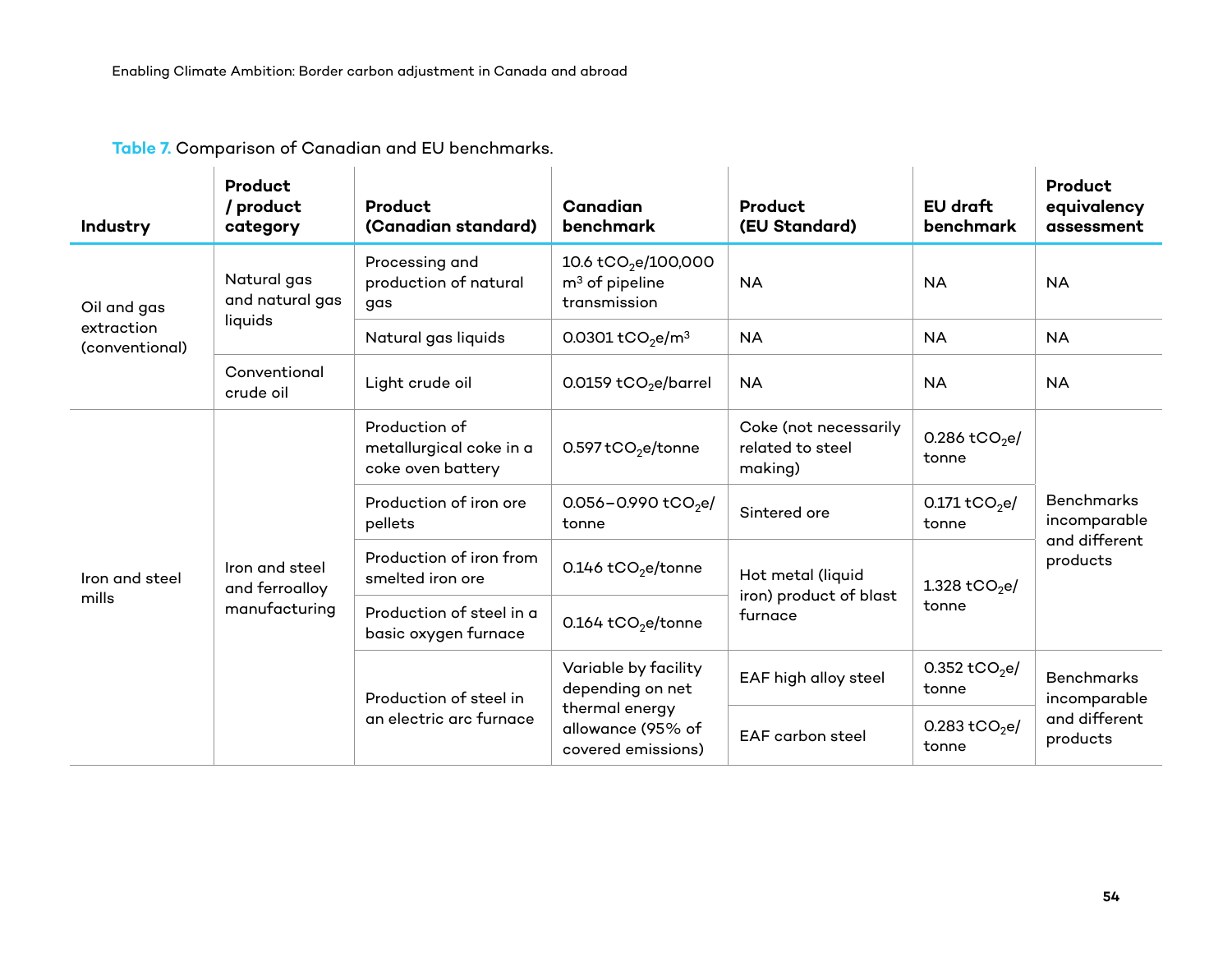| Industry                                                                            | Product<br>/ product<br>category                      | Product<br>(Canadian standard)                                                     | Canadian<br>benchmark              | Product<br>(EU Standard)                                                                                 | EU draft<br>benchmark                | Product<br>equivalency<br>assessment |
|-------------------------------------------------------------------------------------|-------------------------------------------------------|------------------------------------------------------------------------------------|------------------------------------|----------------------------------------------------------------------------------------------------------|--------------------------------------|--------------------------------------|
| Oil sands<br>extraction (non-<br>conventional)                                      | Synthetic<br>crude oil                                | Synthetic<br>crude oil                                                             | 0.0408 tCO <sub>2</sub> e/barrel   | <b>NA</b>                                                                                                | <b>NA</b>                            | <b>NA</b>                            |
|                                                                                     | <b>Bitumen</b>                                        | Bitumen and heavy<br>crude oil <sup>23</sup>                                       | $0.0544$ tCO <sub>2</sub> e/barrel | <b>NA</b>                                                                                                | <b>NA</b>                            | <b>NA</b>                            |
| Cement and<br>concrete<br>product<br>manufacturing                                  | Cement and<br>concrete<br>products                    | Clinker                                                                            | 0.799 tCO <sub>2</sub> e/tonne     | Grey cement clinker                                                                                      | 0.766 $tCO2e/$<br>tonne              | Close product<br>equivalency         |
| Pesticide,<br>fertilizer,<br>and other<br>agricultural<br>chemical<br>manufacturing | Ammonia<br>and chemical<br>fertilizers                | Ammonia                                                                            | 1.82 $tCO2e/tonne$                 | Ammonia                                                                                                  | 1.619 tCO <sub>2</sub> e/<br>tonne   | Product<br>equivalency               |
| <b>Basic chemical</b><br>manufacturing                                              | Petrochemicals<br>(e.G., High-<br>value<br>chemicals) | High-value chemicals<br>from steam cracking<br>(ethylene, propylene,<br>butadiene) | 0.652 tCO <sub>2</sub> e/tonne     | High-value chemicals<br>from steam cracking<br>(ethylene, propylene,<br>butadiene, benzene,<br>hydrogen) | 0.702 tCO <sub>2</sub> e/<br>tonne   | Product<br>equivalency               |
|                                                                                     | Other basic<br>organic                                | Styrene                                                                            | 0.925 $tCO2e/tonne$                | Styrene                                                                                                  | $0.527$ tCO <sub>2</sub> e/<br>tonne | Product<br>equivalency               |
|                                                                                     | chemicals (e.G.,                                      | Polyethylene                                                                       | $0.164$ tCO <sub>2</sub> e/tonne   | <b>NA</b>                                                                                                | <b>NA</b>                            | <b>NA</b>                            |
|                                                                                     | Ethanol)                                              | Ethanol                                                                            | 0.321 tCO <sub>2</sub> e/tonne     | <b>NA</b>                                                                                                | <b>NA</b>                            | <b>NA</b>                            |

<sup>23</sup> Alberta's TIER system differentiates between in-situ and mining bitumen production.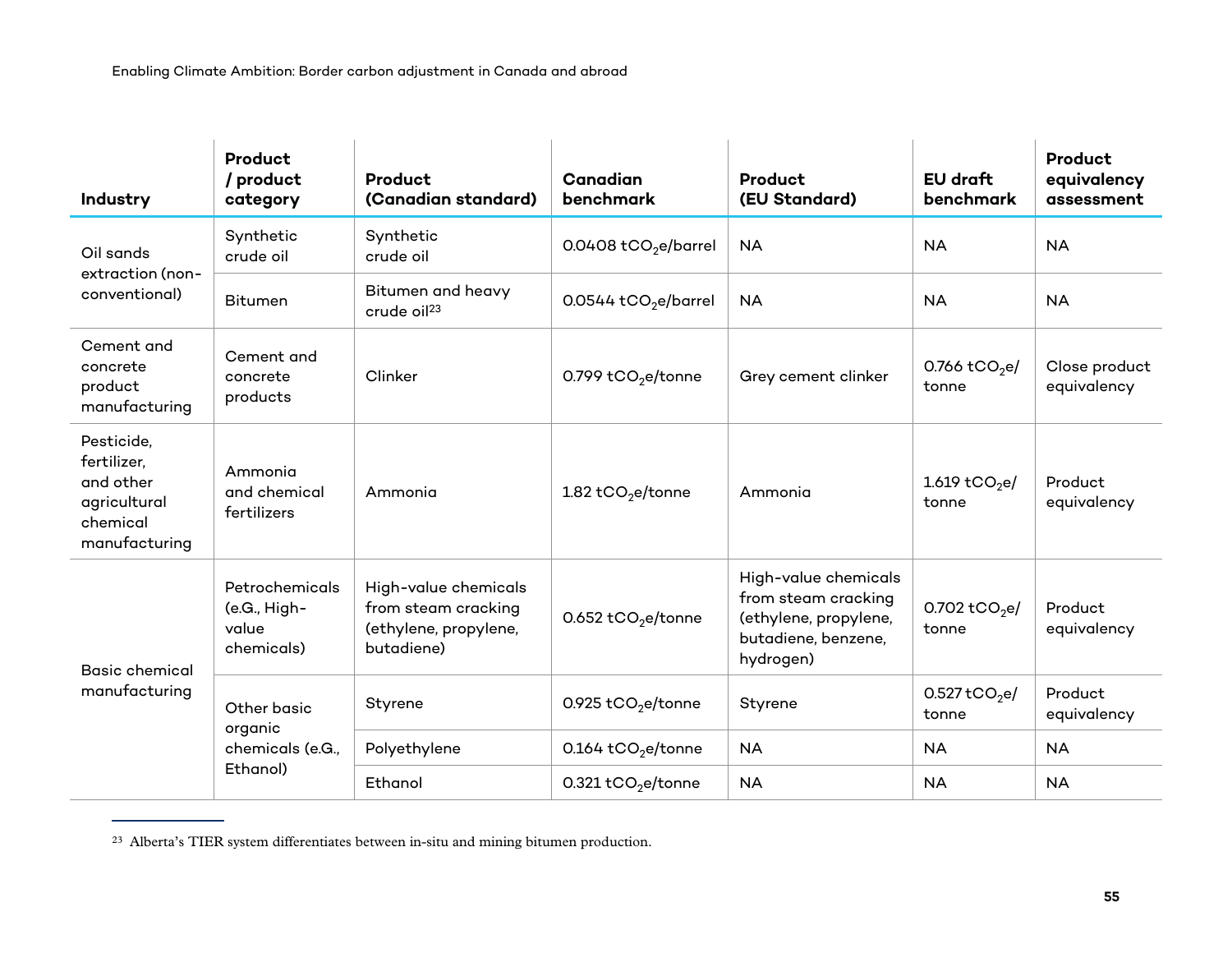| Industry                                | Product<br>/ product<br>category                                    | <b>Product</b><br>(Canadian standard)                     | Canadian<br><b>benchmark</b>                                | Product<br>(EU Standard)                                  | EU draft<br>benchmark                                             | <b>Product</b><br>equivalency<br>assessment |
|-----------------------------------------|---------------------------------------------------------------------|-----------------------------------------------------------|-------------------------------------------------------------|-----------------------------------------------------------|-------------------------------------------------------------------|---------------------------------------------|
| Petroleum<br>refineries                 | Refined<br>petroleum<br>(e.G., Gasoline,<br>diesel, heavy<br>oil)   | Refining of crude oil                                     | 0.0042 tCO <sub>2</sub> e/<br>complexity weighted<br>barrel | Refinery products                                         | 0.0295<br>tCO <sub>2</sub> e/CO <sub>2</sub><br>weighted<br>tonne | Different<br>products                       |
| Pulp, paper, and<br>paperboard<br>mills | Pulp and<br>paper (e.G.,<br>Wood pulp,<br>paperboard,<br>newsprint) | Pulp-recovery boiler,<br>lime kiln or pulping<br>digester | 0.203 tCO <sub>2</sub> e/tonne                              | Short fibre kraft pulp                                    | 0.12 tCO <sub>2</sub> e/<br>tonne                                 |                                             |
|                                         |                                                                     |                                                           |                                                             | Long fibre kraft pulp                                     | 0.06 $tCO2e/$<br>tonne                                            | <b>Benchmarks</b>                           |
|                                         |                                                                     | Pulp other                                                | $0.184$ tCO <sub>2</sub> e/tonne                            | Sulphite pulp,<br>thermomechanical<br>and mechanical pulp | $0.02$ tCO <sub>2</sub> e/<br>tonne                               | incomparable<br>and different<br>products   |
|                                         |                                                                     |                                                           |                                                             | Recovered paper pulp                                      | 0.039 tCO <sub>2</sub> e/<br>tonne                                |                                             |

Source: Government of Canada, 2019; European Commission, 2019b.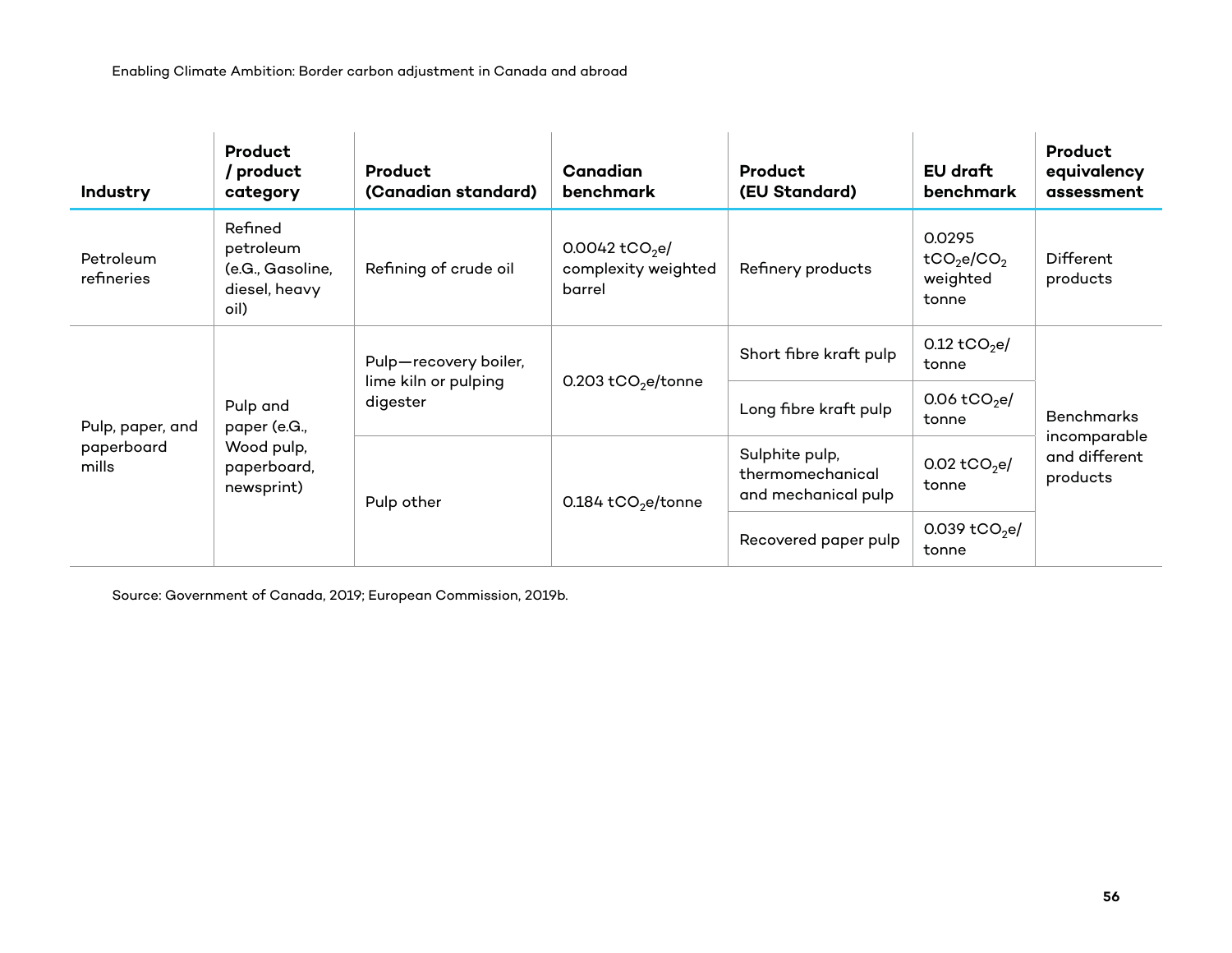# <span id="page-67-0"></span>**Appendix B: Biden Climate Policies**

The Biden administration gave a sense of its priorities shortly after the presidential inauguration, in a series of climate-related executive orders (Biden, 2021a, 2021b). These set in motion processes to:

- Develop a national emissions target.
- Achieve a carbon-free electricity sector by 2035.
- Increase fuel economy and emissions standards.
- Boost procurement of electric vehicles for government and USPS fleets.
- Tighten up methane emissions standards for oil and gas operations.<sup>24</sup>
- Strengthen building efficiency standards.
- Revise and strengthen the social cost of carbon used in regulatory decision making.
- Increase siting of renewable energy generation on public lands and in offshore waters.
- Pause new oil and gas leases on public lands, pending a review of permitting and leasing practices.
- End federal fossil fuel subsidies (those that the administration can end—not tax incentives, which would require congressional approval).
- Create a civilian climate corps focused on nature-based solutions and environmental remediation.
- Support carbon sequestration by tribes, farmers, ranchers, forest owners, and others.
- Support economic and social recovery of coal, oil, gas, and power plant-dependent communities.
- Elaborate a suite of initiatives aimed at environmental justice.

Biden also committed, in his election platform, to a USD 2 trillion push to support climaterelated innovation and technology development, promising an Advanced Research Projects Agency for climate (ARPA-C) that mimics the successful Advanced Research Projects Agency-Energy (ARPA-E) funding model supporting innovation in energy (Biden, 2020a).

Of course, the final shape of this presidency's climate ambition will also be embodied in legislative efforts. To get a feel for what those might look like, it's instructive to assess the first piece of climate-related legislation to come to Congress since the 2021 presidential inauguration: the CLEAN Future Act (H.R. 1512), introduced by the leadership of the House Energy and Commerce Committee (the House of Representatives committee with primary jurisdiction over climate change). This act has many of the features found in the clean energy plan that Biden

<sup>&</sup>lt;sup>24</sup> Methane regulations will probably also be the subject of a Congressional Review Act reinstatement of Obama-era regulations.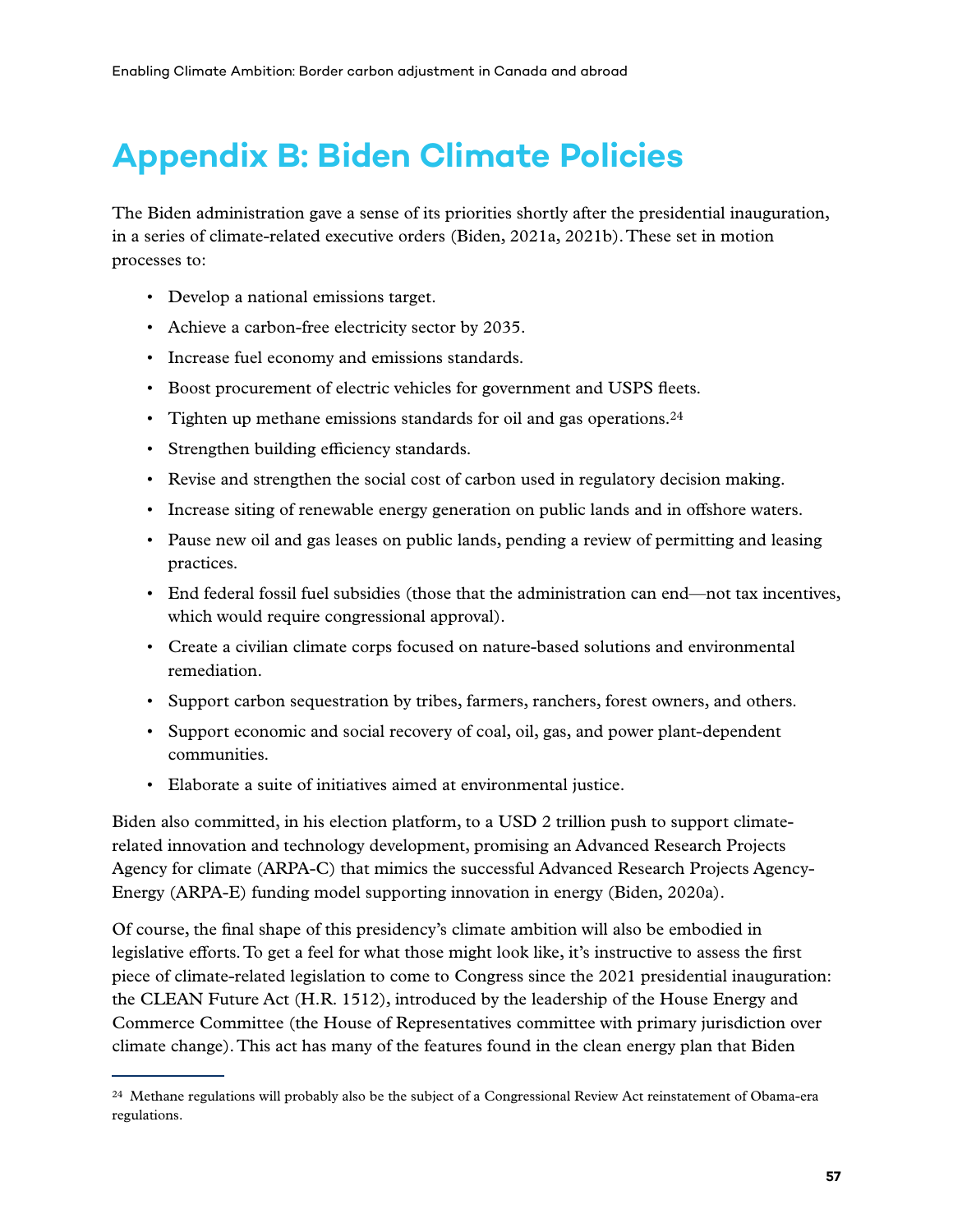proposed during his candidacy for president (Biden, 2020b). While this bill will not pass both houses of Congress in its current form, it is very likely that some or many elements of it will be passed in 2021, given its provenance and the work that has already been done in bringing it to the House (it is an updated version of a draft circulated and widely discussed in 2020 hearings) (Lashof et al., 2021).

The bill includes provision for:

- A national target of 50% emissions reduction from 2005 levels by 2030.
- Federal protection of marginalized communities from disproportionate impacts of environmental damages, and of climate policy.
- Support for a transition for fossil fuel-dependent workers and communities, and for communities dependent on manufacture of internal combustion engine automobiles.
- USD 100 billion over 10 years to support the electrification of transport, including measures to support electric vehicle charging infrastructure and retooling for automobile manufacturers.
- Increased energy efficiency and decarbonized heating and appliances in new and existing buildings, including stronger building codes and USD 40 billion in support over 10 years.

Provisions that might affect the cost of fossil fuel inputs and electricity for EITEs include those aimed at:

- Reducing methane emissions from oil and gas operations, compared to 2012 levels, by 65% in 2025 and 90% in 2030, including through tougher standards and support for technology development.
- A pause on permitting for petrochemicals plants, and tighter emissions and health standards for existing plants.
- A Clean Electricity Standard requiring utilities to decarbonize, with zero-emission sources in the mix at 80% by 2030 and 100% by 2035. The proposed regime would grant tradable credits to those that exceed the targets, and offer the possibility of compliance payments for those that miss them. It includes provisions for the Federal Energy Regulatory Commission to institute a carbon pricing regime under the Federal Power Act. It would also feature a carbon mitigation fund to support investments in decarbonization, and various other funding programs, including for the modernization of the electric grid, the creation of microgrids, and the creation of solar capacity in or serving marginalized populations.

Title V on industry is worth noting, because it directly affects, among others, EITEs. It includes provisions for:

• A buy-clean procurement program, with targets for low-carbon steel, cement and other materials in any federally funded projects.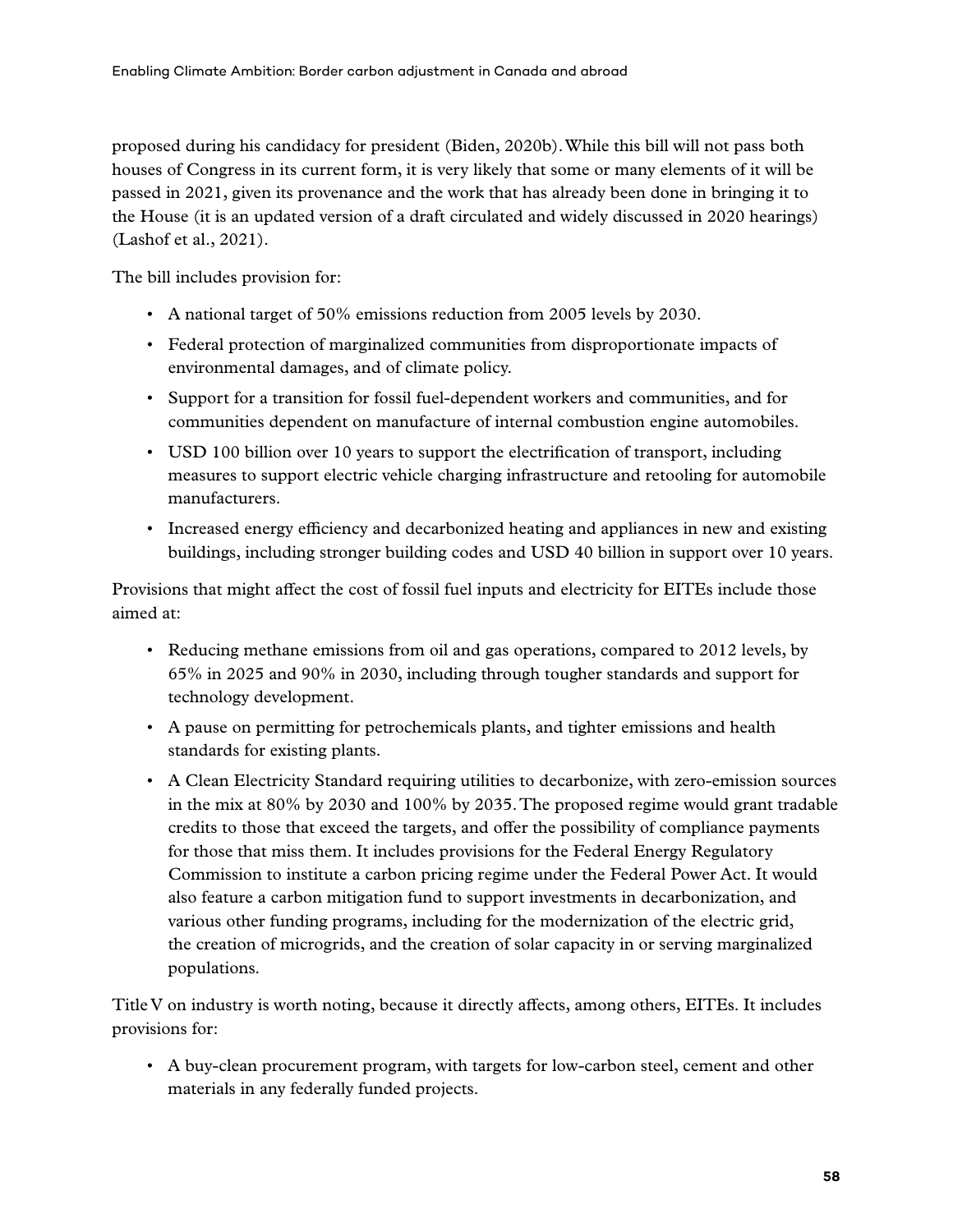- A major Department of Energy role in improving industrial efficiency, including by means of a loan guarantee program.
- A technology commercialization program for carbon capture and utilization.
- Reauthorizing the Combined Heat and Power (CHP) Technical Assistance Partnership Program to facilitate the deployment of energy efficient CHP systems.
- Directing the Secretary of Energy to develop a national strategy for developing and deploying smart manufacturing technologies.
- Providing rebates to facilities that purchase or install more efficient electric motor systems.